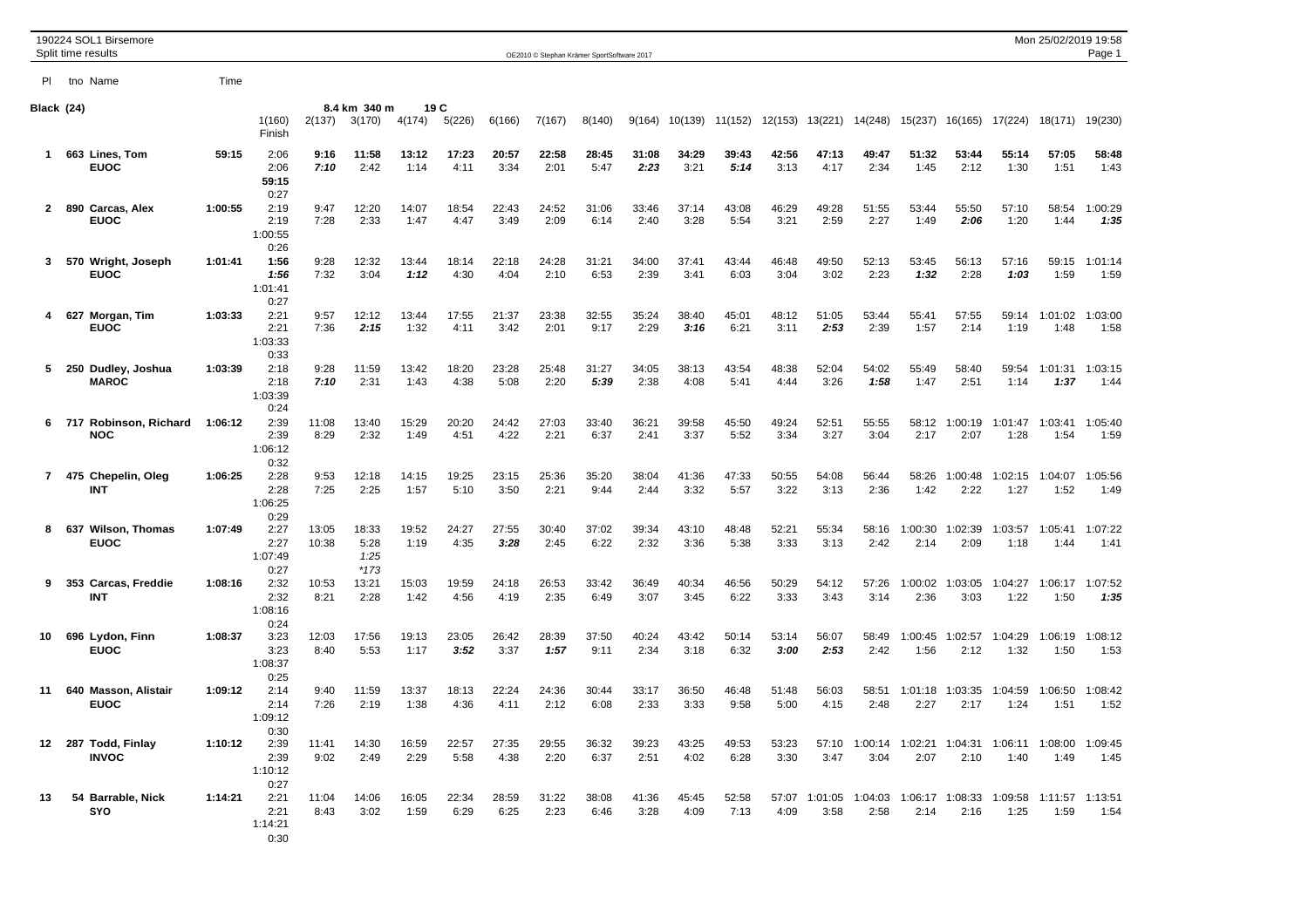|            | 190224 SOL1 Birsemore<br>Split time results |         |                                   |                |               |               |               |                | OE2010 © Stephan Krämer SportSoftware 2017 |                |                 |                 |                  |                  |                         |                      |                 |                 |                 | Mon 25/02/2019 19:58            | Page 2          |
|------------|---------------------------------------------|---------|-----------------------------------|----------------|---------------|---------------|---------------|----------------|--------------------------------------------|----------------|-----------------|-----------------|------------------|------------------|-------------------------|----------------------|-----------------|-----------------|-----------------|---------------------------------|-----------------|
| PI.        | tno Name                                    | Time    |                                   |                |               |               |               |                |                                            |                |                 |                 |                  |                  |                         |                      |                 |                 |                 |                                 |                 |
| Black (24) |                                             |         |                                   |                | 8.4 km 340 m  |               | 19 C          | (cont.)        |                                            |                |                 |                 |                  |                  |                         |                      |                 |                 |                 |                                 |                 |
|            |                                             |         | 1(160)<br>Finish                  | 2(137)         | 3(170)        | 4(174)        | 5(226)        | 6(166)         | 7(167)                                     | 8(140)         | 9(164)          |                 | 10(139) 11(152)  |                  | 12(153) 13(221) 14(248) |                      | 15(237)         |                 |                 | 16(165) 17(224) 18(171) 19(230) |                 |
| 14         | 702 Heron, Kyle<br><b>STAG</b>              | 1:16:17 | 2:41<br>2:41<br>1:16:17<br>0:35   | 11:44<br>9:03  | 15:21<br>3:37 | 17:08<br>1:47 | 22:43<br>5:35 | 27:10<br>4:27  | 29:51<br>2:41                              | 36:58<br>7:07  | 40:02<br>3:04   | 44:38<br>4:36   | 51:13<br>6:35    | 54:47<br>3:34    | 58:35<br>3:48           | 1:01:22<br>2:47      | 1:07:01<br>5:39 | 1:09:25<br>2:24 | 1:11:18<br>1:53 | 1:13:35<br>2:17                 | 1:15:42<br>2:07 |
| 15         | 291 Embrey, lain<br><b>SROC</b>             | 1:16:32 | 2:48<br>2:48<br>1:16:32<br>0:33   | 11:29<br>8:41  | 13:53<br>2:24 | 15:19<br>1:26 | 21:10<br>5:51 | 25:14<br>4:04  | 31:08<br>5:54                              | 38:07<br>6:59  | 40:51<br>2:44   | 44:51<br>4:00   | 51:51<br>7:00    | 58:44<br>6:53    | 1:02:55<br>4:11         | :05:53<br>2:58       | 1:08:07<br>2:14 | 1:10:18<br>2:11 | 1:12:01<br>1:43 | 1:14:04<br>2:03                 | 1:15:59<br>1:55 |
| 16         | 634 Lindsay, Andrew<br><b>EUOC</b>          | 1:18:28 | 2:31<br>2:31<br>1:18:28<br>0:23   | 12:26<br>9:55  | 15:17<br>2:51 | 18:09<br>2:52 | 24:16<br>6:07 | 29:17<br>5:01  | 32:02<br>2:45                              | 39:37<br>7:35  | 43:03<br>3:26   | 47:43<br>4:40   | 55:26<br>7:43    | 59:09<br>3:43    | 1:03:18<br>4:09         | 1:06:30<br>3:12      | 1:08:40<br>2:10 | 1:11:31<br>2:51 | 1:13:26<br>1:55 | 1:15:49<br>2:23                 | 1:18:05<br>2:16 |
| 17         | 482 Taunton, Joe<br><b>NOC</b>              | 1:20:57 | 2:42<br>2:42<br>1:20:57<br>0:38   | 11:56<br>9:14  | 15:02<br>3:06 | 16:40<br>1:38 | 22:16<br>5:36 | 27:10<br>4:54  | 29:48<br>2:38                              | 42:44<br>12:56 | 46:29<br>3:45   | 50:54<br>4:25   | 57:47<br>6:53    | 1:01:48<br>4:01  | 1:06:36<br>4:48         | 1:10:08<br>3:32      | 1:12:15<br>2:07 | 1:14:31<br>2:16 | 1:15:56<br>1:25 | 1:18:04<br>2:08                 | 1:20:19<br>2:15 |
| 18         | 618 Saltums, Arnis<br><b>STAG</b>           | 1:33:33 | 7:09<br>7:09<br>1:33:33<br>0:29   | 17:02<br>9:53  | 20:44<br>3:42 | 22:30<br>1:46 | 29:42<br>7:12 | 36:18<br>6:36  | 40:23<br>4:05                              | 49:35<br>9:12  | 53:31<br>3:56   | 58:29<br>4:58   | 1:06:57<br>8:28  | 1:11:44<br>4:47  | 1:17:00<br>5:16         | 1:20:32<br>3:32      | 1:23:05<br>2:33 | 1:26:05<br>3:00 | 1:28:01<br>1:56 | 1:30:34<br>2:33                 | 1:33:04<br>2:30 |
| 19         | 609 Bloor, Max<br><b>EUOC</b>               | 1:37:21 | 10:41<br>10:41<br>1:37:21<br>0:33 | 19:17<br>8:36  | 22:21<br>3:04 | 24:44<br>2:23 | 29:48<br>5:04 | 34:17<br>4:29  | 37:01<br>2:44                              | 50:45<br>13:44 | 53:48<br>3:03   | 58:18<br>4:30   | 1:06:07<br>7:49  | 1:10:04<br>3:57  | 1:20:24<br>10:20        | 1:24:12<br>3:48      | 1:27:20<br>3:08 | 1:30:05<br>2:45 | 1:32:17<br>2:12 | 1:34:35<br>2:18                 | 1:36:48<br>2:13 |
| 20         | 243 Karatay, Gemma<br><b>BASOC</b>          | 1:42:36 | 5:18<br>5:18<br>1:42:36<br>0:37   | 17:00<br>11:42 | 20:42<br>3:42 | 22:50<br>2:08 | 30:16<br>7:26 | 36:49<br>6:33  | 40:19<br>3:30                              | 48:59<br>8:40  | 53:22<br>4:23   | 58:21<br>4:59   | 1:11:01<br>12:40 | 1:17:50<br>6:49  | 1:24:01<br>6:11         | 1:28:04<br>4:03      | 1:31:41<br>3:37 | 1:35:07<br>3:26 | 1:37:01<br>1:54 | 1:39:33<br>2:32                 | 1:41:59<br>2:26 |
| 21         | 457 Nordvall Forsberg,<br><b>STAG</b>       | 1:44:34 | 2:37<br>2:37<br>1:44:34<br>0:36   | 13:09<br>10:32 | 16:58<br>3:49 | 19:46<br>2:48 | 26:06<br>6:20 | 32:44<br>6:38  | 36:17<br>3:33                              | 46:16<br>9:59  | 50:33<br>4:17   | 55:42<br>5:09   | 1:05:03<br>9:21  | 1:10:19<br>5:16  | 1:23:56<br>13:37        | 1:28:47<br>4:51      | 1:32:23<br>3:36 | 1:36:00<br>3:37 | 1:38:36<br>2:36 | 1:41:33<br>2:57                 | 1:43:58<br>2:25 |
| 22         | 367 Purkis, Richard<br><b>ESOC</b>          | 1:46:04 | 4:10<br>4:10<br>1:46:04<br>0:33   | 15:42<br>11:32 | 19:08<br>3:26 | 22:07<br>2:59 | 27:56<br>5:49 | 32:24<br>4:28  | 34:51<br>2:27                              | 58:07<br>23:16 | 1:01:41<br>3:34 | 1:07:04<br>5:23 | 1:16:09<br>9:05  | 1:21:38<br>5:29  | 1:26:54<br>5:16         | :31:32<br>-1<br>4:38 | 1:35:20<br>3:48 | 1:38:42<br>3:22 | 1:40:43<br>2:01 | 1:43:20<br>2:37                 | 1:45:31<br>2:11 |
|            | 910 Young, Martin<br><b>MAROC</b>           | mp      | 3:16<br>3:16<br>1:43:05<br>0:38   | 22:18<br>19:02 | 26:00<br>3:42 | 29:41<br>3:41 | 36:44<br>7:03 | 42:33<br>5:49  | 46:02<br>3:29                              | 54:29<br>8:27  | 58:00<br>3:31   | 1:03:25<br>5:25 | 1:10:37<br>7:12  | 1:21:16<br>10:39 | 1:25:31<br>4:15         | :29:18<br>-1<br>3:47 | -----           | 1:35:37<br>6:19 | 1:37:33<br>1:56 | 1:39:56<br>2:23                 | 1:42:27<br>2:31 |
|            | 418 Tyler, Callum<br><b>ESOC</b>            | dnf     | 2:32<br>2:32                      | 13:11<br>10:39 | 18:44<br>5:33 | 23:47<br>5:03 | 32:28<br>8:41 | 47:09<br>14:41 | 51:15<br>4:06                              |                |                 |                 |                  |                  |                         |                      |                 |                 |                 |                                 |                 |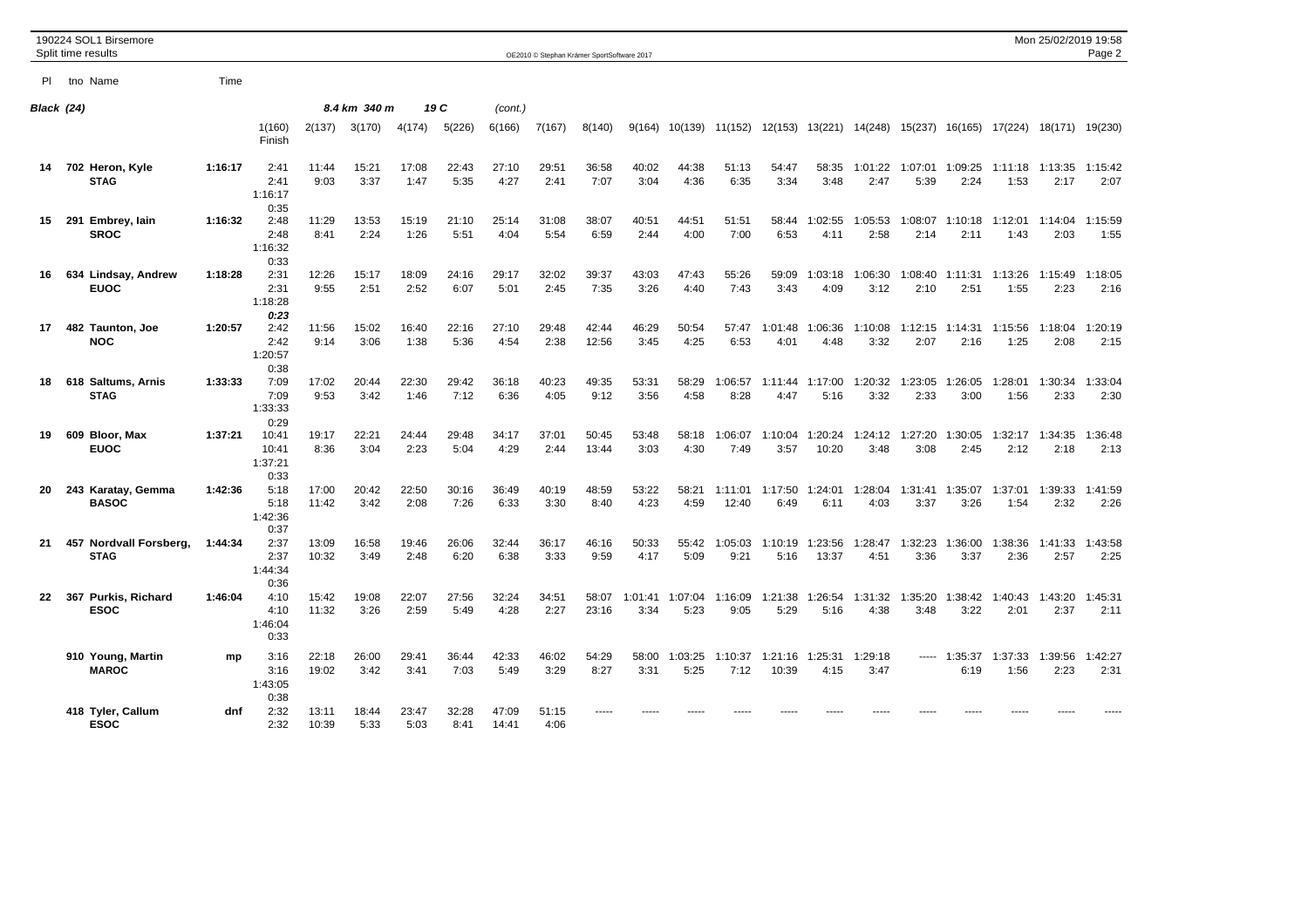|              |     | 190224 SOL1 Birsemore<br>Split time results |         |                   |                   |                  |               |               |               |               | OE2010 © Stephan Krämer SportSoftware 2017 |               |               |               |               |               |               |               |               |                 | Mon 25/02/2019 19:58 | Page 3          |
|--------------|-----|---------------------------------------------|---------|-------------------|-------------------|------------------|---------------|---------------|---------------|---------------|--------------------------------------------|---------------|---------------|---------------|---------------|---------------|---------------|---------------|---------------|-----------------|----------------------|-----------------|
| PI.          |     | tno Name                                    | Time    |                   |                   |                  |               |               |               |               |                                            |               |               |               |               |               |               |               |               |                 |                      |                 |
| Brown (39)   |     |                                             |         |                   |                   | 7.3 km 290 m     |               | 21 C          |               |               |                                            |               |               |               |               |               |               |               |               |                 |                      |                 |
|              |     |                                             |         | 1(173)<br>20(171) | 2(174)<br>21(230) | 3(243)<br>Finish | 4(137)        | 5(169)        | 6(135)        | 7(225)        | 8(234)                                     | 9(130)        | 10(139)       | 11(132)       | 12(161)       | 13(134)       | 14(157)       | 15(248)       | 16(229)       | 17(163)         | 18(237)              | 19(156)         |
| 1.           |     | 196 Gooch, Matthew                          | 50:36   | 1:38              | 8:50              | 11:05            | 12:28         | 15:07         | 17:52         | 19:33         | 24:03                                      | 27:26         | 30:21         | 30:58         | 35:57         | 39:13         | 41:40         | 42:28         | 43:30         | 44:32           | -----                | 47:06           |
|              |     | <b>MAROC</b>                                |         | 1:38              | 7:12              | 2:15             | 1:23          | 2:39          | 2:45          | 1:41          | 4:30                                       | 3:23          | 2:55          | 0:37          | 4:59          | 3:16          | 2:27          | 0:48          | 1:02          | 1:02            |                      | 2:34            |
|              |     |                                             |         | 48:26<br>1:20     | 50:09<br>1:43     | 50:36<br>0:27    |               |               |               |               |                                            |               |               |               |               |               |               |               |               |                 |                      |                 |
| $\mathbf{2}$ |     | 125 Molloy, Peter                           | 52:52   | 2:09              | 10:12             | 13:26            | 15:20         | 17:58         | 20:54         | 22:27         | 27:06                                      | 30:20         | 33:19         | 34:08         | 38:45         | 41:40         | 43:52         | 44:45         | 45:36         | 46:42           | 47:32                | 49:25           |
|              |     | <b>FVO</b>                                  |         | 2:09              | 8:03              | 3:14             | 1:54          | 2:38          | 2:56          | 1:33          | 4:39                                       | 3:14          | 2:59          | 0:49          | 4:37          | 2:55          | 2:12          | 0:53          | 0:51          | 1:06            | 0:50                 | 1:53            |
|              |     |                                             |         | 50:39<br>1:14     | 52:23<br>1:44     | 52:52<br>0:29    |               |               |               |               |                                            |               |               |               |               |               |               |               |               |                 |                      |                 |
| 3            |     | 719 Robertson, Duncan                       | 58:25   | 1:32              | 8:38              | 11:02            | 12:37         | 15:42         | 18:29         | 20:08         | 31:10                                      | 34:37         | 37:30         | 38:04         | 42:45         | 45:50         | 48:31         | 49:38         | 50:41         | 51:38           | 52:39                | 54:33           |
|              |     | <b>ESOC</b>                                 |         | 1:32              | 7:06              | 2:24             | 1:35          | 3:05          | 2:47          | 1:39          | 11:02                                      | 3:27          | 2:53          | 0:34          | 4:41          | 3:05          | 2:41          | 1:07          | 1:03          | 0:57            | 1:01                 | 1:54            |
|              |     |                                             |         | 56:08             | 57:59             | 58:25            |               |               |               |               |                                            |               |               |               |               |               |               |               |               |                 |                      |                 |
| 4            |     | 593 Goddard, Roger                          | 59:41   | 1:35<br>1:52      | 1:51<br>11:08     | 0:26<br>13:29    | 14:59         | 17:47         | 20:53         | 22:34         | 27:32                                      | 32:03         | 35:25         | 36:14         | 41:39         | 44:56         | 48:11         | 49:17         | 50:37         | 51:55           | 52:48                | 55:13           |
|              |     | <b>FVO</b>                                  |         | 1:52              | 9:16              | 2:21             | 1:30          | 2:48          | 3:06          | 1:41          | 4:58                                       | 4:31          | 3:22          | 0:49          | 5:25          | 3:17          | 3:15          | 1:06          | 1:20          | 1:18            | 0:53                 | 2:25            |
|              |     |                                             |         | 56:53             | 58:52             | 59:41            |               |               |               |               |                                            |               |               |               |               |               |               |               |               |                 |                      |                 |
|              |     |                                             |         | 1:40              | 1:59              | 0:49             |               |               |               | 23:14         | 28:35                                      | 32:36         | 36:18         | 37:14         | 42:55         |               | 49:44         |               |               | 53:22           |                      |                 |
| 5            | 559 | <b>Tryner, Peter</b><br>SYO                 | 1:01:06 | 2:02<br>2:02      | 10:30<br>8:28     | 13:10<br>2:40    | 14:44<br>1:34 | 17:47<br>3:03 | 21:10<br>3:23 | 2:04          | 5:21                                       | 4:01          | 3:42          | 0:56          | 5:41          | 47:05<br>4:10 | 2:39          | 50:48<br>1:04 | 52:01<br>1:13 | 1:21            | 54:24<br>1:02        | 56:40<br>2:16   |
|              |     |                                             |         | 58:17             | 1:00:29           | :01:06           |               |               |               |               |                                            |               |               |               |               |               |               |               |               |                 |                      |                 |
|              |     |                                             |         | 1:37              | 2:12              | 0:37             |               |               |               |               |                                            |               |               |               |               |               |               |               |               |                 |                      |                 |
| 6            |     | 255 Hensman, Will<br><b>FVO</b>             | 1:03:25 | 2:06<br>2:06      | 12:30<br>10:24    | 15:22<br>2:52    | 17:01<br>1:39 | 20:10<br>3:09 | 23:33<br>3:23 | 25:22<br>1:49 | 30:57<br>5:35                              | 34:36<br>3:39 | 38:25<br>3:49 | 39:12<br>0:47 | 44:56<br>5:44 | 48:59<br>4:03 | 52:06<br>3:07 | 53:16<br>1:10 | 54:38<br>1:22 | 55:55<br>1:17   | 56:53<br>0:58        | 59:09<br>2:16   |
|              |     |                                             |         | 1:00:51           | 1:02:50           | :03:25           |               |               |               |               |                                            |               |               |               |               |               |               |               |               |                 |                      |                 |
|              |     |                                             |         | 1:42              | 1:59              | 0:35             |               |               |               |               |                                            |               |               |               |               |               |               |               |               |                 |                      |                 |
| $\mathbf{7}$ | 631 | Jones, Sarah                                | 1:03:32 | 1:40              | 10:36             | 13:37            | 20:59         | 23:53         | 26:56         | 28:49         | 34:10                                      | 37:27         | 40:50         | 41:39         | 46:55         | 50:14         | 52:47         | 53:48         | 55:16         | 56:34           | 57:30                | 59:34           |
|              |     | <b>EUOC</b>                                 |         | 1:40<br>1:01:09   | 8:56<br>1:03:06   | 3:01<br>:03:32   | 7:22          | 2:54          | 3:03          | 1:53          | 5:21                                       | 3:17          | 3:23          | 0:49          | 5:16          | 3:19          | 2:33          | 1:01          | 1:28          | 1:18            | 0:56                 | 2:04            |
|              |     |                                             |         | 1:35              | 1:57              | 0:26             |               |               |               |               |                                            |               |               |               |               |               |               |               |               |                 |                      |                 |
| 8            |     | 649 Walsh, Fay                              | 1:03:56 | 2:01              | 10:43             | 14:17            | 16:35         | 20:04         | 23:23         | 25:14         | 30:47                                      | 34:53         | 39:01         | 39:49         | 45:37         | 49:26         | 52:28         | 53:31         | 55:10         | 56:30           | 57:17                | 59:38           |
|              |     | <b>EUOC</b>                                 |         | 2:01<br>1:01:14   | 8:42<br>:03:24    | 3:34<br>:03:56   | 2:18          | 3:29          | 3:19          | 1:51          | 5:33                                       | 4:06          | 4:08          | 0:48          | 5:48          | 3:49          | 3:02          | 1:03          | 1:39          | 1:20            | 0:47                 | 2:21            |
|              |     |                                             |         | 1:36              | 2:10              | 0:32             |               |               |               |               |                                            |               |               |               |               |               |               |               |               |                 |                      |                 |
| 9            |     | 673 Ward, Claire                            | 1:06:19 | 2:09              | 12:06             | 14:59            | 16:50         | 20:34         | 24:20         | 26:29         | 32:05                                      | 36:17         | 40:08         | 40:47         | 47:20         | 51:28         | 54:30         | 55:34         | 56:46         | 58:13           | 59:06                | 1:01:34         |
|              |     | <b>INT</b>                                  |         | 2:09              | 9:57              | 2:53             | 1:51          | 3:44          | 3:46          | 2:09          | 5:36                                       | 4:12          | 3:51          | 0:39          | 6:33          | 4:08          | 3:02          | 1:04          | 1:12          | 1:27            | 0:53                 | 2:28            |
|              |     |                                             |         | 1:03:24<br>1:50   | 1:05:41<br>2:17   | :06:19<br>0:38   |               |               |               |               |                                            |               |               |               |               |               |               |               |               |                 |                      |                 |
| 10           |     | 328 Chapman, Alistair                       | 1:07:34 | 1:32              | 11:28             | 14:41            | 16:33         | 19:41         | 23:33         | 25:33         | 33:51                                      | 37:52         | 42:22         | 43:21         | 49:25         | 53:44         | 56:35         | 57:38         | 58:35         | 59:50           | 1:00:50              | 1:03:00         |
|              |     | <b>MAROC</b>                                |         | 1:32              | 9:56              | 3:13             | 1:52          | 3:08          | 3:52          | 2:00          | 8:18                                       | 4:01          | 4:30          | 0:59          | 6:04          | 4:19          | 2:51          | 1:03          | 0:57          | 1:15            | 1:00                 | 2:10            |
|              |     |                                             |         | 1:04:59           | 1:07:10           | :07:34           |               |               |               |               |                                            |               |               |               |               |               |               |               |               |                 |                      |                 |
| 11           |     | 142 Campbell, Daniel                        | 1:07:41 | 1:59<br>1:58      | 2:11<br>10:58     | 0:24<br>14:03    | 15:50         | 20:44         | 24:07         | 26:00         | 31:42                                      | 35:39         | 39:34         | 40:13         | 47:16         | 51:20         | 55:20         | 56:51         | 58:30         | 59:55           | 1:01:07              | 1:03:28         |
|              |     | <b>MOR</b>                                  |         | 1:58              | 9:00              | 3:05             | 1:47          | 4:54          | 3:23          | 1:53          | 5:42                                       | 3:57          | 3:55          | 0:39          | 7:03          | 4:04          | 4:00          | 1:31          | 1:39          | 1:25            | 1:12                 | 2:21            |
|              |     |                                             |         | 1:05:05           | 1:07:10           | :07:41           |               |               |               |               |                                            |               |               |               |               |               |               |               |               |                 |                      |                 |
| 12           |     | 66 Grassie, Duncan                          | 1:07:56 | 1:37<br>2:14      | 2:05<br>11:13     | 0:31<br>14:23    | 16:39         | 20:15         | 24:05         | 26:05         | 31:50                                      | 36:24         | 40:06         | 41:04         | 46:59         | 51:04         | 54:37         | 56:36         | 57:56         | 59:15           | 1:00:43              | 1:03:13         |
|              |     | <b>AROS</b>                                 |         | 2:14              | 8:59              | 3:10             | 2:16          | 3:36          | 3:50          | 2:00          | 5:45                                       | 4:34          | 3:42          | 0:58          | 5:55          | 4:05          | 3:33          | 1:59          | 1:20          | 1:19            | 1:28                 | 2:30            |
|              |     |                                             |         | 1:05:07           | 1:07:21           | :07:56           |               |               |               |               |                                            |               |               |               |               |               |               |               |               |                 |                      |                 |
|              |     |                                             |         | 1:54              | 2:14              | 0:35             |               |               |               |               |                                            |               |               |               |               |               |               |               |               |                 |                      |                 |
| 13           |     | 453 Breeze, Ben<br><b>EUOC</b>              | 1:09:30 | 1:39<br>1:39      | 11:44<br>10:05    | 14:24<br>2:40    | 16:08<br>1:44 | 20:01<br>3:53 | 23:51<br>3:50 | 25:39<br>1:48 | 31:59<br>6:20                              | 36:31<br>4:32 | 40:52<br>4:21 | 41:36<br>0:44 | 48:19<br>6:43 | 52:30<br>4:11 | 56:27<br>3:57 | 57:46<br>1:19 | 59:08<br>1:22 | 1:00:37<br>1:29 | 1:01:35<br>0:58      | 1:04:09<br>2:34 |
|              |     |                                             |         | 1:06:18           | 1:08:52           | 1:09:30          |               |               |               |               |                                            |               |               |               |               |               |               |               |               |                 |                      |                 |
|              |     |                                             |         | 2:09              | 2:34              | 0:38             |               |               |               |               |                                            |               |               |               |               |               |               |               |               |                 |                      |                 |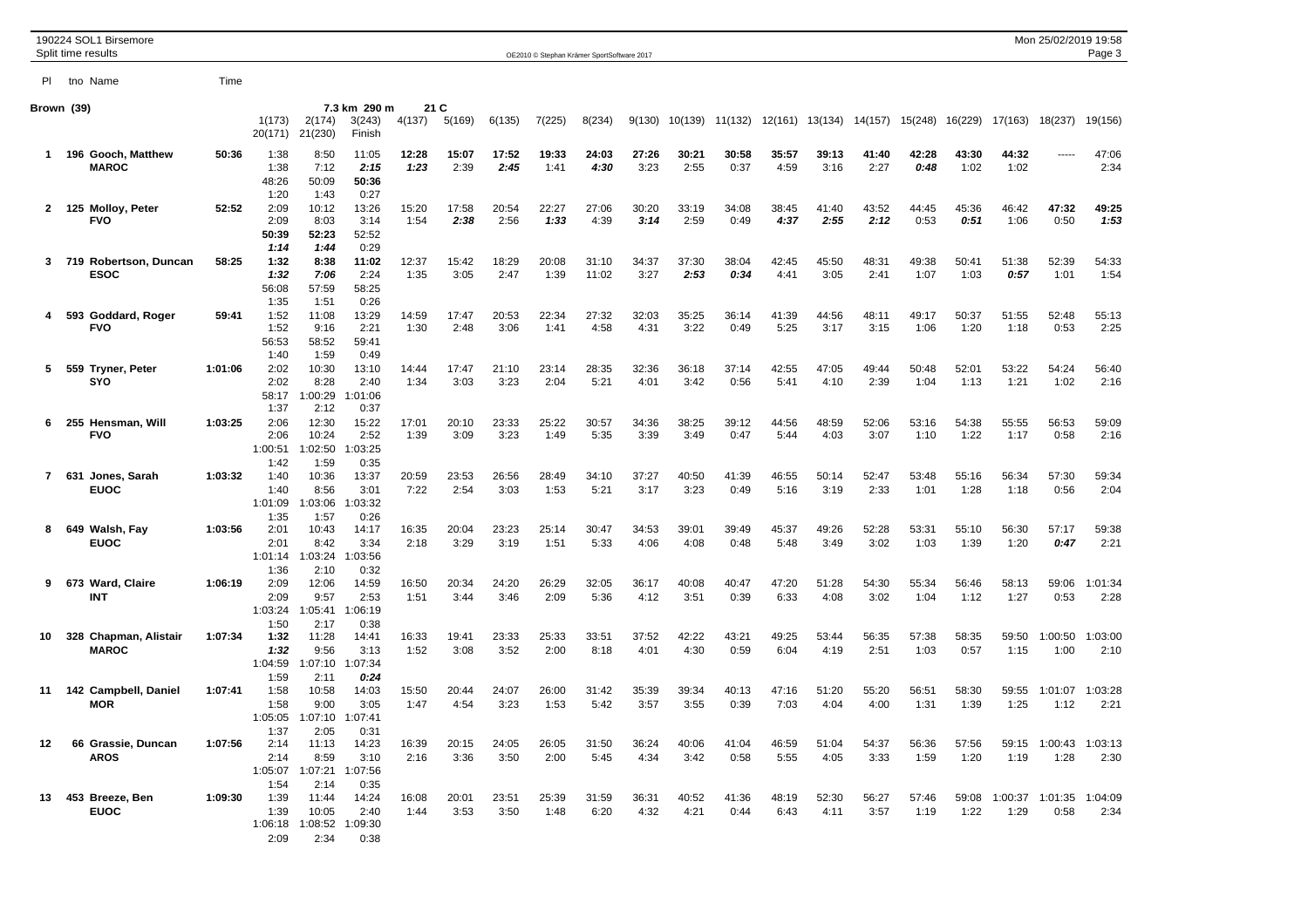|     |            | 190224 SOL1 Birsemore<br>Split time results |         |                                 |                                   |                                  |               |                                  |               |               | OE2010 © Stephan Krämer SportSoftware 2017 |               |               |               |                 |                 |                 |                 |                 |                 | Mon 25/02/2019 19:58 | Page 4           |
|-----|------------|---------------------------------------------|---------|---------------------------------|-----------------------------------|----------------------------------|---------------|----------------------------------|---------------|---------------|--------------------------------------------|---------------|---------------|---------------|-----------------|-----------------|-----------------|-----------------|-----------------|-----------------|----------------------|------------------|
| PI. |            | tno Name                                    | Time    |                                 |                                   |                                  |               |                                  |               |               |                                            |               |               |               |                 |                 |                 |                 |                 |                 |                      |                  |
|     | Brown (39) |                                             |         |                                 |                                   | 7.3 km 290 m                     |               | 21 C                             | (cont.)       |               |                                            |               |               |               |                 |                 |                 |                 |                 |                 |                      |                  |
|     |            |                                             |         | 1(173)<br>20(171)               | 2(174)<br>21(230)                 | 3(243)<br>Finish                 | 4(137)        | 5(169)                           | 6(135)        | 7(225)        | 8(234)                                     | 9(130)        | 10(139)       | 11(132)       | 12(161)         | 13(134)         | 14(157)         | 15(248)         | 16(229)         | 17(163)         | 18(237)              | 19(156)          |
| 14  |            | 908 Wright, Hazel<br><b>MAROC</b>           | 1:10:03 | 2:18<br>2:18<br>1:06:56<br>1:49 | 13:13<br>10:55<br>1:09:27<br>2:31 | 16:45<br>3:32<br>1:10:03<br>0:36 | 18:34<br>1:49 | 21:48<br>3:14                    | 25:40<br>3:52 | 28:02<br>2:22 | 33:48<br>5:46                              | 38:52<br>5:04 | 43:01<br>4:09 | 43:51<br>0:50 | 50:19<br>6:28   | 54:15<br>3:56   | 57:40<br>3:25   | 58:58<br>1:18   | 1:00:24<br>1:26 | 1:01:44<br>1:20 | 1:02:45<br>1:01      | :05:07<br>2:22   |
| 15  |            | 302 Purves, Fraser<br><b>FVO</b>            | 1:11:36 | 2:02<br>2:02<br>1:08:42<br>1:45 | 11:01<br>8:59<br>1:11:01<br>2:19  | 14:48<br>3:47<br>1:11:36<br>0:35 | 16:28<br>1:40 | 19:54<br>3:26                    | 23:41<br>3:47 | 25:44<br>2:03 | 31:13<br>5:29                              | 35:29<br>4:16 | 39:58<br>4:29 | 40:45<br>0:47 | 46:53<br>6:08   | 51:22<br>4:29   | 54:54<br>3:32   | 56:17<br>1:23   | 1:01:32<br>5:15 | 1:03:40<br>2:08 | 1:04:45<br>1:05      | 1:06:57<br>2:12  |
| 16  |            | 10 Graham, Luke<br><b>MAROC</b>             | 1:14:06 | 1:53<br>1:53<br>1:11:36<br>1:35 | 13:21<br>11:28<br>1:13:36<br>2:00 | 16:22<br>3:01<br>:14:06<br>0:30  | 17:50<br>1:28 | 23:08<br>5:18<br>34:59<br>$*162$ | 26:25<br>3:17 | 28:24<br>1:59 | 37:02<br>8:38                              | 41:45<br>4:43 | 46:25<br>4:40 | 47:23<br>0:58 | 54:34<br>7:11   | 59:59<br>5:25   | 1:03:04<br>3:05 | 1:04:10<br>1:06 | 1:05:37<br>1:27 | 1:06:46<br>1:09 | 1:07:48<br>1:02      | 1:10:01<br>2:13  |
| 17  |            | 668 Watts, Kieran<br><b>FVO</b>             | 1:14:52 | 2:27<br>2:27<br>1:12:04<br>1:47 | 13:22<br>10:55<br>1:14:22<br>2:18 | 18:27<br>5:05<br>1:14:52<br>0:30 | 20:14<br>1:47 | 23:27<br>3:13                    | 26:54<br>3:27 | 28:53<br>1:59 | 37:03<br>8:10                              | 42:03<br>5:00 | 46:29<br>4:26 | 47:20<br>0:51 | 53:36<br>6:16   | 58:21<br>4:45   | 1:01:58<br>3:37 | 1:03:07<br>1:09 | 1:04:36<br>1:29 | 1:05:49<br>1:13 | 1:07:53<br>2:04      | 1:10:17<br>2:24  |
| 18  |            | 411 Dakin, Dominic<br><b>SYO</b>            | 1:14:58 | 2:13<br>2:13<br>1:12:23<br>1:51 | 13:51<br>11:38<br>1:14:26<br>2:03 | 16:54<br>3:03<br>1:14:58<br>0:32 | 22:08<br>5:14 | 26:21<br>4:13                    | 29:38<br>3:17 | 31:25<br>1:47 | 38:02<br>6:37                              | 42:24<br>4:22 | 46:58<br>4:34 | 47:55<br>0:57 | 53:33<br>5:38   | 58:21<br>4:48   | 1:02:14<br>3:53 | 1:03:41<br>1:27 | 1:05:29<br>1:48 | 1:07:04<br>1:35 | 1:08:13<br>1:09      | 1:10:32<br>2:19  |
| 19  |            | 552 Galloway, Robin<br>INT                  | 1:15:57 | 2:37<br>2:37<br>1:13:20<br>1:48 | 14:00<br>11:23<br>1:15:24<br>2:04 | 20:33<br>6:33<br>1:15:57<br>0:33 | 22:52<br>2:19 | 27:13<br>4:21<br>47:09<br>$*132$ | 30:25<br>3:12 | 32:17<br>1:52 | 37:30<br>5:13                              | 42:46<br>5:16 | 49:13<br>6:27 | 50:10<br>0:57 | 57:07<br>6:57   | 1:01:01<br>3:54 | 1:04:13<br>3:12 | 1:05:29<br>1:16 | 1:06:51<br>1:22 | 1:08:11<br>1:20 | 1:09:07<br>0:56      | 1:11:32<br>2:25  |
| 20  |            | 918 Parker, Dan<br>BL.                      | 1:16:03 | 2:18<br>2:18<br>1:12:55<br>1:55 | 12:57<br>10:39<br>1:15:20<br>2:25 | 16:07<br>3:10<br>:16:03<br>0:43  | 18:56<br>2:49 | 24:36<br>5:40                    | 28:37<br>4:01 | 30:39<br>2:02 | 37:08<br>6:29                              | 41:27<br>4:19 | 45:52<br>4:25 | 46:40<br>0:48 | 53:42<br>7:02   | 58:03<br>4:21   | 1:02:14<br>4:11 | 1:03:28<br>1:14 | 1:05:06<br>1:38 | 1:06:50<br>1:44 | 1:08:07<br>1:17      | 1:11:00<br>2:53  |
| 21  |            | 713 Hammond, Paul<br><b>FVO</b>             | 1:19:36 | 3:16<br>3:16<br>1:16:53<br>1:42 | 12:51<br>9:35<br>1:19:05<br>2:12  | 16:25<br>3:34<br>:19:36<br>0:31  | 18:35<br>2:10 | 22:31<br>3:56                    | 26:36<br>4:05 | 28:58<br>2:22 | 35:40<br>6:42                              | 41:04<br>5:24 | 45:05<br>4:01 | 45:51<br>0:46 | 53:49<br>7:58   | 1:00:04<br>6:15 | 1:06:27<br>6:23 | 1:07:41<br>1:14 | 1:09:30<br>1:49 | 1:11:05<br>1:35 | 1:12:17<br>1:12      | 1:15:11<br>2:54  |
| 22  |            | 572 Eades, David<br><b>INT</b>              | 1:19:50 | 2:16<br>2:16<br>1:16:39<br>2:01 | 12:24<br>10:08<br>1:19:12<br>2:33 | 15:30<br>3:06<br>1:19:50<br>0:38 | 17:08<br>1:38 | 20:07<br>2:59<br>39:50<br>$*164$ | 24:07<br>4:00 | 26:34<br>2:27 | 33:32<br>6:58                              | 41:47<br>8:15 | 46:35<br>4:48 | 47:21<br>0:46 | 54:37<br>7:16   | 1:00:49<br>6:12 | 1:05:42<br>4:53 | 1:07:14<br>1:32 | 1:09:02<br>1:48 | 1:10:39<br>1:37 | 1:12:00<br>1:21      | 1:14:38<br>2:38  |
| 23  |            | 396 Harris, Duncan<br><b>DEE</b>            | 1:20:04 | 2:14<br>2:14<br>1:17:20<br>1:36 | 11:48<br>9:34<br>1:19:31<br>2:11  | 22:42<br>10:54<br>:20:04<br>0:33 | 25:12<br>2:30 | 28:26<br>3:14<br>17:43<br>$*238$ | 32:09<br>3:43 | 34:15<br>2:06 | 45:48<br>11:33                             | 51:27<br>5:39 | 55:45<br>4:18 | 56:51<br>1:06 | 1:03:00<br>6:09 | 1:06:22<br>3:22 | 1:09:05<br>2:43 | 1:09:58<br>0:53 | 1:11:26<br>1:28 | 1:12:42<br>1:16 | 1:13:40<br>0:58      | 1:15:44<br>2:04  |
| 24  |            | 833 Ivory, William<br><b>INT</b>            | 1:21:18 | 4:08<br>4:08<br>1:18:29<br>1:53 | 14:04<br>9:56<br>1:20:49<br>2:20  | 17:13<br>3:09<br>:21:18<br>0:29  | 19:15<br>2:02 | 23:35<br>4:20                    | 27:31<br>3:56 | 30:02<br>2:31 | 36:56<br>6:54                              | 42:20<br>5:24 | 46:15<br>3:55 | 47:05<br>0:50 | 55:18<br>8:13   | 1:00:40<br>5:22 | 1:07:32<br>6:52 | 1:08:58<br>1:26 | 1:10:39<br>1:41 | 1:12:14<br>1:35 | 1:13:23<br>1:09      | 1:16:36<br>3:13  |
| 25  |            | 156 Keith, Alec<br><b>INVOC</b>             | 1:21:26 | 1:54<br>1:54<br>1:18:24<br>2:05 | 11:12<br>9:18<br>1:20:56<br>2:32  | 14:57<br>3:45<br>1:21:26<br>0:30 | 19:02<br>4:05 | 22:14<br>3:12                    | 25:39<br>3:25 | 27:39<br>2:00 | 33:00<br>5:21                              | 37:42<br>4:42 | 42:19<br>4:37 | 43:25<br>1:06 | 49:24<br>5:59   | 53:29<br>4:05   | 57:41<br>4:12   | 59:30<br>1:49   | 1:01:01<br>1:31 | 1:02:28<br>1:27 | 1:03:43<br>1:15      | 1:16:19<br>12:36 |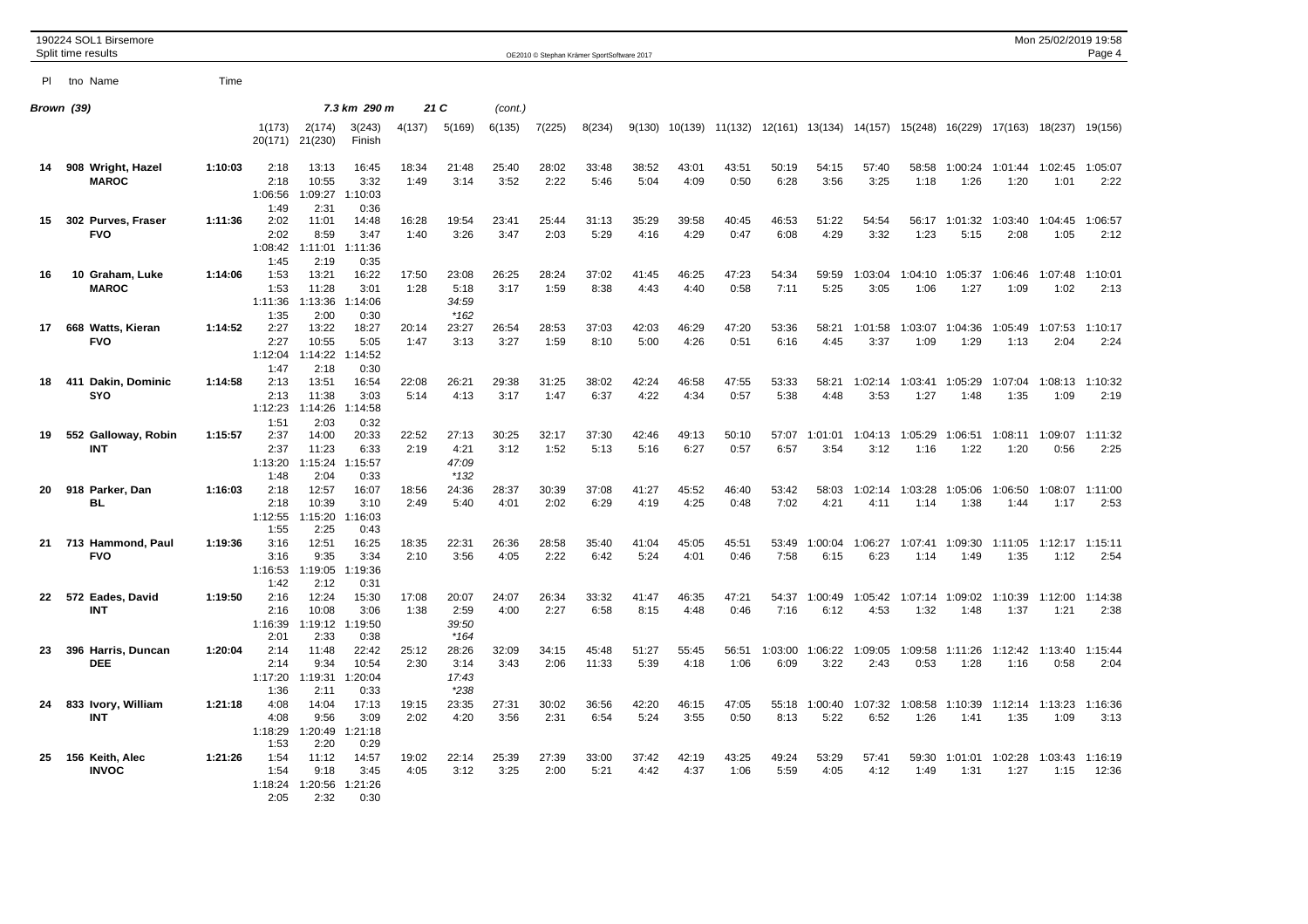|            |     | 190224 SOL1 Birsemore<br>Split time results |         |                                 |                                   |                                  |               |                        |               |               | OE2010 © Stephan Krämer SportSoftware 2017 |               |               |                 |                     |                  |                  |                 |                 |                     | Mon 25/02/2019 19:58 | Page 5          |
|------------|-----|---------------------------------------------|---------|---------------------------------|-----------------------------------|----------------------------------|---------------|------------------------|---------------|---------------|--------------------------------------------|---------------|---------------|-----------------|---------------------|------------------|------------------|-----------------|-----------------|---------------------|----------------------|-----------------|
| PL         |     | tno Name                                    | Time    |                                 |                                   |                                  |               |                        |               |               |                                            |               |               |                 |                     |                  |                  |                 |                 |                     |                      |                 |
| Brown (39) |     |                                             |         |                                 |                                   | 7.3 km 290 m                     |               | 21 C                   | (cont.)       |               |                                            |               |               |                 |                     |                  |                  |                 |                 |                     |                      |                 |
|            |     |                                             |         | 1(173)<br>20(171)               | 2(174)<br>21(230)                 | 3(243)<br>Finish                 | 4(137)        | 5(169)                 | 6(135)        | 7(225)        | 8(234)                                     | 9(130)        | 10(139)       | 11(132)         | 12(161)             | 13(134)          | 14(157)          | 15(248)         | 16(229)         | 17(163)             | 18(237)              | 19(156)         |
| 26         |     | 416 Dunn, Sarah<br><b>MAROC</b>             | 1:23:21 | 2:23<br>2:23<br>1:20:00<br>2:26 | 14:30<br>12:07<br>1:22:46<br>2:46 | 20:37<br>6:07<br>1:23:21<br>0:35 | 22:41<br>2:04 | 26:59<br>4:18          | 31:52<br>4:53 | 34:25<br>2:33 | 41:34<br>7:09                              | 47:20<br>5:46 | 52:12<br>4:52 | 53:08<br>0:56   | 1:00:37<br>7:29     | 1:05:08<br>4:31  | 1:08:50<br>3:42  | 1:10:15<br>1:25 | 1:11:59<br>1:44 | 1:13:39<br>1:40     | 1:15:00<br>1:21      | 1:17:34<br>2:34 |
| 27         |     | 920 Parker, Karen<br>BL                     | 1:23:35 | 2:28<br>2:28<br>1:19:59<br>2:26 | 14:01<br>11:33<br>1:22:52<br>2:53 | 17:39<br>3:38<br>:23:35<br>0:43  | 20:04<br>2:25 | 24:26<br>4:22          | 28:44<br>4:18 | 31:21<br>2:37 | 38:01<br>6:40                              | 43:29<br>5:28 | 48:42<br>5:13 | 49:36<br>0:54   | 56:48<br>7:12       | 1:02:17<br>5:29  | 1:06:44<br>4:27  | 1:08:22<br>1:38 | 1:10:44<br>2:22 | 1:12:38<br>1:54     | 1:14:11<br>1:33      | 1:17:33<br>3:22 |
| 28         |     | 527 Wright, Frances<br><b>MAROC</b>         | 1:25:28 | 2:19<br>2:19<br>1:21:56<br>2:02 | 13:45<br>11:26<br>1:24:49<br>2:53 | 19:12<br>5:27<br>:25:28<br>0:39  | 22:05<br>2:53 | 25:46<br>3:41          | 29:55<br>4:09 | 32:16<br>2:21 | 43:45<br>11:29                             | 48:34<br>4:49 | 54:31<br>5:57 | 55:15<br>0:44   | :02:37<br>1<br>7:22 | 1:07:57<br>5:20  | 1:11:40<br>3:43  | 1:12:49<br>1:09 | 1:14:36<br>1:47 | 1:16:17<br>1:41     | 1:17:21<br>1:04      | 1:19:54<br>2:33 |
| 29         |     | 564 Getliff, John<br><b>MAROC</b>           | 1:26:27 | 3:08<br>3:08<br>1:22:54<br>2:30 | 15:06<br>11:58<br>1:25:51<br>2:57 | 19:58<br>4:52<br>:26:27<br>0:36  | 21:37<br>1:39 | 24:52<br>3:15          | 29:29<br>4:37 | 31:46<br>2:17 | 39:27<br>7:41                              | 44:57<br>5:30 | 50:07<br>5:10 | 51:02<br>0:55   | 59:29<br>8:27       | 1:06:24<br>6:55  | 1:10:55<br>4:31  | 1:12:01<br>1:06 | 1:13:49<br>1:48 | 1:15:42<br>1:53     | 1:17:28<br>1:46      | 1:20:24<br>2:56 |
| 30         |     | 115 Brown, Ben<br><b>ESOC</b>               | 1:30:17 | 2:13<br>2:13<br>1:27:38<br>1:58 | 14:17<br>12:04<br>:29:52<br>2:14  | 19:14<br>4:57<br>:30:17<br>0:25  | 22:16<br>3:02 | 26:13<br>3:57          | 30:16<br>4:03 | 32:51<br>2:35 | 41:17<br>8:26                              | 46:21<br>5:04 | 52:20<br>5:59 | 53:18<br>0:58   | 1:00:05<br>6:47     | 1:11:17<br>11:12 | 1:16:42<br>5:25  | 1:18:21<br>1:39 | 1:19:55<br>1:34 | 1:21:34<br>1:39     | 1:22:52<br>1:18      | 1:25:40<br>2:48 |
| 31         |     | 388 Richards, Caspian<br><b>INT</b>         | 1:31:31 | 2:36<br>2:36<br>1:28:45<br>1:58 | 13:19<br>10:43<br>1:30:57<br>2:12 | 17:34<br>4:15<br>:31:31<br>0:34  | 20:10<br>2:36 | 24:07<br>3:57          | 28:39<br>4:32 | 31:07<br>2:28 | 48:43<br>17:36                             | 54:12<br>5:29 | 59:30<br>5:18 | :00:29<br>0:59  | :07:11<br>1<br>6:42 | 1:12:19<br>5:08  | 1:16:34<br>4:15  | 1:18:19<br>1:45 | 1:20:12<br>1:53 | :22:09<br>1<br>1:57 | 1:23:55<br>1:46      | 1:26:47<br>2:52 |
| 32         |     | 899 Goodwin, Ben<br><b>WCOC</b>             | 1:32:28 | 3:00<br>3:00<br>1:28:27<br>2:25 | 16:05<br>13:05<br>1:31:48<br>3:21 | 20:13<br>4:08<br>:32:28<br>0:40  | 22:29<br>2:16 | 27:11<br>4:42          | 31:52<br>4:41 | 35:01<br>3:09 | 43:30<br>8:29                              | 51:26<br>7:56 | 57:00<br>5:34 | 58:11<br>1:11   | 1:07:10<br>8:59     | 1:12:34<br>5:24  | 1:16:24<br>3:50  | 1:17:51<br>1:27 | 1:19:39<br>1:48 | 1:21:19<br>1:40     | 1:22:41<br>1:22      | 1:26:02<br>3:21 |
| 33         |     | 635 Stanwix, Michael<br><b>EUOC</b>         | 1:35:31 | 1:55<br>1:55<br>1:32:49<br>2:10 | 12:52<br>10:57<br>1:35:06<br>2:17 | 17:14<br>4:22<br>:35:31<br>0:25  | 23:01<br>5:47 | 28:57<br>5:56          | 38:15<br>9:18 | 40:43<br>2:28 | 49:11<br>8:28                              | 54:14<br>5:03 | 59:44<br>5:30 | 1:00:37<br>0:53 | 1:10:05<br>9:28     | 1:15:41<br>5:36  | 1:21:18<br>5:37  | 1:23:30<br>2:12 | 1:24:39<br>1:09 | 1:26:25<br>1:46     | 1:28:00<br>1:35      | 1:30:39<br>2:39 |
| 34         | 408 | Adams, Louise<br><b>EUOC</b>                | 1:36:04 | 2:10<br>2:10<br>1:32:34<br>2:32 | 15:57<br>13:47<br>1:35:19<br>2:45 | 20:36<br>4:39<br>36:04<br>0:45   | 23:28<br>2:52 | 27:44<br>4:16          | 33:05<br>5:21 | 35:57<br>2:52 | 43:06<br>7:09                              | 49:35<br>6:29 | 54:36<br>5:01 | 55:36<br>1:00   | :03:12<br>1<br>7:36 | 1:09:14<br>6:02  | 1:21:19<br>12:05 | :22:42<br>1:23  | 1:24:02<br>1:20 | :25:46<br>1<br>1:44 | 1:27:01<br>1:15      | 1:30:02<br>3:01 |
|            |     | 289 Harding, Zoe<br><b>EUOC</b>             | mp      | 2:15<br>2:15<br>17:31<br>1:56   | $- - - - -$<br>20:06<br>2:35      | -----<br>20:47<br>0:41           | -----         |                        |               |               |                                            |               |               |                 |                     | 4:32<br>2:17     | 7:27<br>2:55     | 8:38<br>1:11    | 9:52<br>1:14    | 11:21<br>1:29       | 13:08<br>1:47        | 15:35<br>2:27   |
|            |     | 294 Heap, Stanley<br><b>SO</b>              | mp      | 2:06<br>2:06<br>53:45<br>1:36   | 11:35<br>9:29<br>55:46<br>2:01    | 14:19<br>2:44<br>56:22<br>0:36   | 16:17<br>1:58 | 19:25<br>3:08          | 22:44<br>3:19 | 24:32<br>1:48 | 32:09<br>7:37                              |               |               |                 |                     | 38:08<br>5:59    | 44:33<br>6:25    | 45:38<br>1:05   | 46:46<br>1:08   | 48:06<br>1:20       | 49:48<br>1:42        | 52:09<br>2:21   |
|            |     | 849 Parga Basanta, Luci<br><b>EUOC</b>      | mp      | 2:53<br>2:53<br>1:06:35<br>3:00 | 1.1.1.1<br>1:13:15<br>6:40        | -----<br>1:14:48<br>1:33         | -----         | -----<br>18:22<br>*130 |               |               | 26:47<br>23:54                             |               |               | -----           | 34:14<br>7:27       | 42:59<br>8:45    | 49:30<br>6:31    | 51:39<br>2:09   | 53:32<br>1:53   | 57:28<br>3:56       | 59:26<br>1:58        | 1:03:35<br>4:09 |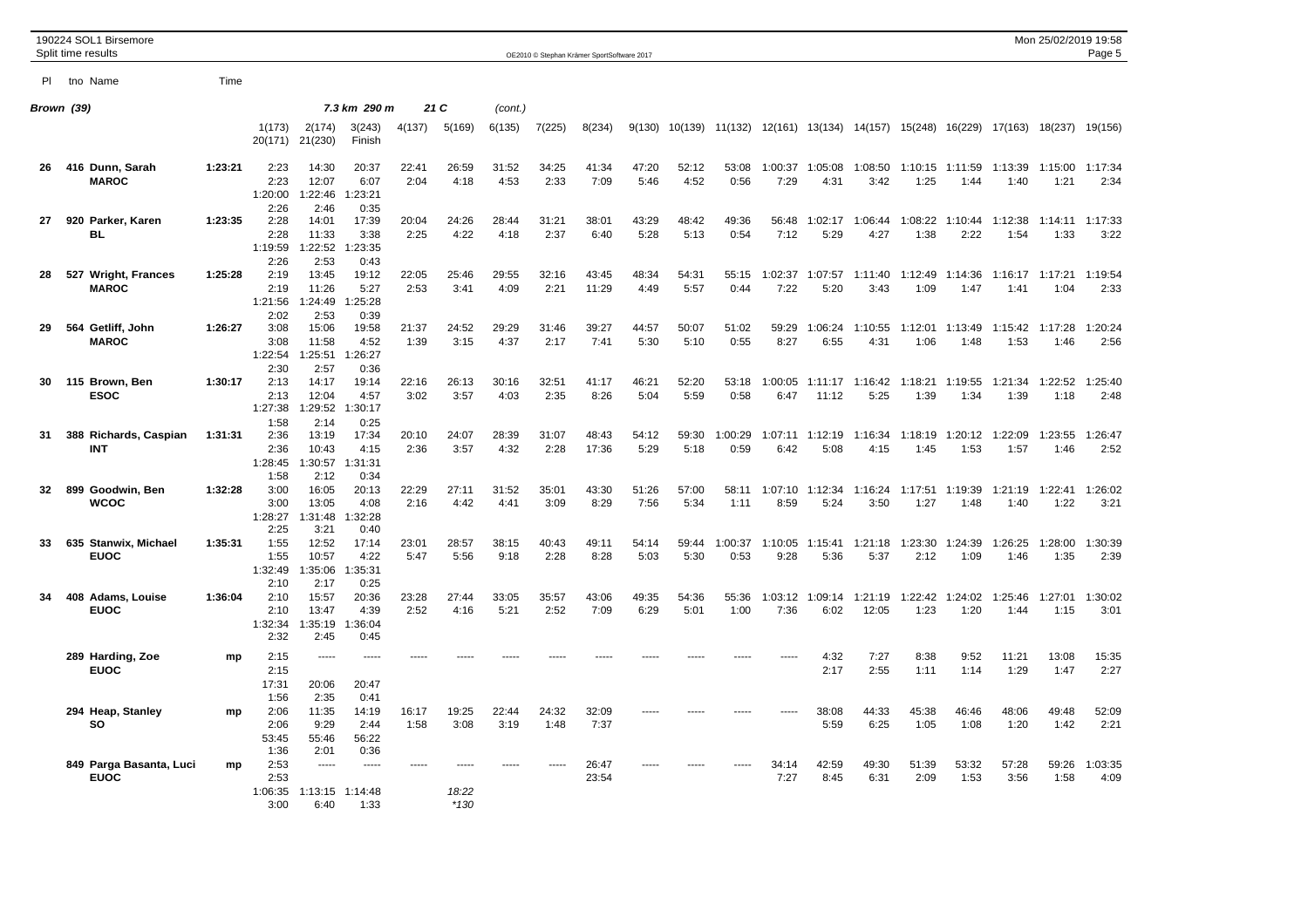|            | 190224 SOL1 Birsemore<br>Split time results |      |                               |                         |                  |               |               |               |               | OE2010 © Stephan Krämer SportSoftware 2017 |       |                |         |         |         |               |               |               |               | Mon 25/02/2019 19:58 | Page 6        |
|------------|---------------------------------------------|------|-------------------------------|-------------------------|------------------|---------------|---------------|---------------|---------------|--------------------------------------------|-------|----------------|---------|---------|---------|---------------|---------------|---------------|---------------|----------------------|---------------|
| PI.        | tno Name                                    | Time |                               |                         |                  |               |               |               |               |                                            |       |                |         |         |         |               |               |               |               |                      |               |
| Brown (39) |                                             |      |                               |                         | 7.3 km 290 m     |               | 21 C          | (cont.)       |               |                                            |       |                |         |         |         |               |               |               |               |                      |               |
|            |                                             |      | 1(173)<br>20(171)             | 2(174)<br>21(230)       | 3(243)<br>Finish | 4(137)        | 5(169)        | 6(135)        | 7(225)        | 8(234)                                     |       | 9(130) 10(139) | 11(132) | 12(161) | 13(134) | 14(157)       | 15(248)       | 16(229)       | 17(163)       | 18(237)              | 19(156)       |
|            | 661 Wilson, Felix<br><b>EUOC</b>            | dnf  | 1:58<br>1:58<br>54:34<br>2:19 | 11:44<br>9:46           | 14:37<br>2:53    | 16:08<br>1:31 | 19:14<br>3:06 | 23:19<br>4:05 | 26:04<br>2:45 | 33:00<br>6:56                              | ----- | -----          | -----   | -----   | -----   | 42:37<br>9:37 | 43:49<br>1:12 | 45:33<br>1:44 | 47:22<br>1:49 | $- - - - -$          | 52:15<br>4:53 |
|            | 124 Raynor, Alasdair<br><b>INVOC</b>        | dnf  | 2:25<br>2:25<br>$- - - - -$   | 14:23<br>11:58<br>----- | 18:07<br>3:44    | 20:09<br>2:02 | 27:14<br>7:05 | -----         | -----         | -----                                      | ----  |                | ----    |         |         | -----         | ----          | ----          | -----         |                      |               |

|     | Short Brown (54)                 |       |              |                | 5.4 km 215 m  | 18 C          |               |               |               |               |               |               |               |               |               |               |               |               |               |               |               |
|-----|----------------------------------|-------|--------------|----------------|---------------|---------------|---------------|---------------|---------------|---------------|---------------|---------------|---------------|---------------|---------------|---------------|---------------|---------------|---------------|---------------|---------------|
|     |                                  |       | 1(173)       | 2(243)         | 3(238)        | 4(137)        | 5(169)        | 6(226)        | 7(132)        | 8(234)        | 9(140)        | 10(241)       | 11(134)       | 12(157)       | 13(248)       | 14(229)       | 15(237)       | 16(156)       | 17(171)       | 18(230)       | Finish        |
| 1   | 164 Inman, Jason                 | 45:11 | 2:06         | 14:07          | 15:25         | 16:35         | 20:23         | 22:27         | 25:01         | 28:12         | 29:16         | 31:46         | 32:43         | 34:58         | 35:58         | 37:07         | 38:48         | 40:50         | 42:25         | 44:27         | 45:11         |
|     | <b>FVO</b>                       |       | 2:06         | 12:01          | 1:18          | 1:10          | 3:48          | 2:04          | 2:34          | 3:11          | 1:04          | 2:30          | 0:57          | 2:15          | 1:00          | 1:09          | 1:41          | 2:02          | 1:35          | 2:02          | 0:44          |
| 2   | 35 Gooch, Daniel                 | 46:46 | 2:17         | 14:07          | 15:16         | 16:38         | 19:57         | 21:56         | 24:32         | 27:26         | 28:32         | 31:12         | 32:17         | 35:23         | 36:29         | 37:56         | 40:02         | 42:19         | 43:54         | 46:11         | 46:46         |
|     | <b>MAROC</b>                     |       | 2:17         | 11:50          | 1:09          | 1:22          | 3:19          | 1:59          | 2:36          | 2:54          | 1:06          | 2:40          | 1:05          | 3:06          | 1:06          | 1:27          | 2:06          | 2:17          | 1:35          | 2:17          | 0:35          |
| 3   | 20 Ward, Martin                  | 48:26 | 1:49         | 13:23          | 14:38         | 16:02         | 19:26         | 21:50         | 24:46         | 28:16         | 29:16         | 32:11         | 33:05         | 36:04         | 37:28         | 38:51         | 40:51         | 43:25         | 45:31         | 47:52         | 48:26         |
|     | <b>SYO</b>                       |       | 1:49         | 11:34          | 1:15          | 1:24          | 3:24          | 2:24          | 2:56          | 3:30          | 1:00          | 2:55          | 0:54          | 2:59          | 1:24          | 1:23          | 2:00          | 2:34          | 2:06          | 2:21          | 0:34          |
| 4   | 135 Bailey, Jim                  | 49:13 | 1:37         | 14:40          | 16:13         | 17:35         | 20:58         | 23:41         | 27:20         | 30:58         | 32:13         | 35:01         | 36:00         | 39:24         | 40:23         | 41:39         | 43:38         | 45:43         | 46:58         | 48:44         | 49:13         |
|     | <b>BOK</b>                       |       | 1:37         | 13:03          | 1:33          | 1:22          | 3:23          | 2:43          | 3:39          | 3:38          | 1:15          | 2:48          | 0:59          | 3:24          | 0:59          | 1:16          | 1:59          | 2:05          | 1:15          | 1:46          | 0:29          |
|     | 5 177 Stansfield, Ben            | 49:48 | 2:16         | 15:06          | 16:29         | 17:54         | 21:42         | 24:02         | 27:03         | 30:15         | 31:24         | 34:10         | 35:10         | 38:35         | 39:45         | 40:58         | 42:54         | 45:12         | 46:50         | 49:10         | 49:48         |
|     | <b>FVO</b>                       |       | 2:16         | 12:50          | 1:23          | 1:25          | 3:48          | 2:20          | 3:01          | 3:12          | 1:09          | 2:46          | 1:00          | 3:25          | 1:10          | 1:13          | 1:56          | 2:18          | 1:38          | 2:20          | 0:38          |
| 6   | 472 King, Laura                  | 50:27 | 2:06         | 14:36          | 15:50         | 17:45         | 21:09         | 23:32         | 26:18         | 30:08         | 31:26         | 34:07         | 35:25         | 39:40         | 40:38         | 42:03         | 44:16         | 46:18         | 48:01         | 49:56         | 50:27         |
|     | <b>EUOC</b>                      |       | 2:06         | 12:30          | 1:14          | 1:55          | 3:24          | 2:23          | 2:46          | 3:50          | 1:18          | 2:41          | 1:18          | 4:15          | 0:58          | 1:25          | 2:13          | 2:02          | 1:43          | 1:55          | 0:31          |
| 7   | 646 Lilley, Roanne               | 51:00 | 3:12         | 16:15          | 17:26         | 18:37         | 21:54         | 23:59         | 26:51         | 30:07         | 31:12         | 34:19         | 35:18         | 38:30         | 40:45         | 42:00         | 44:00         | 46:16         | 48:13         | 50:25         | 51:00         |
|     | <b>EUOC</b>                      |       | 3:12         | 13:03          | 1:11          | 1:11          | 3:17          | 2:05          | 2:52          | 3:16          | 1:05          | 3:07          | 0:59          | 3:12          | 2:15          | 1:15          | 2:00          | 2:16          | 1:57          | 2:12          | 0:35          |
| 8   | 548 Yardley, Gareth              | 51:24 | 2:13         | 15:10          | 16:46         | 18:13         | 21:51         | 24:17         | 27:17         | 30:45         | 32:03         | 34:40         | 35:44         | 39:07         | 40:22         | 41:47         | 44:30         | 46:49         | 48:30         | 50:50         | 51:24         |
|     | <b>GRAMP</b>                     |       | 2:13         | 12:57          | 1:36          | 1:27          | 3:38          | 2:26          | 3:00          | 3:28          | 1:18          | 2:37          | 1:04          | 3:23          | 1:15          | 1:25          | 2:43          | 2:19          | 1:41          | 2:20          | 0:34          |
| 9   | 509 Shepherd, Jon                | 51:37 | 2:17         | 15:54          | 17:54         | 19:56         | 23:49         | 26:08         | 29:07         | 32:20         | 33:30         | 36:11         | 37:13         | 40:35         | 41:57         | 43:03         | 44:57         | 47:11         | 48:51         | 51:05         | 51:37         |
|     | <b>INVOC</b>                     |       | 2:17         | 13:37          | 2:00          | 2:02          | 3:53          | 2:19          | 2:59          | 3:13          | 1:10          | 2:41          | 1:02          | 3:22          | 1:22          | 1:06          | 1:54          | 2:14          | 1:40          | 2:14          | 0:32          |
| 10  | 605 Robertson, David             | 51:52 | 2:25         | 16:59          | 18:16         | 19:43         | 22:50         | 25:36         | 28:21         | 32:36         | 33:35         | 36:24         | 37:19         | 40:37         | 41:43         | 43:15         | 45:29         | 47:31         | 49:08         | 51:21         | 51:52         |
|     | <b>CLYDE</b>                     |       | 2:25         | 14:34          | 1:17          | 1:27          | 3:07          | 2:46          | 2:45          | 4:15          | 0:59          | 2:49          | 0:55          | 3:18          | 1:06          | 1:32          | 2:14          | 2:02          | 1:37          | 2:13          | 0:31          |
| 11  | 149 Barrett, Richard             | 52:29 | 2:32         | 16:11          | 17:30         | 19:04         | 22:28         | 24:40         | 27:29         | 31:11         | 32:35         | 35:09         | 36:14         | 39:57         | 41:46         | 43:07         | 45:26         | 47:52         | 49:47         | 52:00         | 52:29         |
|     | <b>BAOC</b>                      |       | 2:32         | 13:39          | 1:19          | 1:34          | 3:24          | 2:12          | 2:49          | 3:42          | 1:24          | 2:34          | 1:05          | 3:43          | 1:49          | 1:21          | 2:19          | 2:26          | 1:55          | 2:13          | 0:29          |
| 11  | 688 Griffin, Tim                 | 52:29 | 2:01         | 15:11          | 16:41         | 18:08         | 21:18         | 23:42         | 26:41         | 30:10         | 31:21         | $- - - - -$   | 35:05         | 42:09         | 42:59         | 44:03         | -----         | 48:11         | 49:46         | 51:57         | 52:29         |
|     | <b>GRAMP</b>                     |       | 2:01         | 13:10          | 1:30          | 1:27          | 3:10          | 2:24          | 2:59          | 3:29          | 1:11          |               | 3:44          | 7:04          | 0:50          | 1:04          |               | 4:08          | 1:35          | 2:11          | 0:32          |
| 13  | 857 Hartman, Ben                 | 53:59 | 2:32         | 17:37          | 19:27         | 20:52         | 24:23         | 26:36         | 29:35         | 33:28         | 34:39         | 37:40         | 38:49         | 41:56         | 43:02         | 44:18         | 46:44         | 49:09         | 51:02         | 53:27         | 53:59         |
|     | INT                              |       | 2:32         | 15:05          | 1:50          | 1:25          | 3:31          | 2:13          | 2:59          | 3:53          | 1:11          | 3:01          | 1:09          | 3:07          | 1:06          | 1:16          | 2:26          | 2:25          | 1:53          | 2:25          | 0:32          |
| 14  | 261 Hunter, Niamh<br><b>WCOC</b> | 54:05 | 2:36<br>2:36 | 17:40<br>15:04 | 19:17<br>1:37 | 20:42<br>1:25 | 24:35<br>3:53 | 27:01<br>2:26 | 29:51<br>2:50 | 33:19<br>3:28 | 34:33         | 37:25<br>2:52 | 38:23<br>0:58 | 41:33<br>3:10 | 42:50<br>1:17 | 43:57<br>1:07 | 46:14<br>2:17 | 48:50<br>2:36 | 50:54<br>2:04 | 53:26<br>2:32 | 54:05<br>0:39 |
| 15  | 467 Laird, James                 |       |              |                | 16:59         | 18:25         | 22:04         | 24:17         | 27:42         | 31:10         | 1:14<br>32:23 | 35:34         |               |               | 41:59         | 43:32         | 47:20         | 49:38         | 51:17         | 53:36         | 54:16         |
|     | <b>INVOC</b>                     | 54:16 | 2:12<br>2:12 | 15:36<br>13:24 | 1:23          | 1:26          | 3:39          | 2:13          | 3:25          | 3:28          | 1:13          | 3:11          | 36:40<br>1:06 | 40:29<br>3:49 | 1:30          | 1:33          | 3:48          | 2:18          | 1:39          | 2:19          | 0:40          |
| 16. | 836 Nicolson, William            | 55:02 | 2:12         | 14:38          | 16:32         | 18:11         | 22:39         | 25:08         | 28:38         | 32:11         | 33:19         | 35:45         | 36:46         | 41:26         | 42:40         | 43:42         | 48:29         | 50:46         | 52:25         | 54:32         | 55:02         |
|     | <b>INVOC</b>                     |       | 2:12         | 12:26          | 1:54          | 1:39          | 4:28          | 2:29          | 3:30          | 3:33          | 1:08          | 2:26          | 1:01          | 4:40          | 1:14          | 1:02          | 4:47          | 2:17          | 1:39          | 2:07          | 0:30          |
| 17  | 296 Heap, Will                   | 55:09 | 2:03         | 16:40          | 17:57         | 19:27         | 22:47         | 25:09         | 30:21         | 33:54         | 35:11         | 38:05         | 39:13         | 42:50         | 43:58         | 45:36         | 47:55         | 50:27         | 52:22         | 54:38         | 55:09         |
|     | so                               |       | 2:03         | 14:37          | 1:17          | 1:30          | 3:20          | 2:22          | 5:12          | 3:33          | 1:17          | 2:54          | 1:08          | 3:37          | 1:08          | 1:38          | 2:19          | 2:32          | 1:55          | 2:16          | 0:31          |
| 18  | 284 Wilson, Steve                | 55:14 | 2:13         | 17:22          | 18:48         | 20:05         | 23:31         | 25:57         | 28:49         | 32:45         | 33:58         | 37:08         | 38:10         | 41:40         | 43:07         | 45:03         | 47:41         | 50:08         | 52:05         | 54:39         | 55:14         |
|     | <b>CLYDE</b>                     |       | 2:13         | 15:09          | 1:26          | 1:17          | 3:26          | 2:26          | 2:52          | 3:56          | 1:13          | 3:10          | 1:02          | 3:30          | 1:27          | 1:56          | 2:38          | 2:27          | 1:57          | 2:34          | 0:35          |
| 19  | 237 Cross, Jon                   | 56:26 | 2:02         | 14:46          | 16:17         | 18:58         | 22:21         | 24:33         | 28:19         | 32:14         | 33:56         | 36:43         | 37:50         | 42:02         | 43:12         | 44:49         | 49:18         | 51:41         | 53:25         | 55:44         | 56:26         |
|     | <b>FVO</b>                       |       | 2:02         | 12:44          | 1:31          | 2:41          | 3:23          | 2:12          | 3:46          | 3:55          | 1:42          | 2:47          | 1:07          | 4:12          | 1:10          | 1:37          | 4:29          | 2:23          | 1:44          | 2:19          | 0:42          |
| 20  | 386 Connor, Brad                 | 57:07 | 5:20         | 18:20          | 19:57         | 21:42         | 26:51         | 29:10         | 31:54         | 35:25         | 36:49         | 39:44         | 40:59         | 44:18         | 45:25         | 46:41         | 49:26         | 52:13         | 54:08         | 56:28         | 57:07         |
|     | <b>FVO</b>                       |       | 5:20         | 13:00          | 1:37          | 1:45          | 5:09          | 2:19          | 2:44          | 3:31          | 1:24          | 2:55          | 1:15          | 3:19          | 1:07          | 1:16          | 2:45          | 2:47          | 1:55          | 2:20          | 0:39          |
|     |                                  |       |              |                |               |               |               |               |               |               |               |               |               |               |               |               |               |               |               |               |               |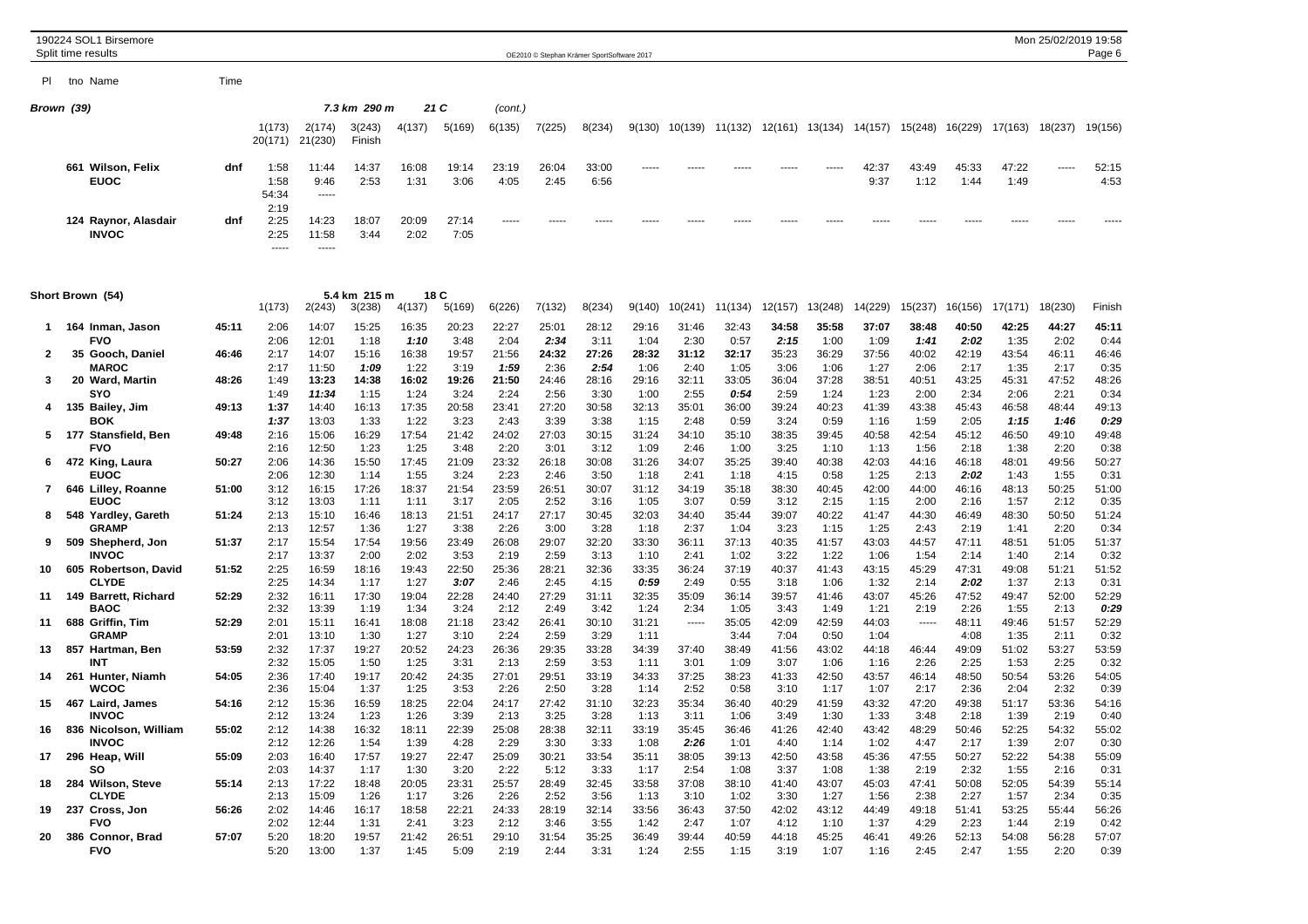| 190224 SOL1 Birsemore | Mon 25/02/2019 19:58 |
|-----------------------|----------------------|

| PL  |     | tno Name                              | Time    |              |                                 |                         |               |               |               |               |               |               |               |               |               |               |               |                 |                 |                 |                 |                 |
|-----|-----|---------------------------------------|---------|--------------|---------------------------------|-------------------------|---------------|---------------|---------------|---------------|---------------|---------------|---------------|---------------|---------------|---------------|---------------|-----------------|-----------------|-----------------|-----------------|-----------------|
|     |     | <b>Short Brown (54)</b>               |         |              |                                 | 5.4 km 215 m            |               | 18 C          | (cont.)       |               |               |               |               |               |               |               |               |                 |                 |                 |                 |                 |
|     |     |                                       |         | 1(173)       | 2(243)                          | 3(238)                  | 4(137)        | 5(169)        | 6(226)        | 7(132)        | 8(234)        | 9(140)        | 10(241)       | 11(134)       | 12(157)       | 13(248)       | 14(229)       | 15(237)         | 16(156)         | 17(171)         | 18(230)         | Finish          |
| -21 |     | 825 McMurtrie, Andrew<br><b>MAROC</b> | 57:37   | 2:28<br>2:28 | 16:38<br>14:10                  | 17:59<br>1:21           | 19:31<br>1:32 | 23:06<br>3:35 | 26:05<br>2:59 | 29:31<br>3:26 | 33:48<br>4:17 | 35:09<br>1:21 | 38:35<br>3:26 | 40:00<br>1:25 | 45:10<br>5:10 | 46:37<br>1:27 | 47:57<br>1:20 | 50:31<br>2:34   | 52:57<br>2:26   | 54:38<br>1:41   | 57:01<br>2:23   | 57:37<br>0:36   |
| 22  |     | 272 Irving, Alan                      | 58:04   | 2:12         | 16:48                           | 18:17                   | 20:07         | 24:06         | 26:59         | 30:16<br>3:17 | 33:58         | 35:11         | 38:21<br>3:10 | 39:29         | 42:34         | 43:44         | 45:01         | 50:09           | 53:03           | 55:10           | 57:28           | 58:04<br>0:36   |
| 23  |     | <b>WCOC</b><br>25 Powell, Ifor        | 59:48   | 2:12<br>2:02 | 14:36<br>16:39                  | 1:29<br>18:26           | 1:50<br>20:03 | 3:59<br>24:17 | 2:53<br>27:12 | 30:28         | 3:42<br>33:57 | 1:13<br>35:21 | 38:47         | 1:08<br>40:00 | 3:05<br>44:45 | 1:10<br>46:00 | 1:17<br>47:55 | 5:08<br>50:26   | 2:54<br>53:34   | 2:07<br>56:09   | 2:18<br>59:03   | 59:48           |
|     |     | <b>BOK</b>                            |         | 2:02         | 14:37                           | 1:47                    | 1:37          | 4:14          | 2:55          | 3:16          | 3:29          | 1:24          | 3:26          | 1:13          | 4:45          | 1:15          | 1:55          | 2:31            | 3:08            | 2:35            | 2:54            | 0:45            |
| 24  | 141 | <b>Campbell, Andrew</b><br><b>MOR</b> | 1:00:34 | 2:16<br>2:16 | 21:49<br>19:33<br>34:10<br>*139 | 23:10<br>1:21           | 24:50<br>1:40 | 28:19<br>3:29 | 31:07<br>2:48 | 35:03<br>3:56 | 39:37<br>4:34 | 40:44<br>1:07 | 43:27<br>2:43 | 44:27<br>1:00 | 50:00<br>5:33 | 50:55<br>0:55 | 52:17<br>1:22 | 54:02<br>1:45   | 56:11<br>2:09   | 57:49<br>1:38   | 1:00:01<br>2:12 | :00:34<br>0:33  |
| 25  |     | 774 Lilley, Ross<br><b>ECKO</b>       | 1:02:18 | 2:19<br>2:19 | 17:54<br>15:35                  | 19:35<br>1:41           | 21:05<br>1:30 | 24:50<br>3:45 | 27:41<br>2:51 | 31:18<br>3:37 | 36:43<br>5:25 | 38:10<br>1:27 | 41:33<br>3:23 | 42:58<br>1:25 | 48:12<br>5:14 | 49:29<br>1:17 | 51:15<br>1:46 | 54:00<br>2:45   | 56:38<br>2:38   | 59:12<br>2:34   | 1:01:46<br>2:34 | 1:02:18<br>0:32 |
| 26  |     | 764 Harwood, Eddie                    | 1:02:28 | 2:14         | 18:35                           | 20:36                   | 22:40         | 26:54         | 29:49         | 33:43         | 37:51         | 39:30         | 43:08         | 44:21         | 47:56         | 49:29         | 51:06         | 53:57           | 56:48           | 59:05           | 1:01:47         | 1:02:28         |
|     |     | <b>MOR</b>                            |         | 2:14         | 16:21                           | 2:01                    | 2:04          | 4:14          | 2:55          | 3:54          | 4:08          | 1:39          | 3:38          | 1:13          | 3:35          | 1:33          | 1:37          | 2:51            | 2:51            | 2:17            | 2:42            | 0:41            |
| 27  |     | 607 Shepherd, lain<br><b>INVOC</b>    | 1:03:02 | 2:39<br>2:39 | 18:06<br>15:27                  | 19:37<br>1:31           | 21:13<br>1:36 | 26:33<br>5:20 | 29:56<br>3:23 | 33:25<br>3:29 | 37:21<br>3:56 | 38:42<br>1:21 | 42:37<br>3:55 | 44:06<br>1:29 | 47:36<br>3:30 | 48:55<br>1:19 | 50:40<br>1:45 | 54:19<br>3:39   | 57:12<br>2:53   | 59:30<br>2:18   | 1:02:22<br>2:52 | :03:02<br>0:40  |
| 28  |     | 860 Bartlett, Patrick                 | 1:03:29 | 2:42         | 18:10                           | 20:20                   | 22:14         | 26:02         | 28:22         | 32:40         | 36:48         | 38:29         | 41:13         | 42:34         | 47:01         | 48:46         | 50:33         | 55:21           | 58:42           | :00:35          | 1:02:50         | :03:29          |
|     |     | <b>INT</b>                            |         | 2:42         | 15:28                           | 2:10                    | 1:54          | 3:48          | 2:20          | 4:18          | 4:08          | 1:41          | 2:44          | 1:21          | 4:27          | 1:45          | 1:47          | 4:48            | 3:21            | 1:53            | 2:15            | 0:39            |
| 29  |     | 732 O'Hara, Peter                     | 1:04:19 | 2:18         | 18:31                           | 20:30                   | 22:58         | 26:40         | 29:07         | 32:30         | 42:02         | 43:25         | 46:38         | 47:50         | 51:38         | 52:49         | 54:07         | 56:17           | 58:43           | 1:01:06         | 1:03:39         | :04:19          |
|     |     | <b>ESOC</b>                           |         | 2:18         | 16:13<br>21:25                  | 1:59                    | 2:28          | 3:42          | 2:27          | 3:23          | 9:32          | 1:23          | 3:13          | 1:12          | 3:48          | 1:11          | 1:18          | 2:10            | 2:26<br>59:50   | 2:23<br>1:02:03 | 2:33            | 0:40            |
| 30  |     | 338 Dunlop, Alastair<br><b>CLYDE</b>  | 1:05:11 | 2:18<br>2:18 | 19:07                           | 23:13<br>1:48           | 24:43<br>1:30 | 28:35<br>3:52 | 31:16<br>2:41 | 35:20<br>4:04 | 40:08<br>4:48 | 41:29<br>1:21 | 45:03<br>3:34 | 46:35<br>1:32 | 51:06<br>4:31 | 52:37<br>1:31 | 53:52<br>1:15 | 56:51<br>2:59   | 2:59            | 2:13            | 1:04:36<br>2:33 | 1:05:11<br>0:35 |
| 31  |     | 373 Wood, Mark                        | 1:05:26 | 3:13         | 19:20                           | 21:05                   | 23:41         | 27:51         | 31:28         | 35:15         | 39:59         | 41:40         | 45:05         | 46:23         | 51:06         | 52:31         | 53:49         | 56:32           | 59:33           | 1:02:02         | 1:04:49         | 1:05:26         |
|     |     | <b>ESOC</b>                           |         | 3:13         | 16:07                           | 1:45                    | 2:36          | 4:10          | 3:37          | 3:47          | 4:44          | 1:41          | 3:25          | 1:18          | 4:43          | 1:25          | 1:18          | 2:43            | 3:01            | 2:29            | 2:47            | 0:37            |
| 32  |     | 490 Barrie, Donald                    | 1:05:47 | 4:17         | 19:03                           | 20:44                   | 23:30         | 28:04         | 30:34         | 34:49         | 39:11         | 40:42         | 44:05         | 45:41         | 50:51         | 52:15         | 54:03         | 57:12           | 1:00:11         | 1:02:21         | 1:05:16         | :05:47          |
|     |     | <b>MAROC</b>                          |         | 4:17         | 14:46                           | 1:41                    | 2:46          | 4:34          | 2:30          | 4:15          | 4:22          | 1:31          | 3:23          | 1:36          | 5:10          | 1:24          | 1:48          | 3:09            | 2:59            | 2:10            | 2:55            | 0:31            |
| 33  |     | 525 Bolton, Ryan                      | 1:08:41 | 2:50         | 20:54                           | 22:32                   | 24:11         | 28:41         | 31:03         | 37:40         | 42:51         | 44:57         | 48:10         | 49:10         | 52:57         | 54:13         | 56:01         | 58:44           | :03:59          | :05:58          | 1:08:12         | :08:41          |
|     |     | <b>IND</b>                            |         | 2:50         | 18:04                           | 1:38                    | 1:39          | 4:30          | 2:22          | 6:37          | 5:11          | 2:06          | 3:13          | 1:00          | 3:47          | 1:16          | 1:48          | 2:43            | 5:15            | 1:59            | 2:14            | 0:29            |
| 34  |     | 980 Kalejs, Atis                      | 1:09:36 | 2:05         | 23:46                           | 24:58<br>1:12           | 26:10         | 29:29         | 32:42         | 37:38         | 41:20         | 42:27         | 45:43         | 46:51         | 57:12         | 58:05         | 59:40         | :02:09<br>2:29  | 1:04:30         | 1:06:35         | 1:08:54         | 1:09:36         |
|     |     | OK Aluksne-Ape                        |         | 2:05         | 21:41<br>1:08:56<br>$*230$      |                         | 1:12          | 3:19          | 3:13          | 4:56          | 3:42          | 1:07          | 3:16          | 1:08          | 10:21         | 0:53          | 1:35          |                 | 2:21            | 2:05            | 2:19            | 0:42            |
| 35  |     | 146 Huthwaite, Chris                  | 1:09:40 | 3:20         | 20:20                           | 22:34                   | 24:54         | 29:34         | 32:12         | 38:40         | 43:09         | 44:49         | 48:00         | 49:51         | 54:22         | 56:21         | 58:10         | 1:01:12         | 1:04:40         | 1:06:43         | 1:09:09         | 1:09:40         |
|     |     | <b>SARUM</b>                          |         | 3:20         | 17:00                           | 2:14                    | 2:20          | 4:40          | 2:38          | 6:28          | 4:29          | 1:40          | 3:11          | 1:51          | 4:31          | 1:59          | 1:49          | 3:02            | 3:28            | 2:03            | 2:26            | 0:31            |
| 36  |     | 355 Carcas, Max                       | 1:09:45 | 2:51         | 19:24                           | 21:35                   | 23:56         | 28:05         | 31:04         | 36:12         | 41:37         | 43:26         | 46:28         | 47:44         | 52:06         | 53:30         | 55:15         | 1:00:46         | :04:31          | 1:06:35         | 1:09:12         | 1:09:45         |
|     |     | <b>INT</b>                            |         | 2:51         | 16:33<br>49:38<br>$*231$        | 2:11<br>56:56<br>$*163$ | 2:21          | 4:09          | 2:59          | 5:08          | 5:25          | 1:49          | 3:02          | 1:16          | 4:22          | 1:24          | 1:45          | 5:31            | 3:45            | 2:04            | 2:37            | 0:33            |
| 37  |     | 967 Dean, Hazel                       | 1:09:59 | 2:46         | 21:37                           | 23:25                   | 25:10         | 29:17         | 31:49         | 36:26         | 46:45         | 48:09         | 51:42         | 52:57         | 56:13         | 57:42         | 59:26         | 1:01:55         | 1:04:29         | 1:06:48         | 1:09:20         | 1:09:59         |
|     |     | <b>FVO</b>                            |         | 2:46         | 18:51                           | 1:48                    | 1:45          | 4:07          | 2:32          | 4:37          | 10:19         | 1:24          | 3:33          | 1:15          | 3:16          | 1:29          | 1:44          | 2:29            | 2:34            | 2:19            | 2:32            | 0:39            |
| 38  |     | 946 Collins, Peter                    | 1:10:21 | 2:10         | 21:49                           | 24:28                   | 26:28         | 30:56         | 33:04         | 36:16         | 40:10         | 41:47         | 44:56         | 46:10         | 56:07         | 57:11         | 58:09         | 1:01:37         | :04:05          | 1:07:16         | 1:09:49         | 1:10:21         |
|     |     | <b>MAROC</b>                          |         | 2:10         | 19:39                           | 2:39                    | 2:00          | 4:28          | 2:08          | 3:12          | 3:54          | 1:37          | 3:09          | 1:14          | 9:57          | 1:04          | 0:58          | 3:28            | 2:28            | 3:11            | 2:33            | 0:32            |
| 39  |     | 947 Collins, Nick                     | 1:11:59 | 3:29         | 24:01                           | 26:01                   | 28:22         | 32:22         | 35:17         | 39:27         | 44:07         | 46:07         | 49:36         | 50:48         | 55:20         | 56:49         | 58:57         | :02:36          | 1:06:14         | 1:08:29         | 1:11:19         | 1:11:59         |
| 40  |     | <b>MAROC</b>                          | 1:12:26 | 3:29         | 20:32<br>19:38                  | 2:00<br>22:45           | 2:21          | 4:00<br>31:42 | 2:55          | 4:10          | 4:40<br>45:43 | 2:00          | 3:29<br>51:50 | 1:12          | 4:32<br>56:56 | 1:29<br>58:26 | 2:08<br>59:46 | 3:39<br>1:03:02 | 3:38<br>1:07:10 | 2:15<br>1:09:10 | 2:50<br>1:11:48 | 0:40<br>1:12:26 |
|     |     | 906 Oikkonen, Kaisa<br><b>MOR</b>     |         | 2:34<br>2:34 | 17:04                           | 3:07                    | 24:26<br>1:41 | 7:16          | 34:16<br>2:34 | 39:56<br>5:40 | 5:47          | 47:21<br>1:38 | 4:29          | 53:22<br>1:32 | 3:34          | 1:30          | 1:20          | 3:16            | 4:08            | 2:00            | 2:38            | 0:38            |
| 41  |     | 955 Graham, Stuart                    | 1:14:49 | 3:17         | 20:47                           | 22:43                   | 25:06         | 30:30         | 33:48         | 38:57         | 43:38         | 45:28         | 49:35         | 51:18         | 56:55         | 58:24         | 1:00:48       | :04:46          | 1:08:42         | 1:11:23         | 1:14:10         | :14:49          |
|     |     | <b>SOLWAY</b>                         |         | 3:17         | 17:30                           | 1:56                    | 2:23          | 5:24          | 3:18          | 5:09          | 4:41          | 1:50          | 4:07          | 1:43          | 5:37          | 1:29          | 2:24          | 3:58            | 3:56            | 2:4'            | 2:47            | 0:39            |
| 42  |     | 22 Bailey, Scott                      | 1:15:01 | 3:05         | 24:34                           | 26:30                   | 31:45         | 36:34         | 39:40         | 43:37         | 47:45         | 49:31         | 53:07         | 54:59         | 59:08         | :00:37        | 1:01:59       | 1:05:51         | 1:08:56         | 1:11:36         | 1:14:26         | 1:15:01         |
|     |     | <b>BOK</b>                            |         | 3:05         | 21:29                           | 1:56                    | 5:15          | 4:49          | 3:06          | 3:57          | 4:08          | 1:46          | 3:36          | 1:52          | 4:09          | 1:29          | 1:22          | 3:52            | 3:05            | 2:40            | 2:50            | 0:35            |
| 43  |     | 855 Hunter, Jamie                     | 1:15:25 | 2:08         | 18:01                           | 21:25                   | 30:16         | 37:07         | 39:54         | 46:46         | 50:58         | 52:17         | 56:51         | 58:05         | :01:22        | 1:02:42       | 1:03:51       | 1:06:21         | 1:10:28         | 1:12:36         | 1:14:54         | 1:15:25         |
|     |     | <b>EUOC</b>                           |         | 2:08         | 15:53                           | 3:24                    | 8:51          | 6:51          | 2:47          | 6:52          | 4:12          | 1:19          | 4:34          | 1:14          | 3:17          | 1:20          | 1:09          | 2:30            | 4:07            | 2:08            | 2:18            | 0:31            |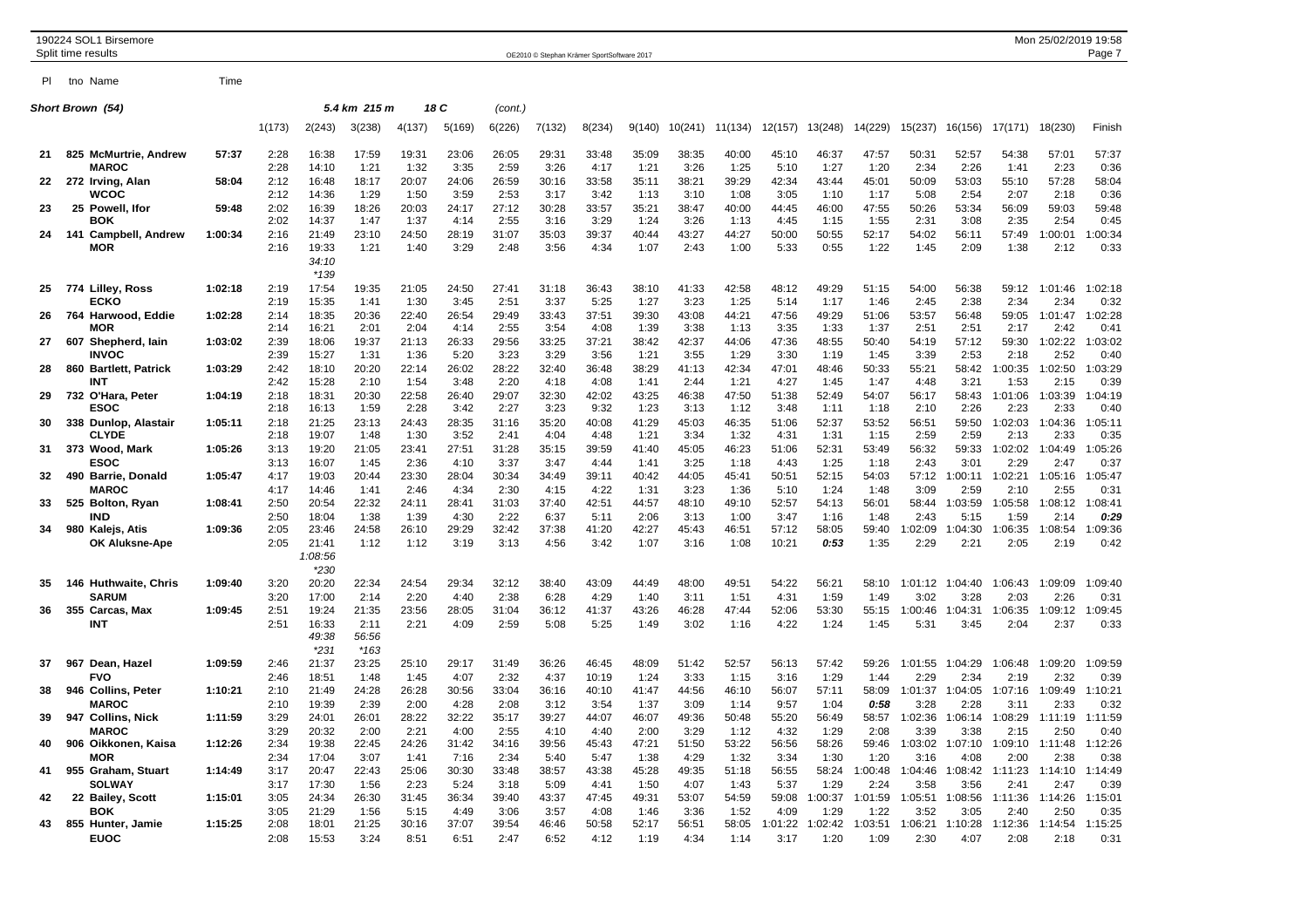|                  |     | 190224 SOL1 Birsemore<br>Split time results |         |              |                          |               |               |               |               | OE2010 © Stephan Krämer SportSoftware 2017 |               |                 |                 |                         |                 |                 |                 |                  |                 |                 | Mon 25/02/2019 19:58 | Page 8          |
|------------------|-----|---------------------------------------------|---------|--------------|--------------------------|---------------|---------------|---------------|---------------|--------------------------------------------|---------------|-----------------|-----------------|-------------------------|-----------------|-----------------|-----------------|------------------|-----------------|-----------------|----------------------|-----------------|
| PL               |     | tno Name                                    | Time    |              |                          |               |               |               |               |                                            |               |                 |                 |                         |                 |                 |                 |                  |                 |                 |                      |                 |
|                  |     | <b>Short Brown (54)</b>                     |         |              |                          | 5.4 km 215 m  |               | 18 C          | (cont.)       |                                            |               |                 |                 |                         |                 |                 |                 |                  |                 |                 |                      |                 |
|                  |     |                                             |         | 1(173)       | 2(243)                   | 3(238)        | 4(137)        | 5(169)        | 6(226)        | 7(132)                                     | 8(234)        | 9(140)          | 10(241)         | 11(134) 12(157) 13(248) |                 |                 | 14(229)         | 15(237)          | 16(156)         | 17(171) 18(230) |                      | Finish          |
| 44               |     | 337 McLuckie, Peter                         | 1:16:03 | 2:26         | 18:33                    | 34:06         | 35:25         | 41:51         | 44:42         | 48:00                                      | 52:01         | 53:16           | 56:08           | 57:34                   | 1:00:52         | 1:02:10         | 1:03:42         | 1:07:49          | 1:10:49         | 1:13:00         | 1:15:26              | 1:16:03         |
|                  |     | MOR                                         |         | 2:26         | 16:07                    | 15:33         | 1:19          | 6:26          | 2:51          | 3:18                                       | 4:01          | 1:15            | 2:52            | 1:26                    | 3:18            | 1:18            | 1:32            | 4:07             | 3:00            | 2:11            | 2:26                 | 0:37            |
| 45               |     | 449 Breeze, Steven<br><b>WCOC</b>           | 1:16:15 | 2:57<br>2:57 | 24:29<br>21:32           | 26:16<br>1:47 | 28:14<br>1:58 | 33:11<br>4:57 | 36:15<br>3:04 | 40:21<br>4:06                              | 46:13<br>5:52 | 47:53<br>1:40   | 52:17<br>4:24   | 53:47<br>1:30           | 59:36<br>5:49   | 1:01:15<br>1:39 | 1:02:49<br>1:34 | 1:05:59<br>3:10  | 1:09:39<br>3:40 | 1:12:04<br>2:25 | 1:15:19<br>3:15      | 1:16:15<br>0:56 |
| 46               |     | 78 Mather, John                             | 1:17:33 | 3:31         | 25:15                    | 27:25         | 29:59         | 33:57         | 37:48         | 43:06                                      | 48:03         | 49:47           | 53:29           | 55:08                   | 59:50           | 1:01:26         | 1:03:16         | 1:07:43          | 1:11:27         | 1:13:55         | 1:16:48              | :17:33          |
|                  |     | LOG                                         |         | 3:31         | 21:44                    | 2:10          | 2:34          | 3:58          | 3:51          | 5:18                                       | 4:57          | 1:44            | 3:42            | 1:39                    | 4:42            | 1:36            | 1:50            | 4:27             | 3:44            | 2:28            | 2:53                 | 0:45            |
| 47               |     | 753 Summers, David                          | 1:36:23 | 3:07         | 25:55                    | 28:30         | 31:19         | 38:46         | 42:43         | 47:54                                      | 53:28         | 58:12           | 1:02:29         | 1:04:30                 | 1:14:04         | 1:16:22         | 1:19:25         | 1:24:26          | 1:28:38         | 1:31:59         | 1:35:37              | 1:36:23         |
|                  |     | <b>INVOC</b>                                |         | 3:07         | 22:48                    | 2:35          | 2:49          | 7:27          | 3:57          | 5:11                                       | 5:34<br>58:10 | 4:44            | 4:17            | 2:01                    | 9:34<br>1:27:37 | 2:18            | 3:03            | 5:01             | 4:12            | 3:21            | 3:38                 | 0:46            |
| 48               |     | 230 Kenyon, Philip<br><b>MOR</b>            | 1:45:45 | 3:20<br>3:20 | 29:34<br>26:14           | 33:24<br>3:50 | 36:36<br>3:12 | 42:27<br>5:51 | 46:14<br>3:47 | 50:23<br>4:09                              | 7:47          | 1:00:29<br>2:19 | 1:08:46<br>8:17 | 1:11:12<br>2:26         | 16:25           | 1:29:00<br>1:23 | :32:00<br>3:00  | 1:36:20<br>4:20  | 1:39:41<br>3:21 | 1:42:16<br>2:35 | 1:45:05<br>2:49      | 1:45:45<br>0:40 |
|                  |     | 203 Schwarze Chintapat<br><b>EUOC</b>       | mp      | 2:42<br>2:42 | 25:56<br>23:14           | 28:01<br>2:05 | 31:06<br>3:05 | -----         | -----         | -----                                      | -----         | 42:32<br>11:26  | 46:16<br>3:44   | 47:57<br>1:41           | 55:59<br>8:02   | 57:09<br>1:10   | -----           | 1:01:18<br>4:09  | 1.1.1.1         | -----           |                      | 1:04:26<br>3:08 |
|                  |     | 543 Emeleus, John                           | mp      | 2:29         | 19:13                    | 21:21         | 23:08         | 27:45         | 32:53         | -----                                      | 41:57         | 43:34           | 47:58           | 49:23                   | 1:02:00         | :03:37          | 1:05:44         | 1:08:33          | 1:11:59         | 1:14:34         | 1:17:49              | 1:18:37         |
|                  |     | <b>KFO</b>                                  |         | 2:29         | 16:44<br>36:14<br>$*139$ | 2:08          | 1:47          | 4:37          | 5:08          |                                            | 9:04          | 1:37            | 4:24            | 1:25                    | 12:37           | 1:37            | 2:07            | 2:49             | 3:26            | 2:35            | 3:15                 | 0:48            |
|                  |     | 49 Griffiths, Adrian                        | mp      | 2:38         | 19:43                    | 24:14         | 27:53         | 34:03         | -----         | 48:41                                      | 53:52         | 55:08           | 58:42           | 1:00:11                 | 1:05:22         | 1:06:49         | 1:08:48         | 1:11:39          | 1:14:34         | 1:17:08         | 1:19:58              | 1:20:35         |
|                  |     | <b>WRE</b>                                  |         | 2:38         | 17:05                    | 4:31          | 3:39          | 6:10          |               | 14:38                                      | 5:11          | 1:16            | 3:34            | 1:29                    | 5:11            | 1:27            | 1:59            | 2:51             | 2:55            | 2:34            | 2:50                 | 0:37            |
|                  |     | 752 Salisbury, Colin<br><b>INVOC</b>        | mp      | 2:54<br>2:54 | 27:48<br>24:54           | 29:11<br>1:23 | 30:22<br>1:11 | 33:40<br>3:18 | 36:04<br>2:24 | 38:54<br>2:50                              | 43:36<br>4:42 | 44:48<br>1:12   | 47:28<br>2:40   | 48:35<br>1:07           | 51:26<br>2:51   | 52:51<br>1:25   | -----           | 1:31:33<br>38:42 | 1:34:42<br>3:09 | 1:36:36<br>1:54 | 1:39:18<br>2:42      | 1:39:46<br>0:28 |
|                  |     | 14 Webster, Mark                            | dnf     | 3:56         | 1.1.1.1                  | -----         | -----         | -----         | 1.1.1.1       | -----                                      | -----         | -----           | 8:40            | 11:11                   | -----           | $- - - -$       | -----           | ----             | $- - - -$       | -----           | -----                |                 |
|                  |     | <b>NOC</b>                                  |         | 3:56         |                          |               |               |               |               |                                            |               |                 | 4:44            | 2:31                    |                 |                 |                 |                  |                 |                 |                      |                 |
|                  |     | 311 Rennie, Jamie<br><b>WCOC</b>            | dnf     | 2:14<br>2:14 | 21:53<br>19:39           | 24:19<br>2:26 | -----         |               |               |                                            |               | -----           |                 | -----                   |                 |                 |                 |                  |                 |                 |                      |                 |
| <b>Blue (95)</b> |     |                                             |         |              |                          | 5.0 km 170 m  |               | 14 C          |               |                                            |               |                 |                 |                         |                 |                 |                 |                  |                 |                 |                      |                 |
|                  |     |                                             |         | 1(173)       | 2(130)                   | 3(240)        | 4(135)        | 5(132)        | 6(234)        | 7(140)                                     | 8(231)        | 9(157)          | 10(163)         | 11(165)                 | 12(224)         | 13(171)         | 14(230)         | Finish           |                 |                 |                      |                 |
| 1                |     | 398 Hudd, Joe                               | 35:17   | 1:56         | 7:40                     | -----         | 13:52         | 16:15         | 19:09         | 20:01                                      | 23:57         | 25:31           | 27:05           | 30:00                   | 31:16           | 33:03           | 34:48           | 35:17            |                 |                 |                      |                 |
| $\mathbf{2}$     |     | <b>WCOC</b><br>158 Keith, Megan             | 36:21   | 1:56<br>1:56 | 5:44<br>8:31             | 11:41         | 6:12<br>14:54 | 2:23<br>17:21 | 2:54<br>20:05 | 0:52<br>21:01                              | 3:56<br>24:55 | 1:34<br>25:59   | 1:34<br>27:54   | 2:55<br>30:33           | 1:16<br>32:13   | 1:47<br>33:59   | 1:45<br>35:48   | 0:29<br>36:21    |                 |                 |                      |                 |
|                  |     | <b>INVOC</b>                                |         | 1:56         | 6:35                     | 3:10          | 3:13          | 2:27          | 2:44          | 0:56                                       | 3:54          | 1:04            | 1:55            | 2:39                    | 1:40            | 1:46            | 1:49            | 0:33             |                 |                 |                      |                 |
| 3                |     | 514 Sunley, Joe                             | 36:49   | 1:39         | 7:56                     | 10:56         | 14:07         | 17:25         | 20:25         | 21:25                                      | 25:28         | 26:26           | 28:03           | 31:03                   | 32:29           | 34:19           | 36:19           | 36:49            |                 |                 |                      |                 |
|                  |     | <b>WCOC</b>                                 |         | 1:39         | 6:17                     | 3:00          | 3:11          | 3:18          | 3:00          | 1:00                                       | 4:03          | 0.58            | 1:37            | 3:00                    | 1:26            | 1:50            | 2:00            | 0:30             |                 |                 |                      |                 |
|                  |     | 414 Musgrave, Ewan<br><b>MAROC</b>          | 40:07   | 1:43<br>1:43 | 7:49<br>6:06             | 11:07<br>3:18 | 14:42<br>3:35 | 17:58<br>3:16 | 20:52<br>2:54 | 21:55<br>1:03                              | 25:58<br>4:03 | 27:02<br>1:04   | 30:00<br>2:58   | 33:56<br>3:56           | 35:32<br>1:36   | 37:24<br>1:52   | 39:34<br>2:10   | 40:07<br>0:33    |                 |                 |                      |                 |
| 5                | 591 | Goddard, Jamie                              | 41:07   | 1:47         | 7:42                     | 11:01         | 14:24         | 18:29         | 21:38         | 22:43                                      | 27:13         | 28:16           | 31:55           | 35:04                   | 36:28           | 38:33           | 40:32           | 41:07            |                 |                 |                      |                 |
|                  |     | <b>FVO</b>                                  |         | 1:47         | 5:55                     | 3:19          | 3:23          | 4:05          | 3:09          | 1:05                                       | 4:30          | 1:03            | 3:39            | 3:09                    | 1:24            | 2:05            | 1:59            | 0:35             |                 |                 |                      |                 |
| 6                |     | 209 Campbell, Eilidh                        | 41:09   | 2:08         | 9:10                     | 1.1.1.1       | 15:54         | 18:59         | 22:18         | 23:24                                      | 27:45         | 28:51           | 31:22           | 34:48                   | 36:31           | 38:38           | 40:37           | 41:09            |                 |                 |                      |                 |
| $\overline{7}$   |     | <b>MAROC</b>                                | 41:41   | 2:08<br>1:49 | 7:02                     | 11:30         | 6:44          | 3:05          | 3:19          | 1:06                                       | 4:21<br>26:42 | 1:06            | 2:31<br>30:15   | 3:26                    | 1:43            | 2:07<br>38:47   | 1:59            | 0:32             |                 |                 |                      |                 |
|                  |     | 27 Adams, Charlie<br><b>SYO</b>             |         | 1:49         | 7:56<br>6:07             | 3:34          | 14:55<br>3:25 | 17:42<br>2:47 | 20:40<br>2:58 | 21:55<br>1:15                              | 4:47          | 28:00<br>1:18   | 2:15            | 33:37<br>3:22           | 35:58<br>2:21   | 2:49            | 41:03<br>2:16   | 41:41<br>0:38    |                 |                 |                      |                 |
| 8                |     | 306 Rennie, Charlie                         | 42:08   | 1:57         | 9:57                     | 13:25         | 16:52         | 20:28         | 23:58         | 25:07                                      | 29:18         | 30:49           | 32:53           | 35:55                   | 37:23           | 39:22           | 41:34           | 42:08            |                 |                 |                      |                 |
|                  |     | <b>WCOC</b>                                 |         | 1:57         | 8:00                     | 3:28          | 3:27          | 3:36          | 3:30          | 1:09                                       | 4:11          | 1:31            | 2:04            | 3:02                    | 1:28            | 1:59            | 2:12            | 0:34             |                 |                 |                      |                 |
| 9                |     | 557 Tryner, Euan                            | 43:11   | 2:06         | 9:50                     | 13:10         | 16:29         | 19:19         | 22:36         | 23:40                                      | 28:59         | 30:22           | 32:32           | 36:36                   | 38:27           | 40:46           | 42:42           | 43:11            |                 |                 |                      |                 |
| 10               |     | SYO<br>553 Lardet, Pierre                   | 43:44   | 2:06<br>1:57 | 7:44<br>8:00             | 3:20<br>11:08 | 3:19<br>14:48 | 2:50<br>17:30 | 3:17<br>21:46 | 1:04<br>23:13                              | 5:19<br>28:13 | 1:23<br>29:55   | 2:10<br>32:28   | 4:04<br>37:07           | 1:51<br>38:52   | 2:19<br>41:25   | 1:56<br>43:16   | 0:29<br>43:44    |                 |                 |                      |                 |
|                  |     | <b>FVO</b>                                  |         | 1:57         | 6:03                     | 3:08          | 3:40          | 2:42          | 4:16          | 1:27                                       | 5:00          | 1:42            | 2:33            | 4:39                    | 1:45            | 2:33            | 1:51            | 0:28             |                 |                 |                      |                 |
| 11               |     | 687 Griffin, Sam                            | 44:11   | 1:45         | 8:24                     | 11:39         | 15:26         | 19:07         | 22:46         | 24:04                                      | 28:36         | 30:22           | 33:05           | 37:49                   | 39:40           | 42:01           | 43:46           | 44:11            |                 |                 |                      |                 |
|                  |     | <b>GRAMP</b>                                |         | 1:45         | 6:39                     | 3:15          | 3:47          | 3:41          | 3:39          | 1:18                                       | 4:32          | 1:46            | 2:43            | 4:44                    | 1:51            | 2:21            | 1:45            | 0:25             |                 |                 |                      |                 |
|                  |     | 12 349 Petrie, Donald<br><b>CLYDE</b>       | 46:11   | 2:17<br>2:17 | 9:10<br>6:53             | 13:05<br>3:55 | 16:38         | 20:36<br>3:58 | 24:15<br>3:39 | 25:41<br>1:26                              | 31:00         | 33:08<br>2:08   | 35:42           | 38:56                   | 41:01<br>2:05   | 43:30<br>2:29   | 45:39           | 46:11<br>0:32    |                 |                 |                      |                 |
|                  |     |                                             |         |              |                          |               | 3:33          |               |               |                                            | 5:19          |                 | 2:34            | 3:14                    |                 |                 | 2:09            |                  |                 |                 |                      |                 |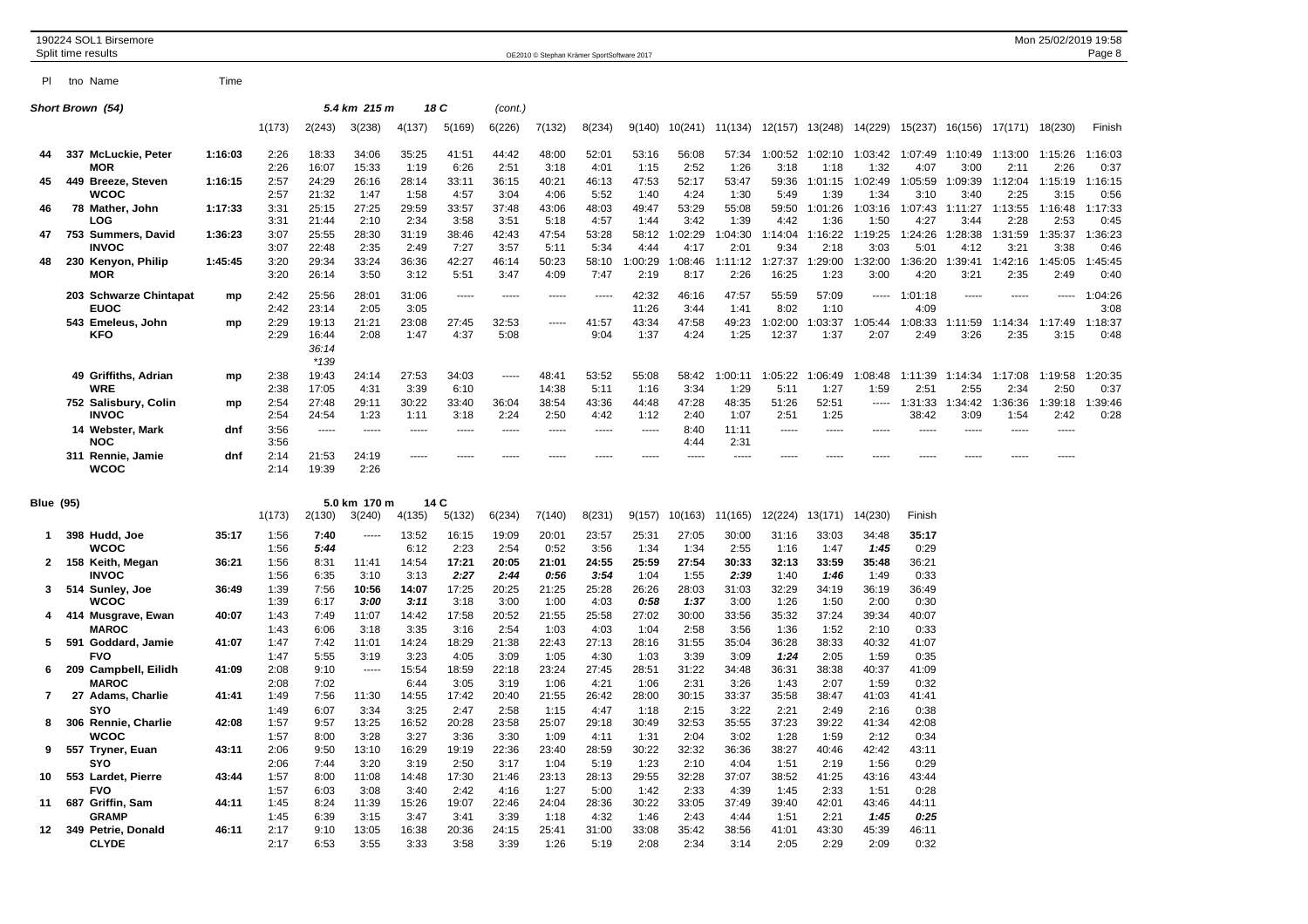| PI               | tno Name                              | Time  |              |                |               |               |               |               |               |                |               |               |                 |               |               |               |               |                 |
|------------------|---------------------------------------|-------|--------------|----------------|---------------|---------------|---------------|---------------|---------------|----------------|---------------|---------------|-----------------|---------------|---------------|---------------|---------------|-----------------|
| <b>Blue</b> (95) |                                       |       |              |                | 5.0 km 170 m  |               | 14 C          | (cont.)       |               |                |               |               |                 |               |               |               |               |                 |
|                  |                                       |       | 1(173)       | 2(130)         | 3(240)        | 4(135)        | 5(132)        | 6(234)        | 7(140)        | 8(231)         | 9(157)        |               | 10(163) 11(165) | 12(224)       | 13(171)       | 14(230)       | Finish        |                 |
| 13               | 461 Cox, Isobel<br><b>BASOC</b>       | 46:20 | 2:48<br>2:48 | 9:37<br>6:49   | 13:54<br>4:17 | 17:45<br>3:51 | 20:55<br>3:10 | 24:53<br>3:58 | 26:19<br>1:26 | 31:29<br>5:10  | 32:45<br>1:16 | 35:20<br>2:35 | 39:01<br>3:41   | 41:03<br>2:02 | 43:21<br>2:18 | 45:42<br>2:21 | 46:20<br>0:38 |                 |
| 14               | 832 Ivory, Angus<br>INT               | 47:06 | 5:01<br>5:01 | 11:57<br>6:56  | 15:09<br>3:12 | 18:35<br>3:26 | 21:48<br>3:13 | 25:26<br>3:38 | 26:45<br>1:19 | 31:46<br>5:01  | 34:16<br>2:30 | 36:59<br>2:43 | 40:36<br>3:37   | 42:26<br>1:50 | 44:29<br>2:03 | 46:33<br>2:04 | 47:06<br>0:33 |                 |
| 15               | 278 Wilson, Alice<br><b>CLYDE</b>     | 47:55 | 2:06<br>2:06 | 10:07<br>8:01  | 13:36<br>3:29 | 17:37<br>4:01 | 21:05<br>3:28 | 24:49<br>3:44 | 26:00<br>1:11 | 31:37<br>5:37  | 33:56<br>2:19 | 36:15<br>2:19 | 40:54<br>4:39   | 42:42<br>1:48 | 45:12<br>2:30 | 47:22<br>2:10 | 47:55<br>0:33 |                 |
| 16               | 180 Stansfield, Lizzie<br><b>FVO</b>  | 47:59 | 2:04<br>2:04 | 9:21<br>7:17   | 13:09<br>3:48 | 17:38<br>4:29 | 21:14<br>3:36 | 25:19<br>4:05 | 26:21<br>1:02 | 31:40<br>5:19  | 33:23<br>1:43 | 35:48<br>2:25 | 39:33<br>3:45   | 42:05<br>2:32 | 44:49<br>2:44 | 47:22<br>2:33 | 47:59<br>0:37 |                 |
| 17               | 162 Inman, Janine<br><b>FVO</b>       | 48:31 | 2:19<br>2:19 | 9:34<br>7:15   | 13:29<br>3:55 | 17:54<br>4:25 | 21:12<br>3:18 | 25:08<br>3:56 | 26:39<br>1:31 | 32:25<br>5:46  | 33:53<br>1:28 | 36:40<br>2:47 | 40:35<br>3:55   | 42:42<br>2:07 | 45:21<br>2:39 | 47:53<br>2:32 | 48:31<br>0:38 |                 |
| 18               | 131 Gomersall, Sam<br><b>GRAMP</b>    | 48:50 | 2:14<br>2:14 | 10:02<br>7:48  | 13:41<br>3:39 | 17:40<br>3:59 | 22:27<br>4:47 | 25:56<br>3:29 | 27:16<br>1:20 | 32:38<br>5:22  | 33:57<br>1:19 | 37:07<br>3:10 | 40:35<br>3:28   | 43:17<br>2:42 | 45:56<br>2:39 | 48:16<br>2:20 | 48:50<br>0:34 |                 |
| 19               | 583 Maxwell, lan<br>RR                | 49:13 | 2:20<br>2:20 | 10:53<br>8:33  | 14:12<br>3:19 | 18:20<br>4:08 | 21:38<br>3:18 | 26:52<br>5:14 | 28:11<br>1:19 | 33:37<br>5:26  | 35:22<br>1:45 | 38:02<br>2:40 | 41:55<br>3:53   | 44:00<br>2:05 | 46:32<br>2:32 | 48:43<br>2:11 | 49:13<br>0:30 |                 |
| 20               | 358 Crawshaw, Sam<br>SYO              | 50:05 | 2:31<br>2:31 | 9:38<br>7:07   | 13:10<br>3:32 | 17:55<br>4:45 | 22:36<br>4:41 | 26:17<br>3:41 | 27:15<br>0:58 | 32:20<br>5:05  | 34:19<br>1:59 | 39:20<br>5:01 | 43:04<br>3:44   | 45:04<br>2:00 | 47:23<br>2:19 | 49:37<br>2:14 | 50:05<br>0:28 |                 |
| 21               | 108 Tonkin, Keith<br>ВL               | 50:49 | 1:59<br>1:59 | 9:25<br>7:26   | 13:06<br>3:41 | 16:47<br>3:41 | 20:24<br>3:37 | 23:54<br>3:30 | 25:11<br>1:17 | 30:15<br>5:04  | 31:33<br>1:18 | 37:42<br>6:09 | 41:49<br>4:07   | 44:49<br>3:00 | 47:33<br>2:44 | 50:12<br>2:39 | 50:49<br>0:37 |                 |
| 22               | 944 Tullie, John<br>RR                | 50:50 | 2:22<br>2:22 | 10:44<br>8:22  | 14:20<br>3:36 | 18:49<br>4:29 | 22:28<br>3:39 | 26:02<br>3:34 | 27:45<br>1:43 | 34:01<br>6:16  | 35:35<br>1:34 | 38:15<br>2:40 | 42:24<br>4:09   | 45:00<br>2:36 | 47:51<br>2:51 | 50:11<br>2:20 | 50:50<br>0:39 |                 |
| 23               | 983 Ashworth, Herbie<br>wcoc          | 51:09 | 2:14<br>2:14 | 10:46<br>8:32  | 14:13<br>3:27 | 19:43<br>5:30 | 23:16<br>3:33 | 27:25<br>4:09 | 28:31<br>1:06 | 35:49<br>7:18  | 37:15<br>1:26 | 40:04<br>2:49 | 44:03<br>3:59   | 46:04<br>2:01 | 48:34<br>2:30 | 50:39<br>2:05 | 51:09<br>0:30 |                 |
| 24               | 768 Keyes, Stephen<br>SΝ              | 51:22 | 2:09<br>2:09 | 9:51<br>7:42   | 13:18<br>3:27 | 17:20<br>4:02 | 20:49<br>3:29 | 24:14<br>3:25 | 26:04<br>1:50 | 36:23<br>10:19 | 37:44<br>1:21 | 40:02<br>2:18 | 43:22<br>3:20   | 45:25<br>2:03 | 48:10<br>2:45 | 50:42<br>2:32 | 51:22<br>0:40 |                 |
| 24               | 392 Harris, Anna<br>DEE               | 51:22 | 2:26<br>2:26 | 10:55<br>8:29  | 15:57<br>5:02 | 20:15<br>4:18 | 24:24<br>4:09 | 28:20<br>3:56 | 29:41<br>1:21 | 35:03<br>5:22  | 36:32<br>1:29 | 39:00<br>2:28 | 43:22<br>4:22   | 45:15<br>1:53 | 48:00<br>2:45 | 50:41<br>2:41 | 51:22<br>0:41 | 9:23<br>$*164$  |
| 26               | 492 Daly, Robert<br><b>GRAMP</b>      | 51:50 | 2:29<br>2:29 | 10:44<br>8:15  | 15:09<br>4:25 | 20:20<br>5:11 | 23:30<br>3:10 | 27:09<br>3:39 | 28:19<br>1:10 | 33:38<br>5:19  | 36:50<br>3:12 | 39:27<br>2:37 | 44:20<br>4:53   | 46:09<br>1:49 | 48:47<br>2:38 | 51:10<br>2:23 | 51:50<br>0:40 |                 |
| 27               | 577 Eades, Mairi<br>INT               | 52:05 | 2:20<br>2:20 | 11:51<br>9:31  | 16:08<br>4:17 | 20:22<br>4:14 | 24:02<br>3:40 | 27:48<br>3:46 | 29:14<br>1:26 | 36:09<br>6:55  | 37:58<br>1:49 | 40:45<br>2:47 | 44:54<br>4:09   | 46:51<br>1:57 | 49:19<br>2:28 | 51:33<br>2:14 | 52:05<br>0:32 |                 |
| 28               | 507 Shepherd, Oscar<br><b>INVOC</b>   | 52:47 | 2:13<br>2:13 | 9:13<br>7:00   | -----         | 16:17<br>7:04 | 19:49<br>3:32 | 23:20<br>3:31 | 25:40<br>2:20 | 30:55<br>5:15  | 39:10<br>8:15 | 41:23<br>2:13 | 46:06<br>4:43   | 47:47<br>1:41 | 50:17<br>2:30 | 52:20<br>2:03 | 52:47<br>0:27 |                 |
| 29               | 616 Longhurst, Gary<br><b>FVO</b>     | 53:38 | 2:23<br>2:23 | 11:52<br>9:29  | 15:21<br>3:29 | 19:13<br>3:52 | 22:52<br>3:39 | 26:33<br>3:41 | 27:43<br>1:10 | 32:29<br>4:46  | 34:10<br>1:41 | 37:29<br>3:19 | 42:12<br>4:43   | 47:06<br>4:54 | 49:52<br>2:46 | 52:58<br>3:06 | 53:38<br>0:40 |                 |
| 30               | 16 Hale, Nick<br><b>MAROC</b>         | 53:40 | 2:34<br>2:34 | 10:16<br>7:42  | 14:07<br>3:51 | 18:25<br>4:18 | 21:46<br>3:21 | 26:48<br>5:02 | 28:19<br>1:31 | 34:25<br>6:06  | 36:01<br>1:36 | 39:16<br>3:15 | 44:33<br>5:17   | 47:24<br>2:51 | 50:19<br>2:55 | 52:59<br>2:40 | 53:40<br>0:41 |                 |
| 31               | 169 McLeod, Marsela<br><b>INVOC</b>   | 53:50 | 2:31<br>2:31 | 10:01<br>7:30  | 14:51<br>4:50 | 18:54<br>4:03 | 22:59<br>4:05 | 27:29<br>4:30 | 28:58<br>1:29 | 34:52<br>5:54  | 37:42<br>2:50 | 40:36<br>2:54 | 44:34<br>3:58   | 47:31<br>2:57 | 50:35<br>3:04 | 53:07<br>2:32 | 53:50<br>0:43 |                 |
| 32               | 325 Mobus, Max<br>SYO                 | 54:04 | 1:32<br>1:32 | 9:02<br>7:30   | 12:25<br>3:23 | 16:18<br>3:53 | 25:55<br>9:37 | 29:58<br>4:03 | 31:07<br>1:09 | 36:39<br>5:32  | 37:57<br>1:18 | 42:13<br>4:16 | 45:57<br>3:44   | 47:41<br>1:44 | 50:46<br>3:05 | 53:25<br>2:39 | 54:04<br>0:39 |                 |
| 33               | 46 Ditchfield, lan<br>Mν              | 54:58 | 2:05<br>2:05 | 12:42<br>10:37 | 16:28<br>3:46 | 20:32<br>4:04 | 24:04<br>3:32 | 28:34<br>4:30 | 30:08<br>1:34 | 36:23<br>6:15  | 38:31<br>2:08 | 41:58<br>3:27 | 47:06<br>5:08   | 49:31<br>2:25 | 52:02<br>2:31 | 54:19<br>2:17 | 54:58<br>0:39 | 11:33<br>$*164$ |
| 34               | 887 Duguid, Alistair<br>TAY           | 55:18 | 2:07<br>2:07 | 10:17<br>8:10  | 15:41<br>5:24 | 20:30<br>4:49 | 25:07<br>4:37 | 30:13<br>5:06 | 31:41<br>1:28 | 38:08<br>6:27  | 39:58<br>1:50 | 42:41<br>2:43 | 46:58<br>4:17   | 49:05<br>2:07 | 52:04<br>2:59 | 54:35<br>2:31 | 55:18<br>0:43 |                 |
| 35               | 483 Low, Chris<br><b>MAROC</b>        | 55:37 | 2:31<br>2:31 | 11:48<br>9:17  | 16:12<br>4:24 | 20:53<br>4:41 | 24:38<br>3:45 | 28:21<br>3:43 | 29:42<br>1:21 | 36:30<br>6:48  | 38:45<br>2:15 | 41:53<br>3:08 | 46:56<br>5:03   | 49:05<br>2:09 | 52:03<br>2:58 | 54:59<br>2:56 | 55:37<br>0:38 |                 |
| 36               | 518 Chepelin, Evgueni<br><b>GRAMP</b> | 55:59 | 7:54<br>7:54 | 15:19<br>7:25  | 19:00<br>3:41 | 23:03<br>4:03 | 26:22<br>3:19 | 30:51<br>4:29 | 32:08<br>1:17 | 37:26<br>5:18  | 38:56<br>1:30 | 42:43<br>3:47 | 47:29<br>4:46   | 50:13<br>2:44 | 52:58<br>2:45 | 55:24<br>2:26 | 55:59<br>0:35 |                 |

**37 390 Lightfoot, Nicholas 56:15** 2:34 10:31 15:55 20:15 23:55 28:14 29:42 37:17 39:21 42:19 46:43 48:58 52:08 55:23 56:15 **SYO** 2:34 7:57 5:24 4:20 3:40 4:19 1:28 7:35 2:04 2:58 4:24 2:15 3:10 3:15 0:52 **38 868 Weir, David 56:59** 2:39 11:14 ----- 19:16 22:51 26:32 27:48 32:52 35:00 42:12 47:18 50:23 54:03 56:23 56:59 **MOR** 2:39 8:35 8:02 3:35 3:41 1:16 5:04 2:08 7:12 5:06 3:05 3:40 2:20 0:36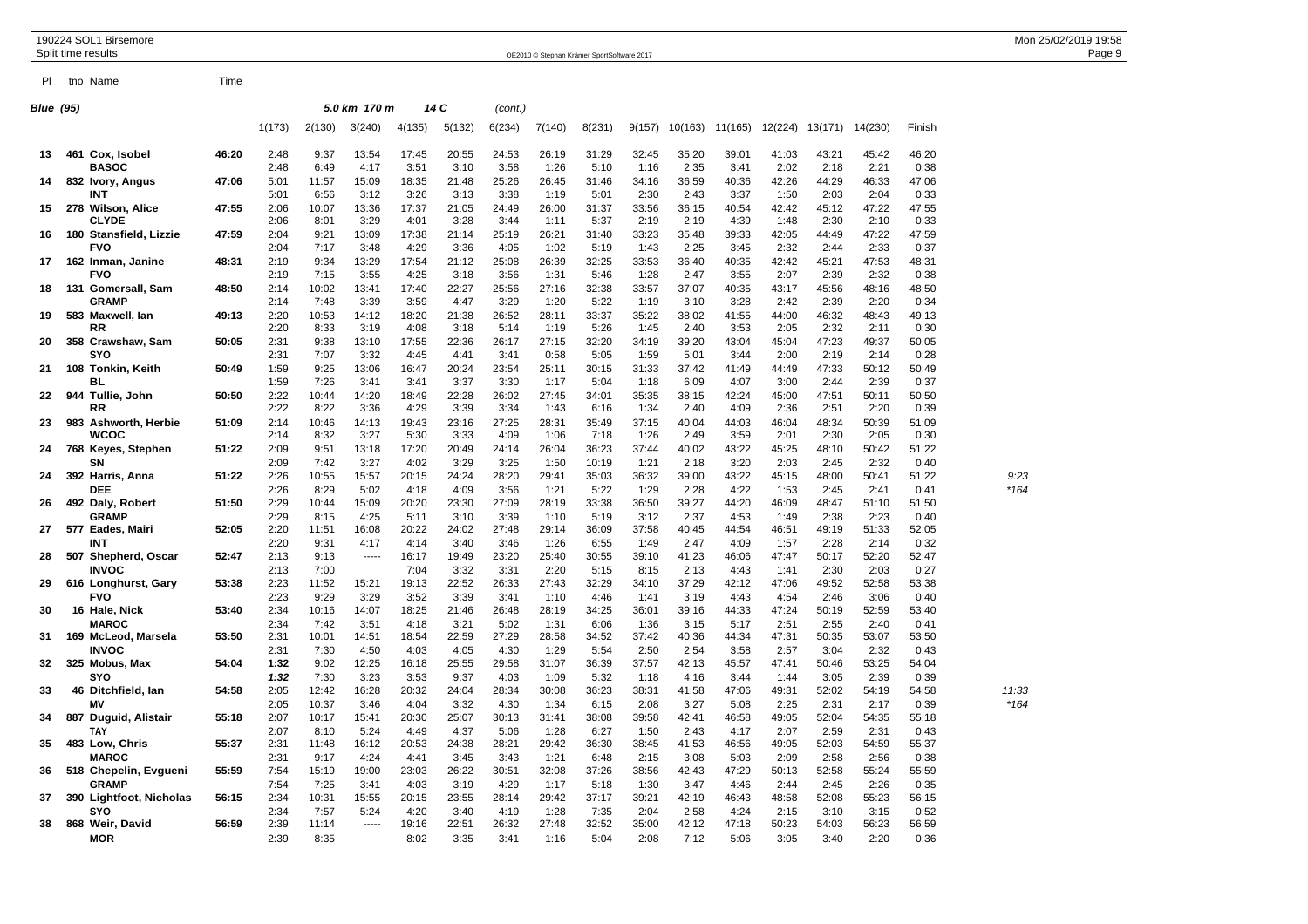| PI               | tno Name                                | Time    |              |                |                |               |                |               |               |                |               |                  |                |               |                 |                 |                 |                 |
|------------------|-----------------------------------------|---------|--------------|----------------|----------------|---------------|----------------|---------------|---------------|----------------|---------------|------------------|----------------|---------------|-----------------|-----------------|-----------------|-----------------|
| <b>Blue</b> (95) |                                         |         |              |                | 5.0 km 170 m   |               | 14 C           | (cont.)       |               |                |               |                  |                |               |                 |                 |                 |                 |
|                  |                                         |         | 1(173)       | 2(130)         | 3(240)         | 4(135)        | 5(132)         | 6(234)        | 7(140)        | 8(231)         |               | $9(157)$ 10(163) | 11(165)        | 12(224)       | 13(171)         | 14(230)         | Finish          |                 |
| 39               | 876 Anderson, Murray<br><b>GRAMP</b>    | 57:22   | 3:16<br>3:16 | 12:04<br>8:48  | 16:03<br>3:59  | 19:41<br>3:38 | 22:51<br>3:10  | 27:14<br>4:23 | 28:43<br>1:29 | 35:21<br>6:38  | 37:13<br>1:52 | 40:53<br>3:40    | 49:47<br>8:54  | 51:54<br>2:07 | 54:29<br>2:35   | 56:49<br>2:20   | 57:22<br>0:33   |                 |
| 40               | 360 Dempsey, Steve<br><b>SYO</b>        | 57:29   | 2:26<br>2:26 | 11:11<br>8:45  | 16:34<br>5:23  | 21:06<br>4:32 | 24:46<br>3:40  | 29:00<br>4:14 | 30:27<br>1:27 | 38:09<br>7:42  | 39:55<br>1:46 | 43:14<br>3:19    | 48:13<br>4:59  | 50:59<br>2:46 | 54:19<br>3:20   | 56:49<br>2:30   | 57:29<br>0:40   |                 |
| 41               | 189 Chapman, Ade<br><b>MOR</b>          | 57:34   | 2:31<br>2:31 | 12:28<br>9:57  | 18:47<br>6:19  | 23:35<br>4:48 | 27:25<br>3:50  | 32:06<br>4:41 | 33:53<br>1:47 | 40:09<br>6:16  | 41:33<br>1:24 | 44:16<br>2:43    | 48:52<br>4:36  | 51:05<br>2:13 | 54:00<br>2:55   | 56:53<br>2:53   | 57:34<br>0:41   |                 |
| 42               | 580 Eades, Lorna<br>INT                 | 57:35   | 2:46<br>2:46 | 12:18<br>9:32  | 16:42<br>4:24  | 21:49<br>5:07 | 25:41<br>3:52  | 30:03<br>4:22 | 31:29<br>1:26 | 38:11<br>6:42  | 39:52<br>1:41 | 43:05<br>3:13    | 48:01<br>4:56  | 50:25<br>2:24 | 53:57<br>3:32   | 56:47<br>2:50   | 57:35<br>0:48   |                 |
| 43               | 670 Flint, Stanley<br><b>FVO</b>        | 57:36   | 3:56<br>3:56 | 12:49<br>8:53  | 17:50<br>5:01  | 22:51<br>5:01 | 27:44<br>4:53  | 32:07<br>4:23 | 33:38<br>1:31 | 40:29<br>6:51  | 42:03<br>1:34 | 44:59<br>2:56    | 49:12<br>4:13  | 51:07<br>1:55 | 54:24<br>3:17   | 57:06<br>2:42   | 57:36<br>0:30   |                 |
| 44               | 267 Hamilton, lan<br><b>GRAMP</b>       | 57:50   | 2:31<br>2:31 | 11:16<br>8:45  | 15:13<br>3:57  | 20:13<br>5:00 | 24:27<br>4:14  | 29:19<br>4:52 | 31:07<br>1:48 | 37:35<br>6:28  | 39:33<br>1:58 | 42:41<br>3:08    | 48:12<br>5:31  | 51:23<br>3:11 | 54:27<br>3:04   | 57:03<br>2:36   | 57:50<br>0:47   | 57:09<br>$*230$ |
| 45               | 120 Brown, Keith<br><b>ESOC</b>         | 58:04   | 3:31<br>3:31 | 14:13<br>10:42 | 17:42<br>3:29  | 22:46<br>5:04 | 26:34<br>3:48  | 31:04<br>4:30 | 32:37<br>1:33 | 39:23<br>6:46  | 41:01<br>1:38 | 44:28<br>3:27    | 50:34<br>6:06  | 52:56<br>2:22 | 55:29<br>2:33   | 57:35<br>2:06   | 58:04<br>0:29   |                 |
| 46               | 698 Scott, Callum<br><b>BASOC</b>       | 58:05   | 2:13<br>2:13 | 11:01<br>8:48  | 1.1.1.1        | 19:21<br>8:20 | 23:35<br>4:14  | 27:23<br>3:48 | 28:50<br>1:27 | 35:07<br>6:17  | 37:03<br>1:56 | 40:11<br>3:08    | 44:51<br>4:40  | 51:16<br>6:25 | 54:39<br>3:23   | 57:23<br>2:44   | 58:05<br>0:42   | 49:20<br>*156   |
| 47               | 814 Ross, Finlay<br><b>ESOC</b>         | 58:41   | 3:35<br>3:35 | 12:50<br>9:15  | 19:05<br>6:15  | 25:52<br>6:47 | 29:46<br>3:54  | 33:59<br>4:13 | 35:35<br>1:36 | 41:58<br>6:23  | 44:20<br>2:22 | 46:27<br>2:07    | 50:42<br>4:15  | 52:42<br>2:00 | 55:35<br>2:53   | 58:05<br>2:30   | 58:41<br>0:36   |                 |
| 48               | 56 Martland, Timothy<br><b>MDOC</b>     | 59:49   | 2:51<br>2:51 | 12:50<br>9:59  | 17:15<br>4:25  | 22:14<br>4:59 | 25:59<br>3:45  | 30:35<br>4:36 | 32:20<br>1:45 | 38:55<br>6:35  | 40:59<br>2:04 | 44:23<br>3:24    | 49:55<br>5:32  | 52:22<br>2:27 | 55:45<br>3:23   | 59:01<br>3:16   | 59:49<br>0:48   |                 |
| 49               | 1008 Nolan, Helena<br>ESOC              | 59:58   | 2:22<br>2:22 | 15:14<br>12:52 | 20:44<br>5:30  | 25:31<br>4:47 | 29:36<br>4:05  | 34:09<br>4:33 | 35:41<br>1:32 | 42:02<br>6:21  | 43:30<br>1:28 | 46:27<br>2:57    | 51:19<br>4:52  | 53:32<br>2:13 | 56:43<br>3:11   | 59:21<br>2:38   | 59:58<br>0:37   |                 |
| 50               | 431 Spencer, Rosie<br><b>WCOC</b>       | 1:00:14 | 3:10<br>3:10 | 12:00<br>8:50  | 17:28<br>5:28  | 22:29<br>5:01 | 27:50<br>5:21  | 32:31<br>4:41 | 34:00<br>1:29 | 41:24<br>7:24  | 42:46<br>1:22 | 45:47<br>3:01    | 50:28<br>4:41  | 53:26<br>2:58 | 56:42<br>3:16   | 59:31<br>2:49   | 1:00:14<br>0:43 |                 |
| 51               | 939 Hornby, Rupert<br><b>MOR</b>        | 1:00:52 | 2:30<br>2:30 | 11:41<br>9:11  | 16:18<br>4:37  | 23:43<br>7:25 | 27:32<br>3:49  | 33:06<br>5:34 | 34:43<br>1:37 | 41:42<br>6:59  | 43:39<br>1:57 | 46:51<br>3:12    | 51:12<br>4:21  | 54:28<br>3:16 | 57:27<br>2:59   | 1:00:10<br>2:43 | 1:00:52<br>0:42 |                 |
| 52               | 865 Weir, Mairi<br><b>MOR</b>           | 1:01:00 | 2:28<br>2:28 | 10:51<br>8:23  | 20:32<br>9:41  | 26:32<br>6:00 | 31:22<br>4:50  | 35:28<br>4:06 | 37:01<br>1:33 | 42:46<br>5:45  | 44:53<br>2:07 | 48:05<br>3:12    | 52:56<br>4:51  | 55:04<br>2:08 | 58:04<br>3:00   | 1:00:24<br>2:20 | 1:01:00<br>0:36 |                 |
| 53               | 791 McLeod, lain<br><b>GRAMP</b>        | 1:01:23 | 2:56<br>2:56 | 11:48<br>8:52  | 16:17<br>4:29  | 21:04<br>4:47 | 25:31<br>4:27  | 31:09<br>5:38 | 32:46<br>1:37 | 39:18<br>6:32  | 41:23<br>2:05 | 46:17<br>4:54    | 51:52<br>5:35  | 54:46<br>2:54 | 57:56<br>3:10   | 1:00:43<br>2:47 | 1:01:23<br>0:40 |                 |
| 54               | 819 McCartney, Alastair<br><b>CLYDE</b> | 1:01:24 | 1:53<br>1:53 | 10:56<br>9:03  | 15:47<br>4:51  | 20:04<br>4:17 | 31:20<br>11:16 | 35:56<br>4:36 | 37:25<br>1:29 | 44:36<br>7:11  | 46:31<br>1:55 | 48:33<br>2:02    | 54:07<br>5:34  | 56:01<br>1:54 | 58:39<br>2:38   | 1:00:57<br>2:18 | 1:01:24<br>0:27 |                 |
| 55               | 660 Shepherd, Freya<br><b>EUOC</b>      | 1:02:08 | 2:29<br>2:29 | 11:23<br>8:54  | 21:30<br>10:07 | 27:28<br>5:58 | 31:00<br>3:32  | 36:05<br>5:05 | 37:44<br>1:39 | 44:01<br>6:17  | 46:03<br>2:02 | 48:56<br>2:53    | 53:47<br>4:51  | 56:19<br>2:32 | 59:13<br>2:54   | 1:01:42<br>2:29 | 1:02:08<br>0:26 |                 |
| 56               | 316 Roberts, Keith<br><b>MAROC</b>      | 1:02:11 | 2:37<br>2:37 | 10:04<br>7:27  | 15:57<br>5:53  | 24:00<br>8:03 | 27:49<br>3:49  | 32:14<br>4:25 | 33:36<br>1:22 | 40:09<br>6:33  | 42:10<br>2:01 | 47:26<br>5:16    | 53:02<br>5:36  | 56:03<br>3:01 | 58:59<br>2:56   | 1:01:35<br>2:36 | 1:02:11<br>0:36 |                 |
| 57               | 103 Owens, Nigel<br>SYO                 | 1:02:43 | 3:07<br>3:07 | 12:11<br>9:04  | 17:06<br>4:55  | 22:44<br>5:38 | 26:55<br>4:11  | 31:57<br>5:02 | 33:39<br>1:42 | 41:44<br>8:05  | 44:22<br>2:38 | 47:26<br>3:04    | 52:42<br>5:16  | 55:25<br>2:43 | 58:40<br>3:15   | 1:02:03<br>3:23 | 1:02:43<br>0:40 |                 |
| 58               | 64 Filmore, Simon<br>LOC                | 1:02:59 | 3:46<br>3:46 | 14:21<br>10:35 | 18:43<br>4:22  | 23:57<br>5:14 | 28:45<br>4:48  | 33:33<br>4:48 | 35:10<br>1:37 | 42:08<br>6:58  | 44:07<br>1:59 | 47:31<br>3:24    | 53:23<br>5:52  | 56:16<br>2:53 | 59:23<br>3:07   | 1:02:18<br>2:55 | 1:02:59<br>0:41 |                 |
| 59               | 598 Chapman, Paul<br><b>MAROC</b>       | 1:03:01 | 2:31<br>2:31 | 12:00<br>9:29  | 16:12<br>4:12  | 21:27<br>5:15 | 27:34<br>6:07  | 31:46<br>4:12 | 33:25<br>1:39 | 39:50<br>6:25  | 42:25<br>2:35 | 46:00<br>3:35    | 53:37<br>7:37  | 56:02<br>2:25 | 59:31<br>3:29   | 1:02:17<br>2:46 | 1:03:01<br>0:44 |                 |
| 60               | 896 Blackwood, Jenny<br><b>INVOC</b>    | 1:03:17 | 2:04<br>2:04 | 9:29<br>7:25   | 12:57<br>3:28  | 16:27<br>3:30 | 20:57<br>4:30  | 24:42<br>3:45 | 25:46<br>1:04 | 43:23<br>17:37 | 45:06<br>1:43 | 52:14<br>7:08    | 56:17<br>4:03  | 58:15<br>1:58 | 1:00:32<br>2:17 | 1:02:45<br>2:13 | 1:03:17<br>0:32 |                 |
| 61               | 58 Duley, Paul<br><b>GRAMP</b>          | 1:03:35 | 3:15<br>3:15 | 13:32<br>10:17 | 17:44<br>4:12  | 22:38<br>4:54 | 26:52<br>4:14  | 33:12<br>6:20 | 35:08<br>1:56 | 41:53<br>6:45  | 45:19<br>3:26 | 48:40<br>3:21    | 53:40<br>5:00  | 56:40<br>3:00 | 1:00:00<br>3:20 | 1:02:47<br>2:47 | 1:03:35<br>0:48 |                 |
| 62               | 684 Holliday, Mark<br><b>FVO</b>        | 1:04:15 | 3:05<br>3:05 | 11:45<br>8:40  | 19:57<br>8:12  | 25:01<br>5:04 | 29:22<br>4:21  | 34:14<br>4:52 | 35:52<br>1:38 | 42:58<br>7:06  | 44:49<br>1:51 | 47:59<br>3:10    | 53:50<br>5:51  | 57:09<br>3:19 | 1:00:37<br>3:28 | 1:03:29<br>2:52 | 1:04:15<br>0:46 |                 |
| 63               | 38 Crawshaw, Amanda<br>SYO              | 1:04:17 | 2:41<br>2:41 | 10:39<br>7:58  | 14:34<br>3:55  | 19:14<br>4:40 | 24:36<br>5:22  | 28:51<br>4:15 | 30:34<br>1:43 | 38:04<br>7:30  | 39:40<br>1:36 | 43:03<br>3:23    | 53:18<br>10:15 | 57:03<br>3:45 | 1:00:22<br>3:19 | 1:03:32<br>3:10 | 1:04:17<br>0:45 |                 |
| 64               | 755 Ricketts, Trevor<br><b>MAROC</b>    | 1:04:22 | 3:28<br>3:28 | 13:24<br>9:56  | 17:59<br>4:35  | 23:15<br>5:16 | 27:16<br>4:01  | 31:34<br>4:18 | 33:17<br>1:43 | 39:18<br>6:01  | 40:53<br>1:35 | 47:36<br>6:43    | 53:52<br>6:16  | 57:07<br>3:15 | 1:00:47<br>3:40 | 1:03:38<br>2:51 | 1:04:22<br>0:44 |                 |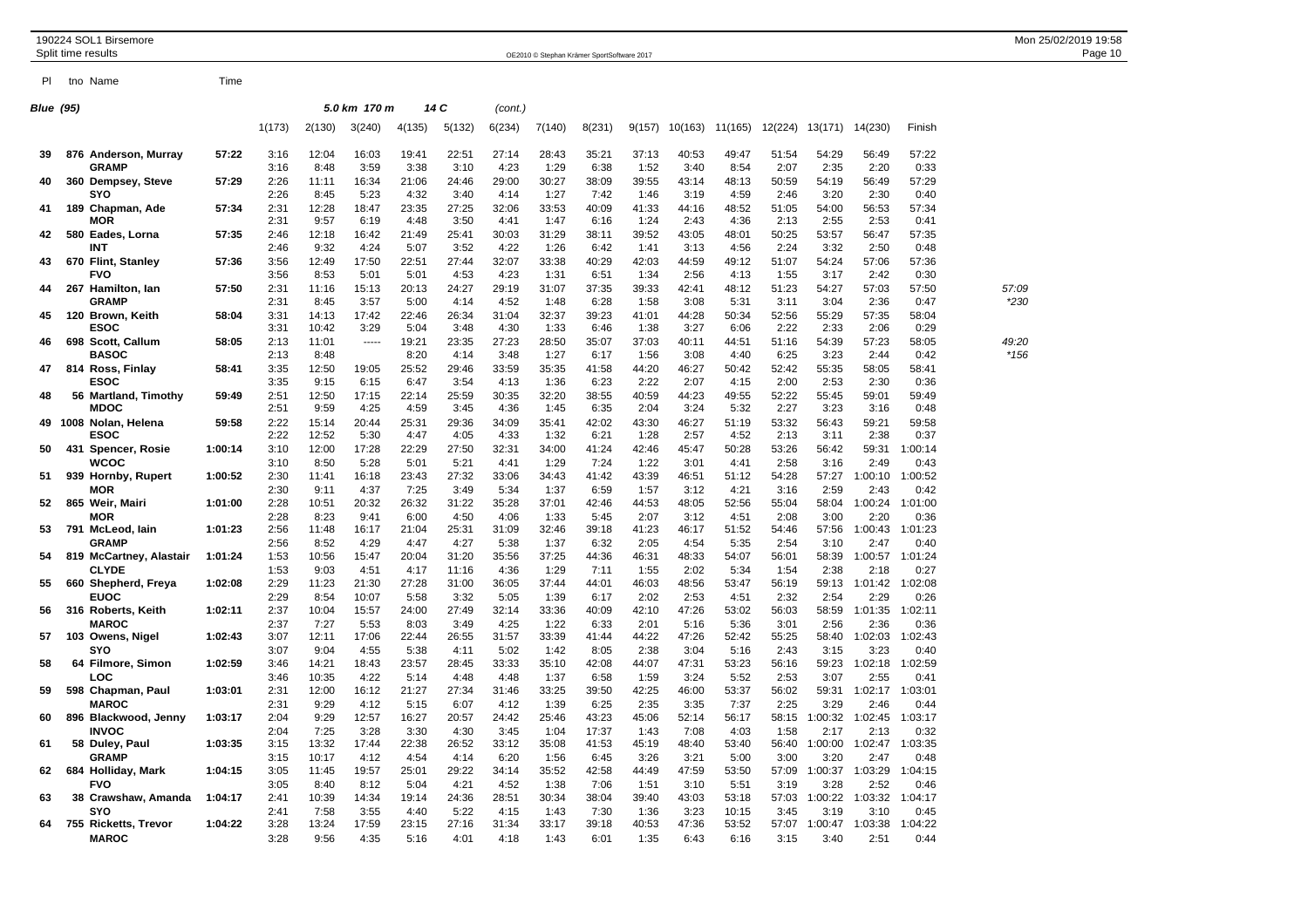Split time results OE2010 © Stephan Krämer SportSoftware 2017 Page 11

Pl tno Name Time *Blue (95) 5.0 km 170 m 14 C (cont.)* 1(173) 2(130) 3(240) 4(135) 5(132) 6(234) 7(140) 8(231) 9(157) 10(163) 11(165) 12(224) 13(171) 14(230) Finish **65 771 Harbottle, Elliott 1:04:37** 2:31 11:33 15:29 27:18 32:10 36:42 38:21 44:56 47:09 50:53 55:37 58:17 1:01:28 1:04:03 1:04:37 **MOR** 2:31 9:02 3:56 11:49 4:52 4:32 1:39 6:35 2:13 3:44 4:44 2:40 3:11 2:35 0:34 **66 892 McGougan, Katrina 1:04:48** 2:21 10:31 15:24 23:07 28:23 33:37 35:20 41:39 43:31 50:13 54:38 57:32 1:01:16 1:04:12 1:04:48 *9:06* **BASOC** 2:21 8:10 4:53 7:43 5:16 5:14 1:43 6:19 1:52 6:42 4:25 2:54 3:44 2:56 0:36 *\*164* **67 790 McLeod, Carolyn 1:05:54** 4:30 13:59 20:53 25:54 30:49 37:43 39:18 44:58 46:23 51:40 57:13 59:59 1:02:50 1:05:16 1:05:54 **GRAMP** 4:30 9:29 6:54 5:01 4:55 6:54 1:35 5:40 1:25 5:17 5:33 2:46 2:51 2:26 0:38 **68 446 Caban, Paul 1:06:45** 2:52 12:03 17:14 22:14 27:12 31:41 33:13 43:08 45:39 49:47 56:02 59:25 1:03:07 1:06:01 1:06:45 **INT** 2:52 9:11 5:11 5:00 4:58 4:29 1:32 9:55 2:31 4:08 6:15 3:23 3:42 2:54 0:44 **69 746 Daley, Fran 1:06:50** 3:09 13:23 19:42 25:17 29:53 35:36 37:27 44:52 46:32 49:48 55:07 58:10 1:02:07 1:05:54 1:06:50 **ESOC** 3:09 10:14 6:19 5:35 4:36 5:43 1:51 7:25 1:40 3:16 5:19 3:03 3:57 3:47 0:56 **70 659 Boloux, Alex 1:07:33** 2:27 12:55 25:52 31:38 36:15 40:27 42:18 47:56 50:34 54:05 58:40 1:01:32 1:04:28 1:07:02 1:07:33 **EUOC** 2:27 10:28 12:57 5:46 4:37 4:12 1:51 5:38 2:38 3:31 4:35 2:52 2:56 2:34 0:31 **71 960 Smith, Phil 1:08:45** 3:13 14:35 21:09 26:36 31:06 36:00 37:53 45:53 47:57 51:28 56:54 1:00:20 1:04:38 1:07:58 1:08:45 **AYROC** 3:13 11:22 6:34 5:27 4:30 4:54 1:53 8:00 2:04 3:31 5:26 3:26 4:18 3:20 0:47 **72 985 Rush, Tereza Maria 1:09:06** 3:27 14:00 33:04 37:11 40:23 44:24 45:58 51:05 52:35 56:03 1:00:52 1:02:51 1:05:49 1:08:26 1:09:06 **BOK** 3:27 10:33 19:04 4:07 3:12 4:01 1:34 5:07 1:30 3:28 4:49 1:59 2:58 2:37 0:40 **73 620 Lindsay, Crawford 1:10:35** 3:09 15:02 19:50 26:13 33:14 39:35 41:38 49:02 50:43 54:24 59:21 1:03:12 1:07:00 1:09:54 1:10:35 **ESOC** 3:09 11:53 4:48 6:23 7:01 6:21 2:03 7:24 1:41 3:41 4:57 3:51 3:48 2:54 0:41 **74 428 Bennett, Alan 1:11:51** 2:39 13:52 18:56 25:08 30:15 35:44 38:13 47:17 49:20 54:01 59:27 1:03:15 1:07:19 1:11:06 1:11:51 **MAROC** 2:39 11:13 5:04 6:12 5:07 5:29 2:29 9:04 2:03 4:41 5:26 3:48 4:04 3:47 0:45 **75 88 Capper, Graham 1:11:53** 3:59 14:55 23:52 29:32 33:58 39:44 41:12 49:12 53:29 56:39 1:02:03 1:04:33 1:08:00 1:11:06 1:11:53 **LOC** 3:59 10:56 8:57 5:40 4:26 5:46 1:28 8:00 4:17 3:10 5:24 2:30 3:27 3:06 0:47 **76 845 Vincent, Ceri 1:13:10** 3:04 14:49 20:12 27:39 33:00 38:12 40:18 49:19 51:35 55:53 1:01:45 1:05:09 1:09:29 1:12:26 1:13:10 **CLYDE** 3:04 11:45 5:23 7:27 5:21 5:12 2:06 9:01 2:16 4:18 5:52 3:24 4:20 2:57 0:44 **77 943 Nicholson, Hugh 1:14:38** 3:05 13:34 23:06 27:39 39:50 44:53 46:31 51:34 53:28 59:45 1:04:18 1:08:12 1:11:16 1:14:05 1:14:38 **GRAMP** 3:05 10:29 9:32 4:33 12:11 5:03 1:38 5:03 1:54 6:17 4:33 3:54 3:04 2:49 0:33 **78 788 McIntyre, Ian 1:15:01** 2:57 14:39 20:14 26:11 31:21 37:59 40:08 48:17 50:35 54:50 1:01:53 1:05:51 1:10:14 1:14:02 1:15:01 **INT** 2:57 11:42 5:35 5:57 5:10 6:38 2:09 8:09 2:18 4:15 7:03 3:58 4:23 3:48 0:59 **79 982 Harding, Tim 1:16:54** 3:20 17:00 22:37 28:28 33:52 38:33 40:38 49:51 52:12 58:03 1:05:13 1:09:31 1:13:01 1:16:16 1:16:54 **ELO** 3:20 13:40 5:37 5:51 5:24 4:41 2:05 9:13 2:21 5:51 7:10 4:18 3:30 3:15 0:38 **80 5 Esson, David 1:16:58** 3:22 14:52 21:40 27:58 35:15 40:44 43:09 50:45 53:01 57:03 1:04:32 1:07:35 1:12:14 1:16:06 1:16:58 **GRAMP** 3:22 11:30 6:48 6:18 7:17 5:29 2:25 7:36 2:16 4:02 7:29 3:03 4:39 3:52 0:52 **81 3 Scott, Rachel 1:17:44** 3:03 14:47 20:42 29:01 34:37 40:16 42:10 50:20 53:33 57:58 1:06:17 1:09:15 1:12:58 1:16:42 1:17:44 **GRAMP** 3:03 11:44 5:55 8:19 5:36 5:39 1:54 8:10 3:13 4:25 8:19 2:58 3:43 3:44 1:02 **82 992 Mcdonald, Dennis 1:20:57** 2:37 13:17 30:34 36:05 44:09 49:11 50:52 58:19 59:56 1:03:48 1:09:36 1:12:12 1:16:09 1:19:53 1:20:57 **GRAMP** 2:37 10:40 17:17 5:31 8:04 5:02 1:41 7:27 1:37 3:52 5:48 2:36 3:57 3:44 1:04 **83 76 Mather, Ben 1:24:05** 2:38 15:02 23:58 30:03 34:44 46:59 48:40 56:13 59:21 1:06:45 1:13:56 1:17:01 1:20:44 1:23:30 1:24:05 **LOG** 2:38 12:24 8:56 6:05 4:41 12:15 1:41 7:33 3:08 7:24 7:11 3:05 3:43 2:46 0:35 **84 318 Salway, Graham 1:27:01** 2:23 20:26 ----- 38:22 46:36 51:44 53:25 1:02:47 1:04:22 1:09:58 1:15:58 1:19:16 1:23:15 1:26:29 1:27:01 **MAROC** 2:23 18:03 17:56 8:14 5:08 1:41 9:22 1:35 5:36 6:00 3:18 3:59 3:14 0:32 **85 979 Puzule, Ilze 1:29:04** 3:19 17:38 33:20 38:33 42:40 47:44 49:34 1:05:01 1:06:55 1:11:44 1:16:47 1:19:37 1:23:49 1:28:12 1:29:04 **OK Aluksne-Ape** 3:19 14:19 15:42 5:13 4:07 5:04 1:50 15:27 1:54 4:49 5:03 2:50 4:12 4:23 0:52 **86 802 Kirk, Lachlan 1:29:42** 3:37 13:09 31:45 36:00 39:50 43:47 52:10 1:11:32 1:13:40 1:16:43 1:22:03 1:24:10 1:27:00 1:29:07 1:29:42 **GRAMP** 3:37 9:32 18:36 4:15 3:50 3:57 8:23 19:22 2:08 3:03 5:20 2:07 2:50 2:07 0:35 **87 815 Britain, Frances 1:37:41** 3:18 16:06 37:03 45:38 50:53 56:42 59:19 1:08:03 1:11:06 1:16:17 1:24:08 1:28:22 1:33:00 1:37:01 1:37:41 **MOR** 3:18 12:48 20:57 8:35 5:15 5:49 2:37 8:44 3:03 5:11 7:51 4:14 4:38 4:01 0:40 **88 493 Goodwin, Jonty 1:54:29** 3:31 14:15 20:29 28:06 34:16 47:34 49:10 1:04:47 1:07:46 1:16:05 1:44:32 1:47:55 1:51:33 1:53:52 1:54:29 **WCOC** 3:31 10:44 6:14 7:37 6:10 13:18 1:36 15:37 2:59 8:19 28:27 3:23 3:38 2:19 0:37 **89 978 Engberg, Isabella M 2:27:45** 3:50 17:22 29:44 1:00:46 1:15:18 1:46:18 1:48:12 1:55:59 1:57:57 2:04:46 2:11:26 2:18:37 2:22:49 2:27:02 2:27:45 **AUOC** 3:50 13:32 12:22 31:02 14:32 31:00 1:54 7:47 1:58 6:49 6:40 7:11 4:12 4:13 0:43

**206 Chintapatla, Anika mp** 2:04 10:40 ----- ----- 25:05 29:48 31:40 38:46 ----- 46:14 ----- ----- ----- 50:03 51:18 **EBOR** 2:04 8:36 14:25 4:43 1:52 7:06 7:28 3:49 1:15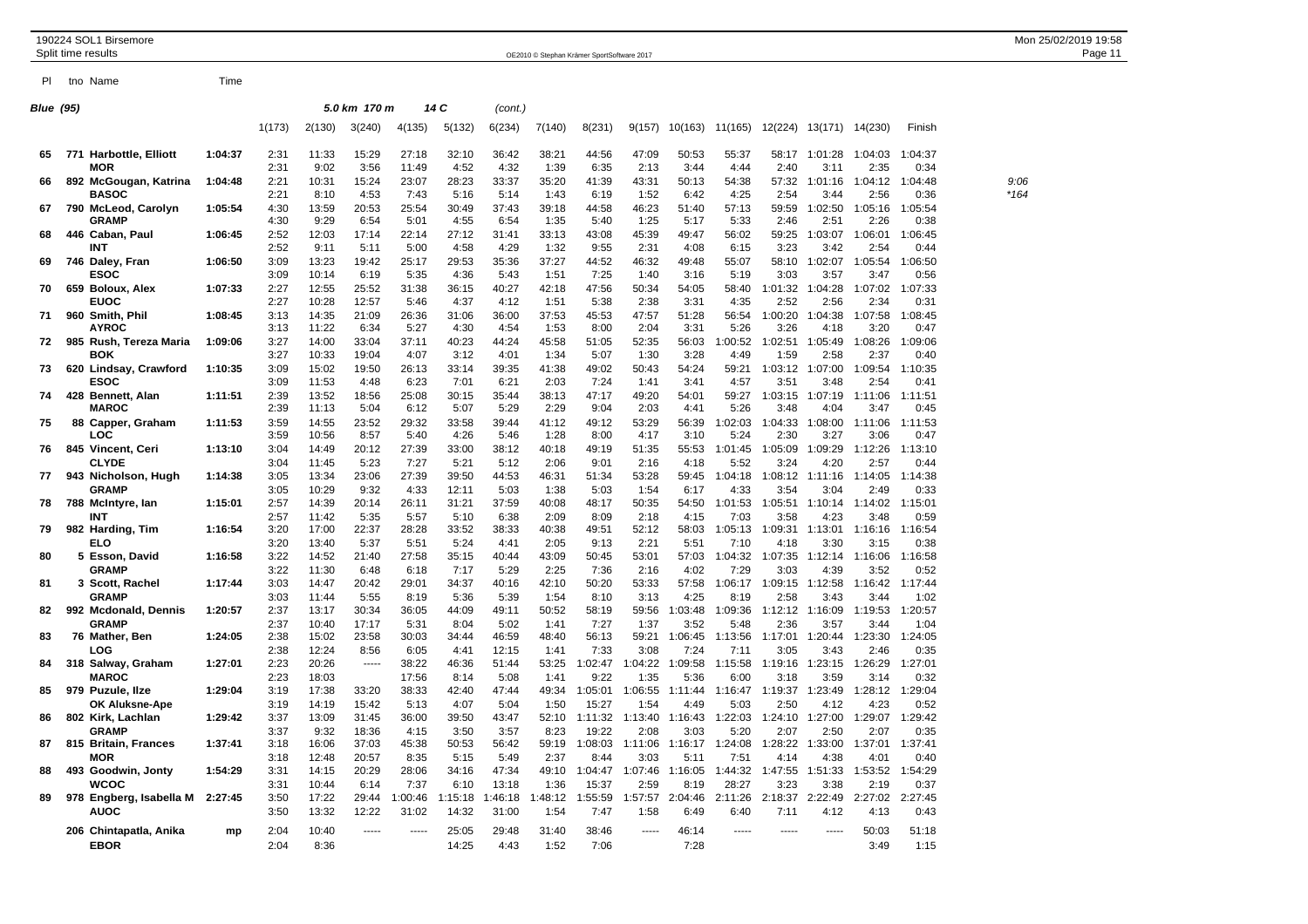|                  |                 | 190224 SOL1 Birsemore                  |         |                        |                          |               |                |                |               |               |                                            |                 |                 |               |               |                 |                    |                 |               | Mon 25/02/2019 19:58 |               |
|------------------|-----------------|----------------------------------------|---------|------------------------|--------------------------|---------------|----------------|----------------|---------------|---------------|--------------------------------------------|-----------------|-----------------|---------------|---------------|-----------------|--------------------|-----------------|---------------|----------------------|---------------|
|                  |                 | Split time results                     |         |                        |                          |               |                |                |               |               | OE2010 © Stephan Krämer SportSoftware 2017 |                 |                 |               |               |                 |                    |                 |               |                      | Page 12       |
| PL               |                 | tno Name                               | Time    |                        |                          |               |                |                |               |               |                                            |                 |                 |               |               |                 |                    |                 |               |                      |               |
| <b>Blue</b> (95) |                 |                                        |         |                        |                          | 5.0 km 170 m  |                | 14 C           | (cont.)       |               |                                            |                 |                 |               |               |                 |                    |                 |               |                      |               |
|                  |                 |                                        |         | 1(173)                 | 2(130)                   | 3(240)        | 4(135)         | 5(132)         | 6(234)        | 7(140)        | 8(231)                                     | 9(157)          | 10(163)         | 11(165)       | 12(224)       | 13(171)         | 14(230)            | Finish          |               |                      |               |
|                  |                 | 264 Conway, Evie<br><b>AIRE</b>        | mp      | 2:21<br>2:21           | 10:14<br>7:53            | -----         | 20:33<br>10:19 | 24:40<br>4:07  | 28:24<br>3:44 | 29:38<br>1:14 | 35:34<br>5:56                              | 37:11<br>1:37   | 39:40<br>2:29   | 44:18<br>4:38 |               | 48:29<br>4:11   | 51:02<br>2:33      | 51:41<br>0:39   |               |                      |               |
|                  |                 | 100 Owens, Joe<br><b>SYO</b>           | mp      | -----                  | -----                    | ----          | -----          | 1.1.1.1        | ----          | -----         | -----                                      | -----           | $- - - -$       | -----         |               | -----           | 1:20:05<br>1:20:05 | 1:21:35<br>1:30 | 22:55<br>*245 | 28:30<br>$*168$      | 42:22<br>*239 |
|                  |                 |                                        |         | 47:32                  | 54:29                    |               |                |                |               |               |                                            |                 |                 |               |               |                 |                    |                 |               |                      |               |
|                  |                 | 935 Provan, Stephanie<br><b>MAROC</b>  | mp      | $*241$<br>4:00<br>4:00 | $*246$<br>14:48<br>10:48 | 19:59<br>5:11 | 25:22<br>5:23  | 37:58<br>12:36 | -----         | -----         | 1:08:29<br>30:31                           | 1:10:55<br>2:26 | 1:14:14<br>3:19 | -----         | -----         | 1:21:12<br>6:58 | 1:24:10<br>2:58    | 1:24:54<br>0:44 |               |                      |               |
|                  |                 | 212 Campbell, Kirsty                   | dnf     | 2:32                   | 12:08                    | 16:11         | 20:46          | 27:03          |               |               | 40:52                                      | 42:23           | ----            |               |               | -----           | 52:25              | 53:40           |               |                      |               |
|                  |                 | <b>MAROC</b>                           |         | 2:32                   | 9:36                     | 4:03          | 4:35           | 6:17           |               |               | 13:49                                      | 1:31            |                 |               |               |                 | 10:02              | 1:15            |               |                      |               |
|                  |                 | 953 Graham, Zoe<br><b>SOLWAY</b>       | dnf     | 2:50<br>2:50           | 14:04<br>11:14           |               | -----          |                |               |               |                                            | -----           |                 |               |               |                 |                    |                 |               |                      |               |
|                  | Short Blue (46) |                                        |         |                        |                          | 4.1 km 150 m  |                | 14 C           |               |               |                                            |                 |                 |               |               |                 |                    |                 |               |                      |               |
|                  |                 |                                        |         | 1(173)                 | 2(133)                   | 3(130)        | 4(139)         | 5(234)         | 6(140)        | 7(231)        | 8(157)                                     | 9(163)          | 10(165)         | 11(156)       | 12(158)       | 13(222)         | 14(230)            | Finish          |               |                      |               |
| -1               |                 | 743 Hickling, Robert<br><b>BASOC</b>   | 46:52   | 2:14<br>2:14           | 7:11<br>4:57             | 10:17<br>3:06 | 14:27<br>4:10  | 20:22<br>5:55  | 21:41<br>1:19 | 28:58<br>7:17 | 31:39<br>2:41                              | 34:09<br>2:30   | 38:56<br>4:47   | 41:40<br>2:44 | 43:39<br>1:59 | 45:02<br>1:23   | 46:14<br>1:12      | 46:52<br>0:38   |               |                      |               |
| $\overline{2}$   |                 | 502 Gryaznevich, Mikhai<br><b>TVOC</b> | 50:26   | 2:23<br>2:23           | 7:49<br>5:26             | 10:49<br>3:00 | 16:58<br>6:09  | 22:33<br>5:35  | 24:13<br>1:40 | 29:52<br>5:39 | 33:34<br>3:42                              | 36:21<br>2:47   | 41:46<br>5:25   | 44:49<br>3:03 | 47:07<br>2:18 | 48:42<br>1:35   | 49:45<br>1:03      | 50:26<br>0:41   |               |                      |               |
| 3                |                 | 808 Howard, Nikki                      | 53:07   | 2:52                   | 9:42                     | 12:42         | 18:00          | 23:11          | 24:50         | 31:39         | 35:38                                      | 38:50           | 43:45           | 47:41         | 49:51         | 51:32           | 52:33              | 53:07           |               |                      |               |
|                  |                 | <b>MOR</b><br>722 Carstairs, Grant     | 54:06   | 2:52<br>3:09           | 6:50<br>9:05             | 3:00<br>13:32 | 5:18<br>19:21  | 5:11<br>24:35  | 1:39<br>26:00 | 6:49<br>34:05 | 3:59<br>36:41                              | 3:12<br>39:53   | 4:55<br>44:56   | 3:56<br>47:54 | 2:10<br>50:34 | 1:41<br>52:26   | 1:01<br>53:28      | 0:34<br>54:06   |               |                      |               |
|                  |                 | TAY                                    |         | 3:09                   | 5:56                     | 4:27          | 5:49           | 5:14           | 1:25          | 8:05          | 2:36                                       | 3:12            | 5:03            | 2:58          | 2:40          | 1:52            | 1:02               | 0:38            |               |                      |               |
| 4                |                 | 561 Tryner, Pauline                    | 54:06   | 2:50                   | 8:56                     | 12:20         | 18:13          | 24:17          | 26:03         | 33:03         | 35:12                                      | 38:19           | 43:01           | 47:31         | 50:03         | 51:55           | 53:14              | 54:06           |               |                      |               |
|                  |                 | <b>SYO</b>                             |         | 2:50<br>2:41           | 6:06                     | 3:24          | 5:53           | 6:04<br>23:30  | 1:46<br>26:08 | 7:00          | 2:09                                       | 3:07            | 4:42            | 4:30          | 2:32          | 1:52<br>52:44   | 1:19<br>53:38      | 0:52            |               |                      |               |
| 6                |                 | 898 Blackwood, Susan<br><b>INVOC</b>   | 54:14   | 2:41                   | 8:10<br>5:29             | 11:34<br>3:24 | 19:13<br>7:39  | 4:17           | 2:38          | 34:20<br>8:12 | 35:58<br>1:38                              | 39:14<br>3:16   | 45:50<br>6:36   | 48:59<br>3:09 | 51:11<br>2:12 | 1:33            | 0:54               | 54:14<br>0:36   |               |                      |               |
| 7                |                 | 813 Halling, Peter                     | 54:32   | 2:22                   | 7:13                     | 10:22         | 14:32          | 20:17          | 22:14         | 28:18         | 30:36                                      | 33:47           | 45:59           | 48:27         | 51:08         | 52:49           | 53:52              | 54:32           |               |                      |               |
|                  |                 | <b>ESOC</b>                            |         | 2:22                   | 4:51                     | 3:09          | 4:10           | 5:45           | 1:57          | 6:04          | 2:18                                       | 3:11            | 12:12           | 2:28          | 2:41          | 1:41            | 1:03               | 0:40            |               |                      |               |
| 8                |                 | 922 Kirk, David                        | 55:06   | 2:54                   | 9:24                     | 12:58         | 21:18          | 26:13          | 27:54         | 34:31         | 36:39                                      | 40:38           | 45:41           | 48:25         | 51:07         | 53:07           | 54:26              | 55:06           |               |                      |               |
| 9                |                 | <b>GRAMP</b><br>701 Heron, Ceana       | 55:13   | 2:54<br>2:31           | 6:30<br>9:50             | 3:34<br>13:27 | 8:20<br>18:35  | 4:55<br>23:59  | 1:41<br>25:35 | 6:37<br>32:08 | 2:08<br>35:02                              | 3:59<br>38:22   | 5:03<br>45:39   | 2:44<br>48:28 | 2:42<br>51:13 | 2:00<br>53:15   | 1:19<br>54:35      | 0:40<br>55:13   |               |                      |               |
|                  |                 | <b>STAG</b>                            |         | 2:31                   | 7:19                     | 3:37          | 5:08           | 5:24           | 1:36          | 6:33          | 2:54                                       | 3:20            | 7:17            | 2:49          | 2:45          | 2:02            | 1:20               | 0:38            |               |                      |               |
| 10               |                 | 751 Garnett, Roger                     | 56:04   | 3:01                   | 9:51                     | 13:18         | 19:51          | 25:02          | 26:42         | 34:36         | 36:33                                      | 40:00           | 46:55           | 49:49         | 52:31         | 54:16           | 55:25              | 56:04           |               |                      |               |
|                  |                 | <b>ESOC</b>                            |         | 3:01                   | 6:50                     | 3:27          | 6:33           | 5:11           | 1:40          | 7:54          | 1:57                                       | 3:27            | 6:55            | 2:54          | 2:42          | 1:45            | 1:09               | 0:39            |               |                      |               |
| 11               |                 | 93 Robinson, Andy                      | 56:10   | 2:59                   | 10:37                    | 14:36         | 20:33          | 27:04          | 29:08         | 36:08         | 38:10                                      | 41:29           | 47:12           | 49:47         | 52:20         | 54:08           | 55:26              | 56:10           |               |                      |               |
| 12               |                 | <b>LOC</b><br>962 Bullen, Brian        | 57:01   | 2:59<br>2:54           | 7:38<br>8:26             | 3:59<br>12:00 | 5:57<br>19:55  | 6:31<br>24:56  | 2:04<br>26:43 | 7:00<br>33:10 | 2:02<br>34:48                              | 3:19<br>37:50   | 5:43<br>46:13   | 2:35<br>49:09 | 2:33<br>52:23 | 1:48<br>54:54   | 1:18<br>56:08      | 0:44<br>57:01   |               |                      |               |
|                  |                 | <b>FVO</b>                             |         | 2:54                   | 5:32                     | 3:34          | 7:55           | 5:01           | 1:47          | 6:27          | 1:38                                       | 3:02            | 8:23            | 2:56          | 3:14          | 2:31            | 1:14               | 0:53            |               |                      |               |
| 13               |                 | 384 Osborn, Beccy                      | 57:34   | 3:03                   | 9:30                     | 13:50         | 20:00          | 24:58          | 26:43         | 34:38         | 37:03                                      | 40:56           | 48:11           | 50:53         | 53:34         | 55:27           | 56:51              | 57:34           |               |                      |               |
|                  |                 | <b>FVO</b>                             |         | 3:03                   | 6:27                     | 4:20          | 6:10           | 4:58           | 1:45          | 7:55          | 2:25                                       | 3:53            | 7:15            | 2:42          | 2:41          | 1:53            | 1:24               | 0:43            |               |                      |               |
| 14               |                 | 60 Matheson, Colin                     | 58:30   | 3:03                   | 11:13                    | 15:39         | 21:03          | 26:44          | 28:32         | 36:57         | 39:20                                      | 42:46           | 48:11           | 51:50         | 54:20         | 56:32           | 57:44              | 58:30           |               |                      |               |
| 15               |                 | MOR<br>336 McLuckie, Morag             | 59:11   | 3:03<br>3:18           | 8:10<br>15:36            | 4:26<br>20:12 | 5:24<br>25:50  | 5:41<br>30:56  | 1:48<br>32:33 | 8:25<br>39:52 | 2:23<br>41:48                              | 3:26<br>45:03   | 5:25<br>50:06   | 3:39<br>53:45 | 2:30<br>55:52 | 2:12<br>57:32   | 1:12<br>58:37      | 0:46<br>59:11   |               |                      |               |
|                  |                 | MOR                                    |         | 3:18                   | 12:18                    | 4:36          | 5:38           | 5:06           | 1:37          | 7:19          | 1:56                                       | 3:15            | 5:03            | 3:39          | 2:07          | 1:40            | 1:05               | 0:34            |               |                      |               |
|                  |                 | 16 1006 Coustick, Dave                 | 59:56   | 2:55                   | 16:13                    | 20:09         | 25:43          | 30:45          | 32:39         | 39:30         | 41:28                                      | 45:03           | 50:47           | $\cdots$      | 56:18         | 57:56           | 59:09              | 59:56           |               |                      |               |
|                  |                 | <b>FVO</b>                             |         | 2:55                   | 13:18                    | 3:56          | 5:34           | 5:02           | 1:54          | 6:51          | 1:58                                       | 3:35            | 5:44            |               | 5:31          | 1:38            | 1:13               | 0:47            |               |                      |               |
| 17               |                 | 842 Barr, Elizabeth                    | 1:00:05 | 2:59                   | 9:05                     | 12:57         | 18:53          | 25:31          | 27:54         | 36:19         | 39:17                                      | 43:40           | 50:01           | 53:45         | 56:10         | 58:14           | 59:24              | :00:05          |               |                      |               |
|                  |                 | MOR                                    | 1:00:46 | 2:59<br>2:44           | 6:06<br>9:00             | 3:52          | 5:56<br>20:36  | 6:38<br>28:00  | 2:23<br>30:02 | 8:25<br>39:54 | 2:58<br>42:03                              | 4:23<br>46:10   | 6:21<br>51:58   | 3:44<br>54:57 | 2:25<br>57:29 | 2:04<br>59:06   | 1:10<br>1:00:08    | 0:41<br>1:00:46 |               |                      |               |
| 18               |                 | 927 Smith, Jonathan<br><b>GRAMP</b>    |         | 2:44                   | 6:16                     | 14:41<br>5:41 | 5:55           | 7:24           | 2:02          | 9:52          | 2:09                                       | 4:07            | 5:48            | 2:59          | 2:32          | 1:37            | 1:02               | 0:38            |               |                      |               |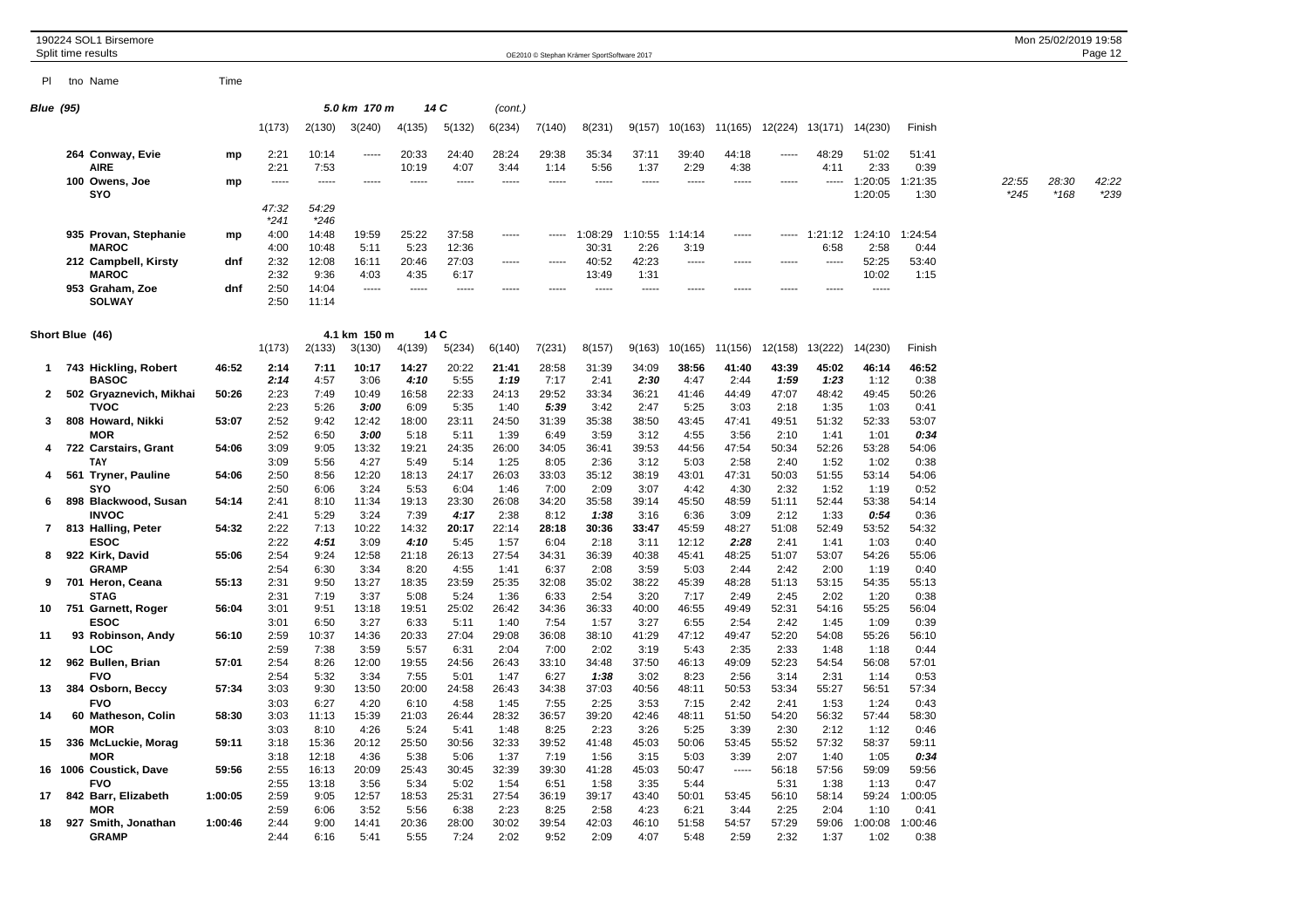Pl tno Name Time

| Short Blue (46) |                                                   |                    |                      |                         | 4.1 km 150 m           |                        | 14 C                    | (cont.)                 |                          |                         |                         |                            |                            |                            |                            |                            |                            |
|-----------------|---------------------------------------------------|--------------------|----------------------|-------------------------|------------------------|------------------------|-------------------------|-------------------------|--------------------------|-------------------------|-------------------------|----------------------------|----------------------------|----------------------------|----------------------------|----------------------------|----------------------------|
|                 |                                                   |                    | 1(173)               | 2(133)                  | 3(130)                 | 4(139)                 | 5(234)                  | 6(140)                  | 7(231)                   | 8(157)                  | 9(163)                  | 10(165)                    | 11(156)                    | 12(158)                    | 13(222)                    | 14(230)                    | Finish                     |
| 19              | 466 Laird, Jacquie<br><b>INVOC</b>                | 1:00:58            | 5:28<br>5:28         | 12:53<br>7:25           | 16:21<br>3:28          | 21:23<br>5:02          | 28:23<br>7:00           | 30:04<br>1:41           | 36:40<br>6:36            | 38:25<br>1:45           | 47:36<br>9:11           | 52:08<br>4:32              | 54:45<br>2:37              | 57:29<br>2:44              | 59:10<br>1:41              | 1:00:21<br>1:11            | 1:00:58<br>0:37            |
| 20              | 183 Stansfield, Josie<br>FVO                      | 1:04:04            | 2:28<br>2:28         | 8:56<br>6:28            | 12:55<br>3:59          | 18:54<br>5:59          | 25:23<br>6:29           | 26:56<br>1:33           | 41:03<br>14:07           | 42:46<br>1:43           | 46:01<br>3:15           | 51:59<br>5:58              | 54:47<br>2:48              | 57:33<br>2:46              | 1:02:13<br>4:40            | 1:03:19<br>1:06            | 1:04:04<br>0:45            |
| 21              | 421 Maire, Juliette<br><b>ESOC</b>                | 1:04:32            | 2:51<br>2:51         | 9:32<br>6:41            | 12:40<br>3:08          | 18:19<br>5:39          | 24:12<br>5:53           | 25:50<br>1:38           | 40:38<br>14:48           | 43:23<br>2:45           | 46:38<br>3:15           | 50:54<br>4:16              | 55:39<br>4:45              | 1:00:20<br>4:41            | 1:02:25<br>2:05            | 1:03:47<br>1:22            | 1:04:32<br>0:45            |
| 22              | 779 Dalgleish, Leslie<br><b>ESOC</b>              | 1:05:18            | 3:27<br>3:27         | 10:29<br>7:02           | 14:44<br>4:15          | 20:44<br>6:00          | 27:28<br>6:44           | 29:43<br>2:15           | 40:47<br>11:04           | 43:18<br>2:31           | 46:54<br>3:36           | 54:41<br>7:47              | 58:01<br>3:20              | 1:01:00<br>2:59            | 1:03:07<br>2:07            | 1:04:35<br>1:28            | 1:05:18<br>0:43            |
| 23              | 546 Rowlands, Helen<br><b>GRAMP</b>               | 1:06:08            | 3:51<br>3:51         | 11:26<br>7:35           | 16:18<br>4:52          | 23:23<br>7:05          | 28:49<br>5:26           | 30:52<br>2:03           | 38:51<br>7:59            | 41:12<br>2:21           | 46:04<br>4:52           | 53:49<br>7:45              | 57:33<br>3:44              | 1:01:11<br>3:38            | 1:03:42<br>2:31            | 1:05:16<br>1:34            | 1:06:08<br>0:52            |
| 24              | 122 Matheson, Alison<br><b>INVOC</b>              | 1:06:42            | 2:51<br>2:51         | 10:05<br>7:14           | 13:38<br>3:33          | 19:13<br>5:35          | 26:55<br>7:42           | 32:53<br>5:58           | 40:00<br>7:07            | 42:07<br>2:07           | 48:48<br>6:41           | 55:00<br>6:12              | 59:10<br>4:10              | 1:02:10<br>3:00            | 1:04:35<br>2:25            | 1:06:03<br>1:28            | 1:06:42<br>0:39            |
| 25              | 728 Farquharson, Laura<br><b>GRAMP</b>            | 1:07:06            | 3:07<br>3:07         | 12:26<br>9:19           | 16:51<br>4:25          | 22:48<br>5:57          | 30:13<br>7:25           | 32:09<br>1:56           | 40:12<br>8:03            | 42:15<br>2:03           | 47:10<br>4:55           | 55:40<br>8:30              | 59:42<br>4:02              | 1:02:48<br>3:06            | 1:04:46<br>1:58            | 1:06:18<br>1:32            | 1:07:06<br>0:48            |
| 26              | 379 Kirkland, Rachel<br>INT                       | 1:07:10            | 3:09<br>3:09         | 10:39<br>7:30           | 15:29<br>4:50          | 22:06<br>6:37          | 28:01<br>5:55           | 30:48<br>2:47           | 38:43<br>7:55            | 41:39<br>2:56           | 46:06<br>4:27           | 53:51<br>7:45              | 57:04<br>3:13              | 1:03:10<br>6:06            | 1:05:15<br>2:05            | 1:06:32<br>1:17            | 1:07:10<br>0:38            |
| 27              | 739 Darlow, Kate<br>RR                            | 1:07:37            | 3:24<br>3:24         | 10:35<br>7:11           | 14:54<br>4:19          | 24:04<br>9:10          | 30:01<br>5:57           | 32:00<br>1:59           | 40:10<br>8:10            | 42:57<br>2:47           | 47:15<br>4:18           | 55:19<br>8:04              | 58:28<br>3:09              | 1:02:03<br>3:35            | 1:04:46<br>2:43            | 1:06:57<br>2:11            | 1:07:37<br>0:40            |
| 28              | 588 Wright, Denise<br><b>MAROC</b>                | 1:08:10            | 3:50<br>3:50         | 12:00<br>8:10           | 19:05<br>7:05          | 25:07<br>6:02          | 31:33<br>6:26           | 33:42<br>2:09           | 42:21<br>8:39            | 44:56<br>2:35           | 49:10<br>4:14           | 56:26<br>7:16              | 59:53<br>3:27              | 1:03:17<br>3:24            | 1:05:44<br>2:27            | 1:07:19<br>1:35            | 1:08:10<br>0:51            |
| 29              | 51 Jacks, Diane<br>WRE                            | 1:08:11            | 3:52<br>3:52         | 12:30<br>8:38           | 17:13<br>4:43          | 23:35<br>6:22          | 29:56<br>6:21           | 32:22<br>2:26           | 40:51<br>8:29            | 44:06<br>3:15           | 48:59<br>4:53           | 56:40<br>7:41              | 59:53<br>3:13              | 1:03:07<br>3:14            | 1:05:34<br>2:27            | 1:07:14<br>1:40            | 1:08:11<br>0:57            |
| 30              | 542 Darley, Jon<br>GO                             | 1:08:44            | 6:01<br>6:01         | 14:32<br>8:31           | 20:03<br>5:31          | 27:58<br>7:55          | 34:59<br>7:01           | 37:10<br>2:11           | 44:45<br>7:35            | 46:47<br>2:02           | 50:38<br>3:51           | 58:11<br>7:33              | 1:01:52<br>3:41            | 1:04:50<br>2:58            | 1:06:46<br>1:56            | 1:08:03<br>1:17            | 1:08:44<br>0:41            |
| 31              | 689 Clark, Matthew<br><b>KFO</b>                  | 1:09:41            | 2:56<br>2:56         | 10:49<br>7:53           | 14:58<br>4:09          | 21:36<br>6:38          | 34:25<br>12:49          | 36:33<br>2:08           | 45:17<br>8:44            | 47:13<br>1:56           | 52:35<br>5:22           | 59:11<br>6:36              | 1:02:54<br>3:43            | 1:05:30<br>2:36            | 1:07:36<br>2:06            | 1:08:56<br>1:20            | 1:09:41<br>0:45            |
| 32<br>33        | 963 Ivory, Katherine<br>INT<br>491 Barrie, Sue    | 1:13:40<br>1:14:36 | 2:53<br>2:53<br>3:16 | 10:17<br>7:24<br>11:38  | 14:45<br>4:28<br>16:18 | 21:38<br>6:53<br>24:52 | 35:33<br>13:55<br>32:24 | 37:48<br>2:15<br>34:52  | 46:02<br>8:14<br>43:50   | 50:18<br>4:16<br>46:35  | 55:34<br>5:16<br>51:01  | 1:01:58<br>6:24<br>1:00:39 | 1:05:40<br>3:42<br>1:04:31 | 1:09:06<br>3:26<br>1:09:46 | 1:11:18<br>2:12<br>1:12:09 | 1:12:50<br>1:32<br>1:13:46 | 1:13:40<br>0:50<br>1:14:36 |
| 34              | <b>MAROC</b><br>762 Shread, Ian                   | 1:15:27            | 3:16<br>3:26         | 8:22<br>10:19           | 4:40<br>16:09          | 8:34<br>23:11          | 7:32<br>29:55           | 2:28<br>31:51           | 8:58<br>39:22            | 2:45<br>41:41           | 4:26<br>56:55           | 9:38<br>1:04:27            | 3:52<br>1:07:32            | 5:15<br>1:10:41            | 2:23<br>1:13:09            | 1:37<br>1:14:42            | 0:50<br>1:15:27            |
| 35              | <b>INVOC</b><br>551 Galloway, Lucy                | 1:16:43            | 3:26<br>4:05         | 6:53<br>12:07           | 5:50<br>16:28          | 7:02<br>23:09          | 6:44<br>28:28           | 1:56<br>30:29           | 7:31<br>40:54            | 2:19<br>44:19           | 15:14<br>51:20          | 7:32<br>1:04:34            | 3:05<br>1:07:48            | 3:09<br>1:12:12            | 2:28<br>1:14:24            | 1:33<br>1:15:54            | 0:45<br>1:16:43            |
| 36              | INT<br>281 Wilson, Rachel                         | 1:19:51            | 4:05<br>3:25         | 8:02<br>22:48           | 4:21<br>27:10          | 6:41<br>35:08          | 5:19<br>43:08           | 2:01<br>45:17           | 10:25<br>55:22           | 3:25<br>57:35           | 7:01<br>1:01:34         | 13:14<br>1:07:43           | 3:14<br>1:10:54            | 4:24<br>1:15:38            | 2:12<br>1:17:41            | 1:30<br>1:19:01            | 0:49<br>1:19:51            |
| 37              | <b>CLYDE</b><br>798 Finlayson, Jim                | 1:21:20            | 3:25<br>3:39         | 19:23<br>11:43          | 4:22<br>17:12          | 7:58<br>24:33          | 8:00<br>37:05           | 2:09<br>38:45           | 10:05<br>46:34           | 2:13<br>50:37           | 3:59<br>55:25           | 6:09<br>1:05:16            | 3:11<br>1:10:15            | 4:44<br>1:15:00            | 2:03<br>1:18:14            | 1:20<br>1:20:13            | 0:50<br>1:21:20            |
| 38              | <b>INVOC</b><br>222 Strain, Robin                 | 1:23:13            | 3:39<br>3:04         | 8:04<br>10:23           | 5:29<br>14:43          | 7:21<br>22:49          | 12:32<br>29:56          | 1:40<br>32:00           | 7:49<br>41:34            | 4:03<br>44:12           | 4:48<br>48:35           | 9:51<br>1:11:02            | 4:59<br>1:14:47            | 4:45<br>1:18:11            | 3:14<br>1:20:42            | 1:59<br>1:22:22            | 1:07<br>1:23:13            |
| 39              | ELO<br>700 Heron, Rosalind                        | 1:24:16            | 3:04<br>4:39         | 7:19<br>12:57           | 4:20<br>17:04          | 8:06<br>22:39          | 7:07<br>34:28           | 2:04<br>36:18           | 9:34<br>46:46            | 2:38<br>55:55           | 4:23<br>1:06:40         | 22:27<br>1:13:17           | 3:45<br>1:16:22            | 3:24<br>1:19:58            | 2:31<br>1:22:15            | 1:40<br>1:23:35            | 0:51<br>1:24:16            |
| 40              | STAG<br>830 Smith, Donald                         | 1:25:36            | 4:39<br>3:54         | 8:18<br>11:59           | 4:07<br>17:25          | 5:35<br>32:44          | 11:49<br>39:50          | 1:50<br>42:22           | 10:28<br>51:58           | 9:09<br>55:17           | 10:45<br>1:04:02        | 6:37<br>1:12:40            | 3:05<br>1:16:42            | 3:36<br>1:20:49            | 2:17<br>1:23:24            | 1:20<br>1:24:46            | 0:41<br>1:25:36            |
| 41              | <b>TAY</b><br>152 Bentley, Juliet                 | 1:29:29            | 3:54<br>4:16         | 8:05<br>19:29           | 5:26<br>26:43          | 15:19<br>35:35         | 7:06<br>43:28           | 2:32<br>46:10           | 9:36<br>56:39            | 3:19<br>59:38           | 8:45<br>1:04:52         | 8:38<br>1:14:11            | 4:02<br>1:18:58            | 4:07<br>1:22:48            | 2:35<br>1:26:03            | 1:22<br>1:28:31            | 0:50<br>1:29:29            |
| 42              | <b>SROC</b><br>566 Bruce, William                 | 1:39:40            | 4:16<br>3:13         | 15:13<br>11:01          | 7:14<br>15:50          | 8:52<br>23:14          | 7:53<br>30:23           | 2:42<br>32:31           | 10:29<br>1:15:01         | 2:59<br>1:17:44         | 5:14<br>1:21:46         | 9:19<br>1:28:37            | 4:47<br>1:32:06            | 3:50<br>1:35:05            | 3:15<br>1:37:14            | 2:28<br>1:38:53            | 0:58<br>1:39:40            |
| 43              | RR<br>96 Rosen, David                             | 1:40:27            | 3:13<br>4:36         | 7:48<br>15:10           | 4:49<br>22:02          | 7:24<br>31:33          | 7:09<br>40:12           | 2:08<br>44:20           | 42:30<br>59:20           | 2:43<br>1:03:57         | 4:02<br>1:12:14         | 6:51<br>1:21:29            | 3:29<br>1:27:03            | 2:59<br>1:32:51            | 2:09<br>1:36:33            | 1:39<br>1:39:02            | 0:47<br>1:40:27            |
| 44              | <b>SROC</b><br>973 Conroy, Angela<br><b>GRAMP</b> | 1:49:47            | 4:36<br>4:50<br>4:50 | 10:34<br>23:30<br>18:40 | 6:52<br>33:56<br>10:26 | 9:31<br>52:53<br>18:57 | 8:39<br>59:18<br>6:25   | 4:08<br>1:01:34<br>2:16 | 15:00<br>1:10:23<br>8:49 | 4:37<br>1:15:21<br>4:58 | 8:17<br>1:24:30<br>9:09 | 9:15<br>1:30:44<br>6:14    | 5:34<br>1:35:25<br>4:41    | 5:48<br>1:38:34<br>3:09    | 3:42<br>1:46:36<br>8:02    | 2:29<br>1:48:55<br>2:19    | 1:25<br>1:49:47<br>0:52    |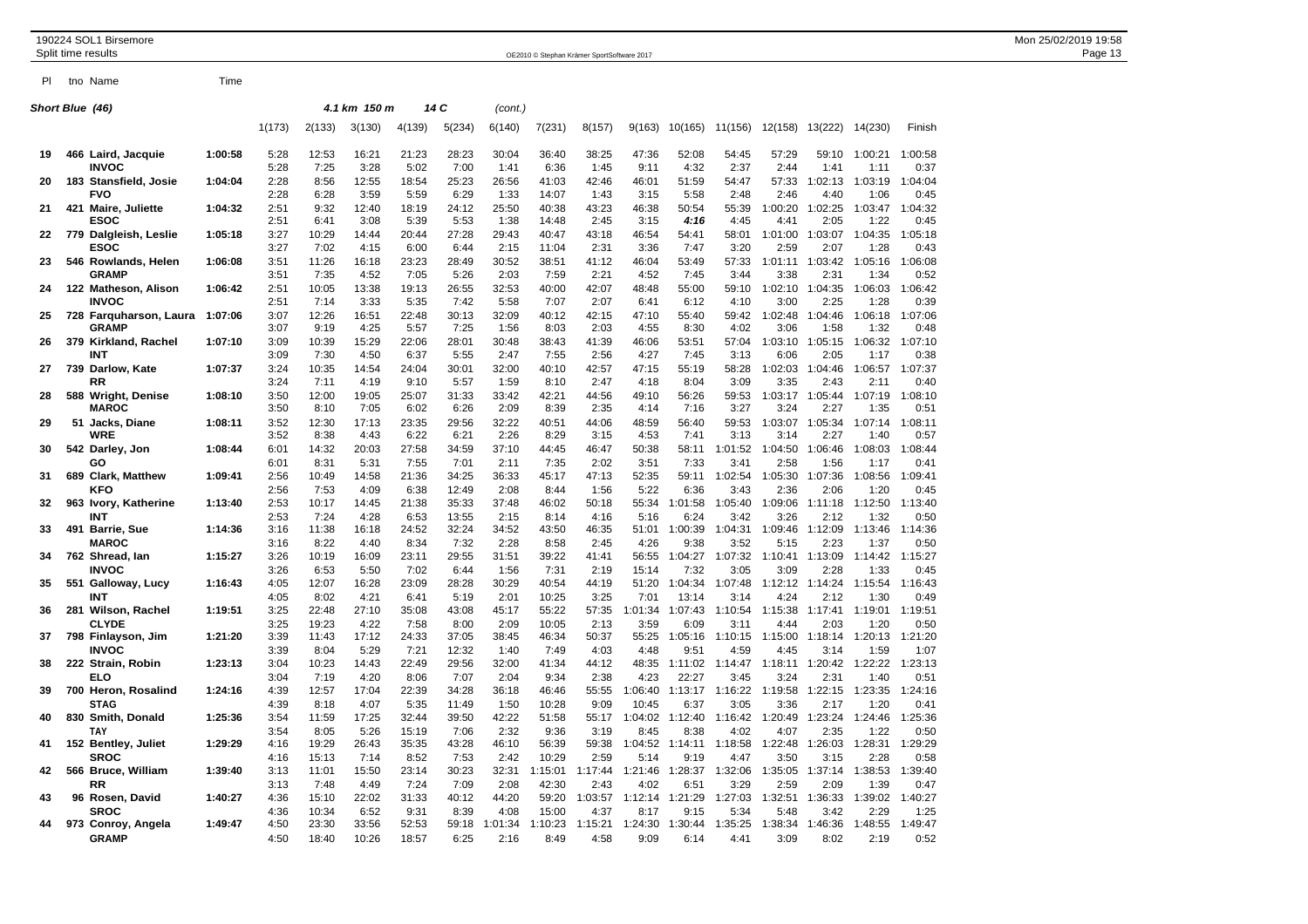|     |            | 190224 SOL1 Birsemore<br>Split time results |         |                |                |                |               |                  |                 |                  | OE2010 © Stephan Krämer SportSoftware 2017 |                  |                 |                              |               |                         |                 |                 | Mon 25/02/2019 19:58<br>Page 14 |
|-----|------------|---------------------------------------------|---------|----------------|----------------|----------------|---------------|------------------|-----------------|------------------|--------------------------------------------|------------------|-----------------|------------------------------|---------------|-------------------------|-----------------|-----------------|---------------------------------|
| PI. |            | tno Name                                    | Time    |                |                |                |               |                  |                 |                  |                                            |                  |                 |                              |               |                         |                 |                 |                                 |
|     |            | Short Blue (46)                             |         |                |                | 4.1 km 150 m   |               | 14 C             | (cont.)         |                  |                                            |                  |                 |                              |               |                         |                 |                 |                                 |
|     |            |                                             |         | 1(173)         | 2(133)         | 3(130)         | 4(139)        | 5(234)           | 6(140)          | 7(231)           | 8(157)                                     |                  |                 | $9(163)$ $10(165)$ $11(156)$ | 12(158)       | 13(222)                 | 14(230)         | Finish          |                                 |
| 45  |            | 823 McCartney, Sally<br><b>CLYDE</b>        | 2:16:40 | 6:27<br>6:27   | 20:41<br>14:14 | 38:53<br>18:12 | 47:50<br>8:57 | 1:24:10<br>36:20 | 1:27:55<br>3:45 | 1:39:51<br>11:56 | 1:43:33<br>3:42                            | 1:54:48<br>11:15 | 2:01:37<br>6:49 | 2:07:01<br>5:24              | 3:27          | 2:10:28 2:13:11<br>2:43 | 2:15:40<br>2:29 | 2:16:40<br>1:00 |                                 |
|     |            | 401 Neumann, Katja<br><b>MAROC</b>          | dnf     | 3:38<br>3:38   | 13:54<br>10:16 | 19:28<br>5:34  | 26:22<br>6:54 | 34:19<br>7:57    | 36:17<br>1:58   | 1:16:21<br>40:04 | 1:18:46<br>2:25                            | 1:29:35<br>10:49 | -----           | -----                        | -----         | -----                   | -----           | 1:36:17<br>6:42 |                                 |
|     | Green (85) |                                             |         |                |                | 3.4 km 120 m   |               | 11 C             |                 |                  |                                            |                  |                 |                              |               |                         |                 |                 |                                 |
|     |            |                                             |         | 1(245)         | 2(168)         | 3(239)         | 4(241)        | 5(246)           | 6(138)          | 7(221)           | 8(237)                                     | 9(224)           | 10(158)         | 11(230)                      | Finish        |                         |                 |                 |                                 |
| 1.  |            | 703 Conway, Adam<br>GO                      | 31:12   | 8:02<br>8:02   | 10:28<br>2:26  | 13:35<br>3:07  | 15:28<br>1:53 | 18:04<br>2:36    | 19:34<br>1:30   | 20:20<br>0:46    | 23:30<br>3:10                              | 26:36<br>3:06    | 29:00<br>2:24   | 30:40<br>1:40                | 31:12<br>0:32 |                         |                 |                 |                                 |
| 2   |            | 567 Wilson, Emma                            | 31:20   | 6:51           | 10:32          | 12:49          | 15:02         | 17:56            | 19:51           | 20:53            | 23:46                                      | 26:45            | 28:51           | 30:46                        | 31:20         |                         |                 |                 |                                 |
| 3   |            | <b>EUOC</b><br>969 Dean, Martin             | 38:44   | 6:51<br>8:07   | 3:41<br>11:17  | 2:17<br>14:20  | 2:13<br>16:44 | 2:54<br>20:13    | 1:55<br>24:15   | 1:02<br>25:37    | 2:53<br>30:04                              | 2:59<br>33:17    | 2:06<br>35:50   | 1:55<br>38:08                | 0:34<br>38:44 |                         |                 |                 |                                 |
|     |            | <b>FVO</b>                                  |         | 8:07           | 3:10           | 3:03           | 2:24          | 3:29             | 4:02            | 1:22             | 4:27                                       | 3:13             | 2:33            | 2:18                         | 0:36          |                         |                 |                 |                                 |
| 4   |            | 549 Tivendale, Andrew                       | 41:08   | 9:51           | 13:29          | 16:39          | 19:21         | 23:11            | 25:21           | 26:51            | 30:43                                      | 34:57            | 38:02           | 40:29                        | 41:08         |                         |                 |                 |                                 |
| 5   |            | <b>MAROC</b><br>434 Thomas, Roger           | 42:47   | 9:51<br>10:30  | 3:38<br>14:05  | 3:10<br>18:12  | 2:42<br>20:57 | 3:50<br>24:38    | 2:10<br>27:12   | 1:30<br>28:28    | 3:52<br>32:50                              | 4:14<br>37:14    | 3:05<br>39:46   | 2:27<br>42:05                | 0:39<br>42:47 |                         |                 |                 |                                 |
|     |            | <b>WCOC</b>                                 |         | 10:30          | 3:35           | 4:07           | 2:45          | 3:41             | 2:34            | 1:16             | 4:22                                       | 4:24             | 2:32            | 2:19                         | 0:42          |                         |                 |                 |                                 |
| 6   |            | 298 Heap, Scarlet<br>so                     | 42:56   | 11:35<br>11:35 | 15:11<br>3:36  | 18:05<br>2:54  | 21:02<br>2:57 | 24:54<br>3:52    | 27:20<br>2:26   | 28:32<br>1:12    | 32:26<br>3:54                              | 36:52<br>4:26    | 40:14<br>3:22   | 42:28<br>2:14                | 42:56<br>0:28 |                         |                 |                 |                                 |
|     |            | 7 110 Brown, Rachel                         | 43:28   | 7:24           | 10:12          | 12:35          | 15:00         | 21:17            | 24:11           | 25:11            | 33:56                                      | 37:22            | 40:29           | 42:55                        | 43:28         |                         | 30:15           |                 |                                 |
|     |            | <b>ESOC</b>                                 |         | 7:24           | 2:48           | 2:23           | 2:25          | 6:17             | 2:54            | 1:00             | 8:45                                       | 3:26             | 3:07            | 2:26                         | 0:33          |                         | $*165$          |                 |                                 |
| 8   |            | 270 Irving, Caitlin<br><b>WCOC</b>          | 43:33   | 7:51<br>7:51   | 13:08<br>5:17  | 17:59<br>4:51  | 20:07<br>2:08 | 25:34<br>5:27    | 30:21<br>4:47   | 31:19<br>0:58    | 34:42<br>3:23                              | 38:13<br>3:31    | 40:52<br>2:39   | 42:57<br>2:05                | 43:33<br>0:36 |                         |                 |                 |                                 |
| 9   |            | 523 Haley, Ann                              | 43:40   | 10:14          | 13:56          | 17:08          | 20:05         | 24:22            | 27:12           | 28:39            | 32:28                                      | 37:15            | 40:25           | 42:58                        | 43:40         |                         |                 |                 |                                 |
|     |            | INT                                         |         | 10:14          | 3:42           | 3:12           | 2:57          | 4:17             | 2:50            | 1:27             | 3:49                                       | 4:47             | 3:10            | 2:33                         | 0:42          |                         |                 |                 |                                 |
| 10  |            | 612 Gorvett, Peter<br><b>SYO</b>            | 44:38   | 10:08<br>10:08 | 13:34<br>3:26  | 16:21<br>2:47  | 18:50<br>2:29 | 25:15<br>6:25    | 27:56<br>2:41   | 29:51<br>1:55    | 34:51<br>5:00                              | 38:48<br>3:57    | 41:46<br>2:58   | 44:00<br>2:14                | 44:38<br>0:38 |                         |                 |                 |                                 |
| 11  |            | 128 Gomersall, Lesley                       | 45:15   | 9:17           | 13:07          | 16:24          | 20:00         | 24:15            | 27:42           | 29:04            | 33:54                                      | 38:26            | 42:03           | 44:32                        | 45:15         |                         |                 |                 |                                 |
| 12  |            | <b>GRAMP</b><br>505 Kingham, Hannah         | 46:40   | 9:17<br>9:58   | 3:50<br>14:04  | 3:17<br>17:01  | 3:36<br>20:20 | 4:15<br>26:16    | 3:27<br>31:47   | 1:22<br>32:59    | 4:50<br>37:21                              | 4:32<br>41:40    | 3:37<br>44:02   | 2:29<br>46:10                | 0:43<br>46:40 |                         |                 |                 |                                 |
|     |            | <b>MOR</b>                                  |         | 9:58           | 4:06           | 2:57           | 3:19          | 5:56             | 5:31            | 1:12             | 4:22                                       | 4:19             | 2:22            | 2:08                         | 0:30          |                         |                 |                 |                                 |
| 13  |            | 555 Leonard, Jen                            | 46:43   | 11:26          | 15:51          | 19:00          | 21:50         | 26:29            | 29:45           | 31:25            | 35:32                                      | 40:03            | 43:20           | 45:55                        | 46:43         |                         |                 |                 |                                 |
| 14  |            | <b>FVO</b><br>812 Turner, Emily             | 47:49   | 11:26<br>10:56 | 4:25<br>15:43  | 3:09<br>19:08  | 2:50<br>22:26 | 4:39<br>27:57    | 3:16<br>30:21   | 1:40<br>31:57    | 4:07<br>39:01                              | 4:31<br>42:06    | 3:17<br>44:56   | 2:35<br>47:13                | 0:48<br>47:49 |                         |                 |                 |                                 |
|     |            | <b>LOC</b>                                  |         | 10:56          | 4:47           | 3:25           | 3:18          | 5:31             | 2:24            | 1:36             | 7:04                                       | 3:05             | 2:50            | 2:17                         | 0:36          |                         |                 |                 |                                 |
| 15  |            | 12 Graham, Amber                            | 48:00   | 10:55          | 13:53          | 16:45          | 19:50         | 24:10            | 26:11           | 27:23            | 38:17                                      | 42:27            | 45:26           | 47:29                        | 48:00         |                         |                 |                 |                                 |
|     |            | <b>MAROC</b><br>478 Somers-Cocks, Cha       | 48:48   | 10:55<br>9:47  | 2:58<br>13:21  | 2:52<br>16:36  | 3:05<br>19:53 | 4:20<br>27:47    | 2:01<br>30:33   | 1:12<br>32:10    | 10:54<br>37:28                             | 4:10<br>41:47    | 2:59<br>45:24   | 2:03<br>48:09                | 0:31<br>48:48 |                         |                 |                 |                                 |
| 16  |            | <b>LOC</b>                                  |         | 9:47           | 3:34           | 3:15           | 3:17          | 7:54             | 2:46            | 1:37             | 5:18                                       | 4:19             | 3:37            | 2:45                         | 0:39          |                         |                 |                 |                                 |
| 17  |            | 816 Philp, Robert                           | 49:51   | 10:12          | 14:25          | 17:52          | 21:35         | 27:57            | 31:07           | 32:57            | 38:20                                      | 42:59            | 46:30           | 49:06                        | 49:51         |                         |                 |                 |                                 |
|     |            | <b>KFO</b>                                  | 50:18   | 10:12          | 4:13           | 3:27           | 3:43          | 6:22             | 3:10            | 1:50             | 5:23                                       | 4:39             | 3:31<br>46:49   | 2:36                         | 0:45          |                         |                 |                 |                                 |
| 18  |            | 770 Harbottle, Sarah<br><b>MOR</b>          |         | 11:37<br>11:37 | 15:37<br>4:00  | 18:57<br>3:20  | 22:20<br>3:23 | 26:56<br>4:36    | 29:16<br>2:20   | 30:42<br>1:26    | 35:35<br>4:53                              | 40:29<br>4:54    | 6:20            | 49:46<br>2:57                | 50:18<br>0:32 |                         |                 |                 |                                 |
| 19  |            | 300 Huthwaite, Jeremy                       | 50:32   | 9:52           | 14:48          | 18:24          | 21:58         | 27:17            | 31:05           | 33:00            | 38:47                                      | 43:55            | 47:24           | 49:57                        | 50:32         |                         |                 |                 |                                 |
|     |            | <b>GRAMP</b>                                |         | 9:52           | 4:56           | 3:36           | 3:34          | 5:19             | 3:48            | 1:55             | 5:47                                       | 5:08             | 3:29            | 2:33                         | 0:35          |                         |                 |                 |                                 |
| 20  |            | 227 McAdam, Pauline<br>RR.                  | 50:50   | 10:14<br>10:14 | 15:19<br>5:05  | 19:13<br>3:54  | 23:02<br>3:49 | 28:11<br>5:09    | 32:02<br>3:51   | 33:53<br>1:51    | 39:57<br>6:04                              | 43:56<br>3:59    | 47:13<br>3:17   | 50:04<br>2:51                | 50:50<br>0:46 |                         |                 |                 |                                 |
| 21  |            | 799 Cunningham, Aliso                       | 50:51   | 10:04          | 13:31          | 18:12          | 21:05         | 32:42            | 35:05           | 36:17            | 40:17                                      | 44:31            | 47:38           | 50:05                        | 50:51         |                         |                 |                 |                                 |
|     |            | <b>ESOC</b>                                 |         | 10:04          | 3:27           | 4:41           | 2:53          | 11:37            | 2:23            | 1:12             | 4:00                                       | 4:14             | 3:07            | 2:27                         | 0:46          |                         |                 |                 |                                 |
|     |            | 22 723 Loots, Frances<br><b>TAY</b>         | 51:20   | 13:43<br>13:43 | 17:35<br>3:52  | 20:55<br>3:20  | 24:22<br>3:27 | 29:06<br>4:44    | 31:59<br>2:53   | 33:57<br>1:58    | 39:38<br>5:41                              | 44:35<br>4:57    | 48:03<br>3:28   | 50:39<br>2:36                | 51:20<br>0:41 |                         |                 |                 |                                 |
|     |            |                                             |         |                |                |                |               |                  |                 |                  |                                            |                  |                 |                              |               |                         |                 |                 |                                 |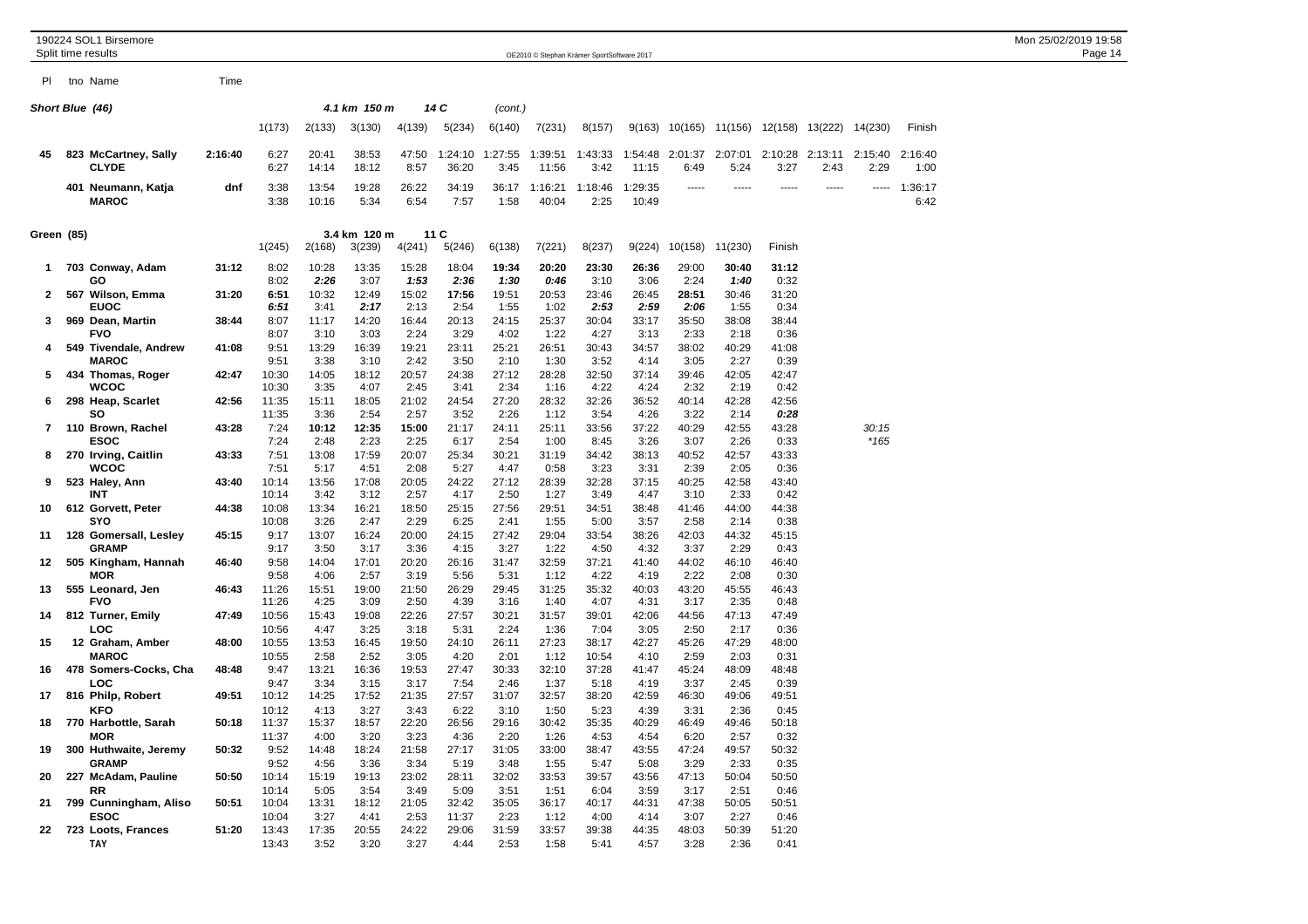| PI         |     | tno Name                              | Time         |                |                |               |               |                |               |               |                |               |               |               |               |
|------------|-----|---------------------------------------|--------------|----------------|----------------|---------------|---------------|----------------|---------------|---------------|----------------|---------------|---------------|---------------|---------------|
| Green (85) |     |                                       |              |                |                | 3.4 km 120 m  |               | 11 C           | (cont.)       |               |                |               |               |               |               |
|            |     |                                       |              | 1(245)         | 2(168)         | 3(239)        | 4(241)        | 5(246)         | 6(138)        | 7(221)        | 8(237)         | 9(224)        | 10(158)       | 11(230)       | Finish        |
| 23         |     | 459 Cox, Anna<br><b>BASOC</b>         | 51:51        | 11:08<br>11:08 | 14:53<br>3:45  | 19:30<br>4:37 | 21:57<br>2:27 | 33:26<br>11:29 | 35:59<br>2:33 | 37:13<br>1:14 | 41:22<br>4:09  | 45:44<br>4:22 | 48:45<br>3:01 | 51:15<br>2:30 | 51:51<br>0:36 |
| 24         |     | 869 Lessells, Alastair<br><b>ESOC</b> | 52:34        | 11:58<br>11:58 | 18:05<br>6:07  | 21:02<br>2:57 | 25:29<br>4:27 | 29:27<br>3:58  | 32:19<br>2:52 | 33:46<br>1:27 | 40:58<br>7:12  | 46:04<br>5:06 | 49:35<br>3:31 | 51:55<br>2:20 | 52:34<br>0:39 |
| 25         |     | 614 Longhurst, Louise<br><b>FVO</b>   | 53:32        | 12:21<br>12:21 | 16:50<br>4:29  | 22:10<br>5:20 | 26:32<br>4:22 | 30:29<br>3:57  | 32:53<br>2:24 | 34:20<br>1:27 | 39:01<br>4:41  | 43:42<br>4:41 | 49:56<br>6:14 | 52:51<br>2:55 | 53:32<br>0:41 |
| 26         |     | 862 Lailey, Julian<br><b>SROC</b>     | 54:21        | 9:05<br>9:05   | 13:03<br>3:58  | 15:54<br>2:51 | 19:06<br>3:12 | 26:20<br>7:14  | 30:19<br>3:59 | 31:31<br>1:12 | 44:28<br>12:57 | 48:26<br>3:58 | 51:21<br>2:55 | 53:39<br>2:18 | 54:21<br>0:42 |
| 27         |     | 530 Scrutton, Roger<br><b>ESOC</b>    | 55:11        | 10:52<br>10:52 | 16:26<br>5:34  | 20:32<br>4:06 | 25:18<br>4:46 | 30:10<br>4:52  | 33:33<br>3:23 | 35:12<br>1:39 | 41:29<br>6:17  | 46:42<br>5:13 | 51:22<br>4:40 | 54:26<br>3:04 | 55:11<br>0:45 |
| 28         | 807 | O'Donovan, Rebecc<br><b>LOC</b>       | 55:20        | 11:42<br>11:42 | 23:24<br>11:42 | 26:46<br>3:22 | 30:55<br>4:09 | 35:31<br>4:36  | 38:03<br>2:32 | 39:41<br>1:38 | 44:18<br>4:37  | 49:20<br>5:02 | 52:32<br>3:12 | 54:44<br>2:12 | 55:20<br>0:36 |
| 29         | 895 | <b>Berrow, Gill</b><br><b>ECKO</b>    | 55:28        | 10:48<br>10:48 | 14:49<br>4:01  | 22:29<br>7:40 | 26:56<br>4:27 | 31:57<br>5:01  | 36:19<br>4:22 | 37:50<br>1:31 | 44:47<br>6:57  | 48:58<br>4:11 | 52:31<br>3:33 | 54:52<br>2:21 | 55:28<br>0:36 |
| 30         | 711 | Neil, Robert<br><b>FVO</b>            | 56:14        | 12:20<br>12:20 | 17:33<br>5:13  | 21:16<br>3:43 | 26:05<br>4:49 | 30:50<br>4:45  | 34:21<br>3:31 | 35:58<br>1:37 | 42:12<br>6:14  | 48:14<br>6:02 | 52:36<br>4:22 | 55:32<br>2:56 | 56:14<br>0:42 |
| 31         |     | 623 Lindsay, Sally<br><b>ESOC</b>     | 56:19        | 13:05<br>13:05 | 18:04<br>4:59  | 22:34<br>4:30 | 26:39<br>4:05 | 32:04<br>5:25  | 35:22<br>3:18 | 37:21<br>1:59 | 42:28<br>5:07  | 47:23<br>4:55 | 52:46<br>5:23 | 55:38<br>2:52 | 56:19<br>0:41 |
| 32         | 437 | <b>Thomas, Carys</b><br><b>WCOC</b>   | 56:35        | 13:06<br>13:06 | 17:53<br>4:47  | 22:12<br>4:19 | 25:29<br>3:17 | 30:59<br>5:30  | 35:07<br>4:08 | 36:46<br>1:39 | 43:35<br>6:49  | 48:44<br>5:09 | 52:58<br>4:14 | 55:53<br>2:55 | 56:35<br>0:42 |
| າາ         |     | 247 Botric Amelic                     | <b>EC.47</b> | 15.20          | 20.21          | 0.4.44        | 27.10         | 00.00          | $2E \cdot AE$ | 27.10         |                | $E \cap A$    | E9.E4         | EQ:OO         | EC.17         |

| 30 | 711 Neil, Robert        | 56:14   | 12:20 | 17:33 | 21:16 | 26:05 | 30:50 | 34:21 | 35:58 | 42:12 | 48:14 | 52:36 | 55:32   | 56:14   |
|----|-------------------------|---------|-------|-------|-------|-------|-------|-------|-------|-------|-------|-------|---------|---------|
|    | <b>FVO</b>              |         | 12:20 | 5:13  | 3:43  | 4:49  | 4:45  | 3:31  | 1:37  | 6:14  | 6:02  | 4:22  | 2:56    | 0:42    |
| 31 | 623 Lindsay, Sally      | 56:19   | 13:05 | 18:04 | 22:34 | 26:39 | 32:04 | 35:22 | 37:21 | 42:28 | 47:23 | 52:46 | 55:38   | 56:19   |
|    | <b>ESOC</b>             |         | 13:05 | 4:59  | 4:30  | 4:05  | 5:25  | 3:18  | 1:59  | 5:07  | 4:55  | 5:23  | 2:52    | 0:41    |
| 32 | 437 Thomas, Carys       | 56:35   | 13:06 | 17:53 | 22:12 | 25:29 | 30:59 | 35:07 | 36:46 | 43:35 | 48:44 | 52:58 | 55:53   | 56:35   |
|    | <b>WCOC</b>             |         | 13:06 | 4:47  | 4:19  | 3:17  | 5:30  | 4:08  | 1:39  | 6:49  | 5:09  | 4:14  | 2:55    | 0:42    |
| 33 | 347 Petrie, Amelia      | 56:47   | 15:30 | 20:21 | 24:11 | 27:46 | 32:28 | 35:45 | 37:42 | ----- | 50:47 | 53:51 | 56:09   | 56:47   |
|    | <b>CLYDE</b>            |         | 15:30 | 4:51  | 3:50  | 3:35  | 4:42  | 3:17  | 1:57  |       | 13:05 | 3:04  | 2:18    | 0:38    |
| 34 | 18 Ward, Lesley         | 57:25   | 13:17 | 19:39 | 23:35 | 27:36 | 32:35 | 35:52 | 37:41 | 43:49 | 48:48 | 52:46 | 56:24   | 57:25   |
|    | SYO                     |         | 13:17 | 6:22  | 3:56  | 4:01  | 4:59  | 3:17  | 1:49  | 6:08  | 4:59  | 3:58  | 3:38    | 1:01    |
| 35 | 372 O'Brien, Terry      | 57:41   | 9:15  | 12:48 | 15:47 | 19:29 | 24:11 | 27:07 | 28:41 | 47:10 | 51:42 | 54:44 | 57:04   | 57:41   |
|    | <b>STAG</b>             |         | 9:15  | 3:33  | 2:59  | 3:42  | 4:42  | 2:56  | 1:34  | 18:29 | 4:32  | 3:02  | 2:20    | 0:37    |
| 36 | 225 Knox, Lindsey       | 57:46   | 14:13 | 21:35 | 25:11 | 28:31 | 35:05 | 38:18 | 40:13 | 45:18 | 49:54 | 53:50 | 56:58   | 57:46   |
|    | <b>RR</b>               |         | 14:13 | 7:22  | 3:36  | 3:20  | 6:34  | 3:13  | 1:55  | 5:05  | 4:36  | 3:56  | 3:08    | 0:48    |
| 37 | 554 Lardet, Pascal      | 58:19   | 14:19 | 19:22 | 23:33 | 27:05 | 31:49 | 34:50 | 38:43 | 44:17 | 50:56 | 54:51 | 57:34   | 58:19   |
|    | <b>FVO</b>              |         | 14:19 | 5:03  | 4:11  | 3:32  | 4:44  | 3:01  | 3:53  | 5:34  | 6:39  | 3:55  | 2:43    | 0:45    |
| 38 | 511 Daly, Kenneth       | 58:22   | 13:39 | 20:09 | 24:34 | 27:50 | 33:07 | 36:24 | 38:10 | 43:24 | 48:59 | 53:31 | 57:14   | 58:22   |
|    | <b>INT</b>              |         | 13:39 | 6:30  | 4:25  | 3:16  | 5:17  | 3:17  | 1:46  | 5:14  | 5:35  | 4:32  | 3:43    | 1:08    |
| 38 | 540 Darley, Aimee       | 58:22   | 10:15 | 16:48 | 20:10 | 24:07 | 29:56 | 33:15 | 35:34 | 46:33 | 50:28 | 54:53 | 57:41   | 58:22   |
|    | GO                      |         | 10:15 | 6:33  | 3:22  | 3:57  | 5:49  | 3:19  | 2:19  | 10:59 | 3:55  | 4:25  | 2:48    | 0:41    |
| 40 | 451 Breeze, Jessica     | 58:39   | 13:16 | 19:12 | 23:49 | 29:01 | 34:41 | 38:14 | 40:10 | 45:30 | 50:51 | 54:56 | 57:52   | 58:39   |
|    | <b>WCOC</b>             |         | 13:16 | 5:56  | 4:37  | 5:12  | 5:40  | 3:33  | 1:56  | 5:20  | 5:21  | 4:05  | 2:56    | 0:47    |
| 41 | 251 Dudley, Caz         | 58:54   | 16:01 | 20:26 | 23:47 | 27:25 | 32:36 | 37:00 | 39:24 | 45:36 | 51:26 | 55:21 | 58:15   | 58:54   |
|    | <b>MAROC</b>            |         | 16:01 | 4:25  | 3:21  | 3:38  | 5:11  | 4:24  | 2:24  | 6:12  | 5:50  | 3:55  | 2:54    | 0:39    |
| 42 | 852 Passano Hellan, Sig | 59:10   | 10:58 | 17:47 | 21:41 | 24:41 | 28:51 | 32:33 | 34:17 | 40:18 | 45:50 | 54:43 | 58:34   | 59:10   |
|    | <b>EUOC</b>             |         | 10:58 | 6:49  | 3:54  | 3:00  | 4:10  | 3:42  | 1:44  | 6:01  | 5:32  | 8:53  | 3:51    | 0:36    |
| 43 | 859 Bartlett, Leah      | 59:59   | 15:26 | 23:17 | 27:29 | 30:25 | 39:34 | 43:50 | 45:18 | 49:38 | 53:54 | 56:58 | 59:19   | 59:59   |
|    | <b>INT</b>              |         | 15:26 | 7:51  | 4:12  | 2:56  | 9:09  | 4:16  | 1:28  | 4:20  | 4:16  | 3:04  | 2:21    | 0:40    |
| 44 | 966 Pearson, Michael    | 1:00:13 | 12:29 | 19:40 | 24:17 | 27:50 | 32:47 | 36:23 | 37:44 | 48:15 | 52:36 | 56:38 | 59:31   | 1:00:13 |
|    | <b>TAY</b>              |         | 12:29 | 7:11  | 4:37  | 3:33  | 4:57  | 3:36  | 1:21  | 10:31 | 4:21  | 4:02  | 2:53    | 0:42    |
| 45 | 671 Kemsley, Clare      | 1:00:26 | 14:24 | 19:21 | 22:49 | 26:17 | 33:09 | 37:18 | 39:05 | 48:26 | 52:45 | 56:38 | 59:45   | 1:00:26 |
|    | <b>BASOC</b>            |         | 14:24 | 4:57  | 3:28  | 3:28  | 6:52  | 4:09  | 1:47  | 9:21  | 4:19  | 3:53  | 3:07    | 0:41    |
| 46 | 839 Mackenzie, Zoe      | 1:01:00 | 14:03 | 19:40 | 23:48 | 28:42 | 34:00 | ----- | 39:19 | 45:28 | 51:42 | 57:10 | 1:00:15 | 1:01:00 |
|    | <b>INVOC</b>            |         | 14:03 | 5:37  | 4:08  | 4:54  | 5:18  |       | 5:19  | 6:09  | 6:14  | 5:28  | 3:05    | 0:45    |
| 47 | 596 Craig, Peter        | 1:01:56 | 14:48 | 19:47 | 23:50 | 27:57 | 33:36 | 38:00 | 40:28 | 47:28 | 53:17 | 57:46 | 1:00:58 | 1:01:56 |
|    | <b>MAROC</b>            |         | 14:48 | 4:59  | 4:03  | 4:07  | 5:39  | 4:24  | 2:28  | 7:00  | 5:49  | 4:29  | 3:12    | 0:58    |
| 48 | 867 Weir, Philippa      | 1:02:16 | 11:45 | 17:23 | 21:27 | 25:57 | 31:57 | 39:31 | 41:30 | 47:23 | 53:35 | 58:20 | 1:01:23 | 1:02:16 |
|    | <b>MOR</b>              |         | 11:45 | 5:38  | 4:04  | 4:30  | 6:00  | 7:34  | 1:59  | 5:53  | 6:12  | 4:45  | 3:03    | 0:53    |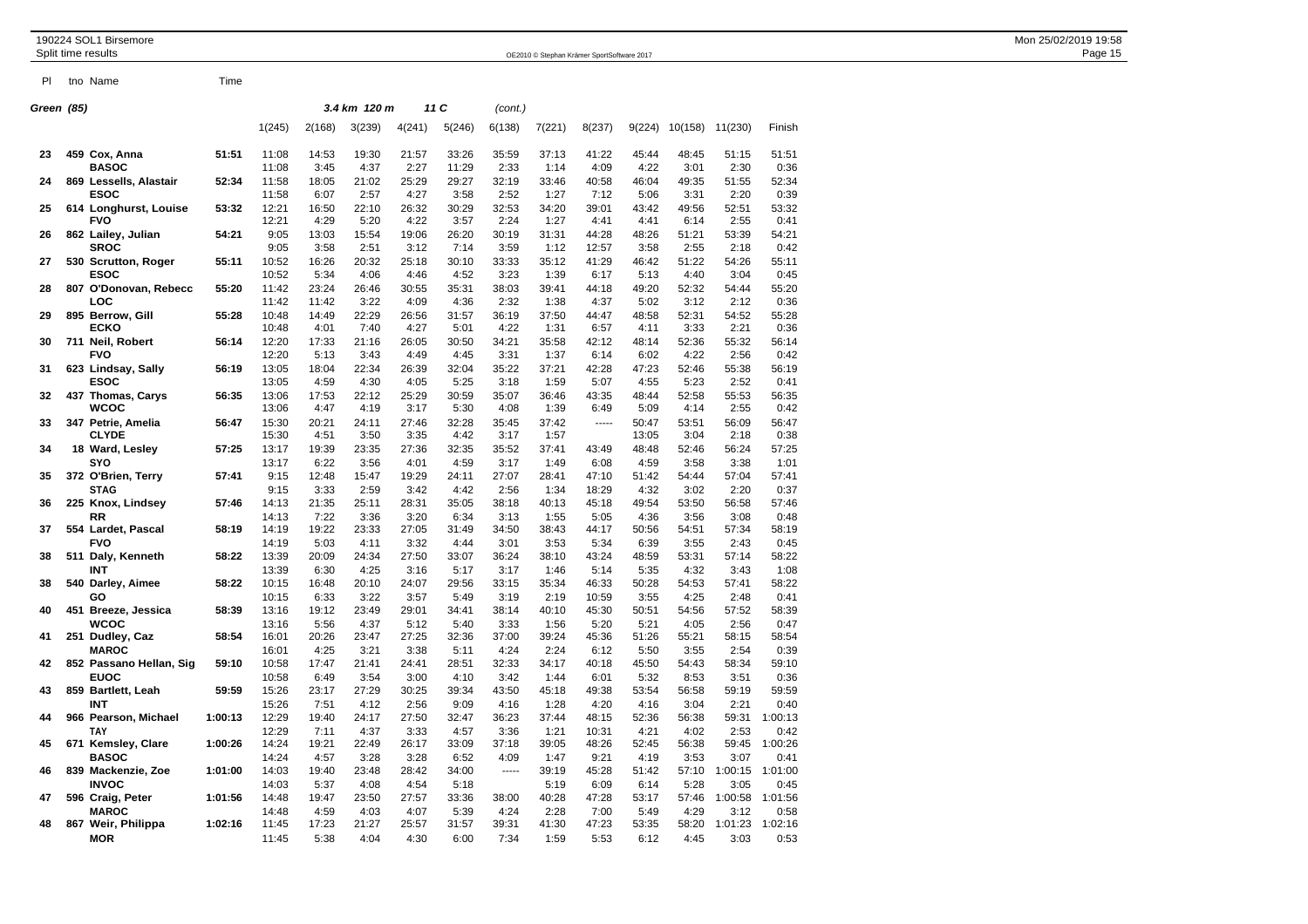Pl tno Name Time

| Green (85) |                                                             |                    |                         |                        | 3.4 km 120 m           |                        | 11 C                   | (cont.)                 |                         |                             |                            |                            |                            |                            |              |
|------------|-------------------------------------------------------------|--------------------|-------------------------|------------------------|------------------------|------------------------|------------------------|-------------------------|-------------------------|-----------------------------|----------------------------|----------------------------|----------------------------|----------------------------|--------------|
|            |                                                             |                    | 1(245)                  | 2(168)                 | 3(239)                 | 4(241)                 | 5(246)                 | 6(138)                  | 7(221)                  | 8(237)                      |                            | 9(224) 10(158) 11(230)     |                            | Finish                     |              |
| 49         | 690 Alston, Tricia<br>INT                                   | 1:04:10            | 15:29<br>15:29          | 20:35<br>5:06          | 24:25<br>3:50          | 27:55<br>3:30          | 33:43<br>5:48          | -----                   | 41:01<br>7:18           | 50:50<br>9:49               | 55:36<br>4:46              | 59:59<br>4:23              | 1:03:22<br>3:23            | 1:04:10<br>0:48            |              |
| 50         | 215 Campbell, Alexande<br><b>MAROC</b>                      | 1:04:48            | 12:57<br>12:57          | 17:59<br>5:02          | 22:01<br>4:02          | 25:55<br>3:54          | 33:37<br>7:42          | 37:32<br>3:55           | 40:39<br>3:07           | 50:48<br>10:09              | 56:22<br>5:34              | 1:00:41<br>4:19            | 1:04:16<br>3:35            | 1:04:48<br>0:32            | 13:01<br>*99 |
| 51         | 248 Stevenson, Bill<br><b>ESOC</b>                          | 1:05:13            | 14:21<br>14:21          | 19:47<br>5:26          | 24:10<br>4:23          | 30:10<br>6:00          | 36:32<br>6:22          | 40:40<br>4:08           | 42:30<br>1:50           | 50:58<br>8:28               | 56:36<br>5:38              | 1:00:51<br>4:15            | 1:04:19<br>3:28            | 1:05:13<br>0:54            |              |
| 52         | 986 Liley, Norman<br><b>GRAMP</b>                           | 1:05:15            | 12:49<br>12:49          | 18:11<br>5:22          | 23:38<br>5:27          | 27:22<br>3:44          | 33:27<br>6:05          | 37:39<br>4:12           | 39:43<br>2:04           | 46:07<br>6:24               | 54:55<br>8:48              | 1:00:21<br>5:26            | 1:04:27<br>4:06            | 1:05:15<br>0:48            |              |
| 53         | 239 Kersel, Jan<br><b>ECKO</b>                              | 1:07:04            | 12:59<br>12:59          | 17:42<br>4:43          | 22:14<br>4:32          | 27:27<br>5:13          | 42:08<br>14:41         | 45:23<br>3:15           | 47:35<br>2:12           | 52:46<br>5:11               | 58:49<br>6:03              | 1:02:53<br>4:04            | 1:06:14<br>3:21            | 1:07:04<br>0:50            |              |
| 54         | 118 Bell, Judith<br><b>ESOC</b>                             | 1:07:20            | 15:03<br>15:03          | 20:22<br>5:19          | 23:57<br>3:35          | 27:46<br>3:49          | 35:46<br>8:00          | 40:37<br>4:51           | 42:37<br>2:00           | 54:10<br>11:33              | 59:38<br>5:28              | 1:03:26<br>3:48            | 1:06:28<br>3:02            | 1:07:20<br>0:52            |              |
| 55         | 394 Harris, Ruth<br><b>DEE</b>                              | 1:07:54            | 15:15<br>15:15          | 19:46<br>4:31          | 23:44<br>3:58          | 28:34<br>4:50          | 41:01<br>12:27         | 45:12<br>4:11           | 46:58<br>1:46           | 52:48<br>5:50               | 58:46<br>5:58              | 1:03:18<br>4:32            | 1:06:57<br>3:39            | 1:07:54<br>0:57            |              |
| 56         | 86 Dunn, Louise<br>LOC                                      | 1:08:10            | 11:46<br>11:46          | 21:10<br>9:24          | 25:21<br>4:11          | 29:40<br>4:19          | 35:35<br>5:55          | 41:25<br>5:50           | 43:26<br>2:01           | 52:54<br>9:28               | 59:35<br>6:41              | 1:03:58<br>4:23            | 1:07:19<br>3:21            | 1:08:10<br>0:51            |              |
| 57         | 186 Burnapp, Carol<br><b>ECKO</b>                           | 1:08:21            | 15:08<br>15:08          | 20:26<br>5:18          | 27:21<br>6:55          | 32:24<br>5:03          | 38:28<br>6:04          | 42:39<br>4:11           | 44:50<br>2:11           | 51:38<br>6:48               | 58:30<br>6:52              | 1:03:07<br>4:37            | 1:07:16<br>4:09            | 1:08:21<br>1:05            |              |
| 58         | 496 Goodwin, Deborah<br><b>WCOC</b>                         | 1:08:46            | 15:05<br>15:05          | 20:20<br>5:15          | 25:02<br>4:42          | 29:43<br>4:41          | 35:13<br>5:30          | 39:03<br>3:50           | 42:09<br>3:06           | 52:31<br>10:22              | 58:13<br>5:42              | 1:03:40<br>5:27            | 1:07:48<br>4:08            | 1:08:46<br>0:58            |              |
| 59         | 319 Salway, Aileen<br><b>MAROC</b>                          | 1:09:20            | 13:32<br>13:32          | 18:36<br>5:04          | 23:02<br>4:26          | 26:59<br>3:57          | 32:39<br>5:40          | 38:26<br>5:47           | 40:00<br>1:34           | 49:30<br>9:30               | 59:04<br>9:34              | 1:04:59<br>5:55            | 1:08:32<br>3:33            | 1:09:20<br>0:48            |              |
| 60         | 91 Robinson, Christin<br>LOC                                | 1:09:47            | 16:25<br>16:25          | 21:46<br>5:21          | 27:33<br>5:47          | 31:42<br>4:09          | 37:21<br>5:39          | 40:59<br>3:38           | 43:01<br>2:02           | 54:31<br>11:30              | 1:00:08<br>5:37            | 1:05:02<br>4:54            | 1:08:45<br>3:43            | 1:09:47<br>1:02            |              |
| 61         | 323 Hensman, Geoffrey<br><b>FVO</b>                         | 1:11:02            | 12:44<br>12:44          | 17:16<br>4:32          | 29:50<br>12:34         | 34:38<br>4:48          | 40:46<br>6:08          | 44:38<br>3:52           | 46:42<br>2:04           | 54:24<br>7:42               | 1:00:52<br>6:28            | 1:05:59<br>5:07            | 1:09:48<br>3:49            | 1:11:02<br>1:14            |              |
| 62<br>63   | 942 Nicholson, Rosslyn<br><b>GRAMP</b><br>933 Downie, Allan | 1:11:05<br>1:13:06 | 15:27<br>15:27<br>15:56 | 21:35<br>6:08<br>21:34 | 26:47<br>5:12<br>25:44 | 31:40<br>4:53<br>30:55 | 40:09<br>8:29<br>38:18 | 43:56<br>3:47<br>42:42  | 46:30<br>2:34<br>45:23  | 54:51<br>8:21<br>53:30      | 1:01:24<br>6:33<br>1:00:55 | 1:06:38<br>5:14<br>1:07:21 | 1:10:08<br>3:30<br>1:11:48 | 1:11:05<br>0:57<br>1:13:06 |              |
| 64         | TAY<br>218 Rogerson, Trina                                  | 1:15:03            | 15:56<br>15:52          | 5:38<br>26:26          | 4:10<br>31:01          | 5:11<br>35:58          | 7:23<br>42:20          | 4:24<br>46:54           | 2:41<br>49:10           | 8:07<br>58:41               | 7:25<br>1:05:05            | 6:26<br>1:09:54            | 4:27<br>1:14:04            | 1:18<br>1:15:03            |              |
| 65         | <b>ELO</b><br>881 Robertson, Hanne<br><b>ESOC</b>           | 1:16:00            | 15:52<br>18:09<br>18:09 | 10:34<br>25:13<br>7:04 | 4:35<br>34:39<br>9:26  | 4:57<br>38:41<br>4:02  | 6:22<br>45:19<br>6:38  | 4:34<br>49:21<br>4:02   | 2:16<br>51:54<br>2:33   | 9:31<br>1:00:20<br>8:26     | 6:24<br>1:07:26<br>7:06    | 4:49<br>1:11:31<br>4:05    | 4:10<br>1:15:17<br>3:46    | 0:59<br>1:16:00<br>0:43    | 18:13<br>*99 |
| 66         | 309 Rennie, Helen<br><b>WCOC</b>                            | 1:21:58            | 19:01<br>19:01          | 24:21<br>5:20          | 28:55<br>4:34          | 33:22<br>4:27          | 39:29<br>6:07          | 44:04<br>4:35           | 46:39<br>2:35           | 1:05:19<br>18:40            | 1:11:31<br>6:12            | 1:17:01<br>5:30            | 1:21:12<br>4:11            | 1:21:58<br>0:46            |              |
| 67         | 883 Robertson, David<br><b>ESOC</b>                         | 1:22:23            | 13:40<br>13:40          | 19:56<br>6:16          | 25:47<br>5:51          | 30:42<br>4:55          | 37:06<br>6:24          | 41:33<br>4:27           | 43:35<br>2:02           | 1:06:53<br>23:18            | 1:13:40<br>6:47            | 1:18:13<br>4:33            | 1:21:35<br>3:22            | 1:22:23<br>0:48            |              |
| 68         | 371 Thomson, Gerard<br><b>STAG</b>                          | 1:26:51            | 15:57<br>15:57          | 22:35<br>6:38          | 26:55<br>4:20          | 31:44<br>4:49          | 49:51<br>18:07         | 54:06<br>4:15           | 56:26<br>2:20           | 1:09:27<br>13:01            | 1:16:11<br>6:44            | 1:21:09<br>4:58            | 1:25:45<br>4:36            | 1:26:51<br>1:06            |              |
| 69<br>70   | 996 Bichard, Anna<br><b>MAROC</b><br>217 McMillan, Neil     | 1:27:04<br>1:30:18 | 26:18<br>26:18<br>17:12 | 32:03<br>5:45<br>23:07 | 38:42<br>6:39<br>30:05 | 43:27<br>4:45<br>37:27 | 50:26<br>6:59<br>45:13 | 54:59<br>4:33<br>51:24  | 57:27<br>2:28<br>53:57  | 1:09:20<br>11:53<br>1:06:08 | 1:17:21<br>8:01<br>1:16:10 | 1:22:55<br>5:34<br>1:22:54 | 1:26:09<br>3:14<br>1:28:57 | 1:27:04<br>0:55<br>1:30:18 |              |
| 71         | <b>ELO</b><br>709 Findlay, Robert                           | 1:32:51            | 17:12<br>18:48          | 5:55<br>36:16          | 6:58<br>41:06          | 7:22<br>46:36          | 7:46<br>54:20          | 6:11<br>59:10           | 2:33<br>1:03:37         | 12:11<br>1:12:59            | 10:02<br>1:20:39           | 6:44<br>1:27:10            | 6:03<br>1:31:43            | 1:21<br>1:32:51            |              |
| 72         | <b>ESOC</b><br>715 Hammond, Jenny                           | 1:34:26            | 18:48<br>13:32          | 17:28<br>22:12         | 4:50<br>33:02          | 5:30<br>47:44          | 7:44<br>55:24          | 4:50<br>59:30           | 4:27<br>1:02:23         | 9:22<br>1:14:25             | 7:40<br>1:23:17            | 6:31<br>1:29:21            | 4:33<br>1:33:24            | 1:08<br>1:34:26            |              |
| 73         | <b>FVO</b><br>192 Chapman, Carole<br><b>MOR</b>             | 1:37:27            | 13:32<br>13:39<br>13:39 | 8:40<br>30:42<br>17:03 | 10:50<br>36:26<br>5:44 | 14:42<br>42:06<br>5:40 | 7:40<br>56:00<br>13:54 | 4:06<br>1:00:51<br>4:51 | 2:53<br>1:03:58<br>3:07 | 12:02<br>1:15:25<br>11:27   | 8:52<br>1:22:43<br>7:18    | 6:04<br>1:32:37<br>9:54    | 4:03<br>1:36:38<br>4:01    | 1:02<br>1:37:27<br>0:49    |              |
| 74         | 932 Downie, Fiona<br>TAY                                    | 1:38:08            | 23:28<br>23:28          | 28:48<br>5:20          | 33:28<br>4:40          | 39:10<br>5:42          | 1:05:36<br>26:26       | 1:10:05<br>4:29         | 1:12:48<br>2:43         | 1:21:19<br>8:31             | 1:28:01<br>6:42            | 1:32:58<br>4:57            | 1:37:06<br>4:08            | 1:38:08<br>1:02            |              |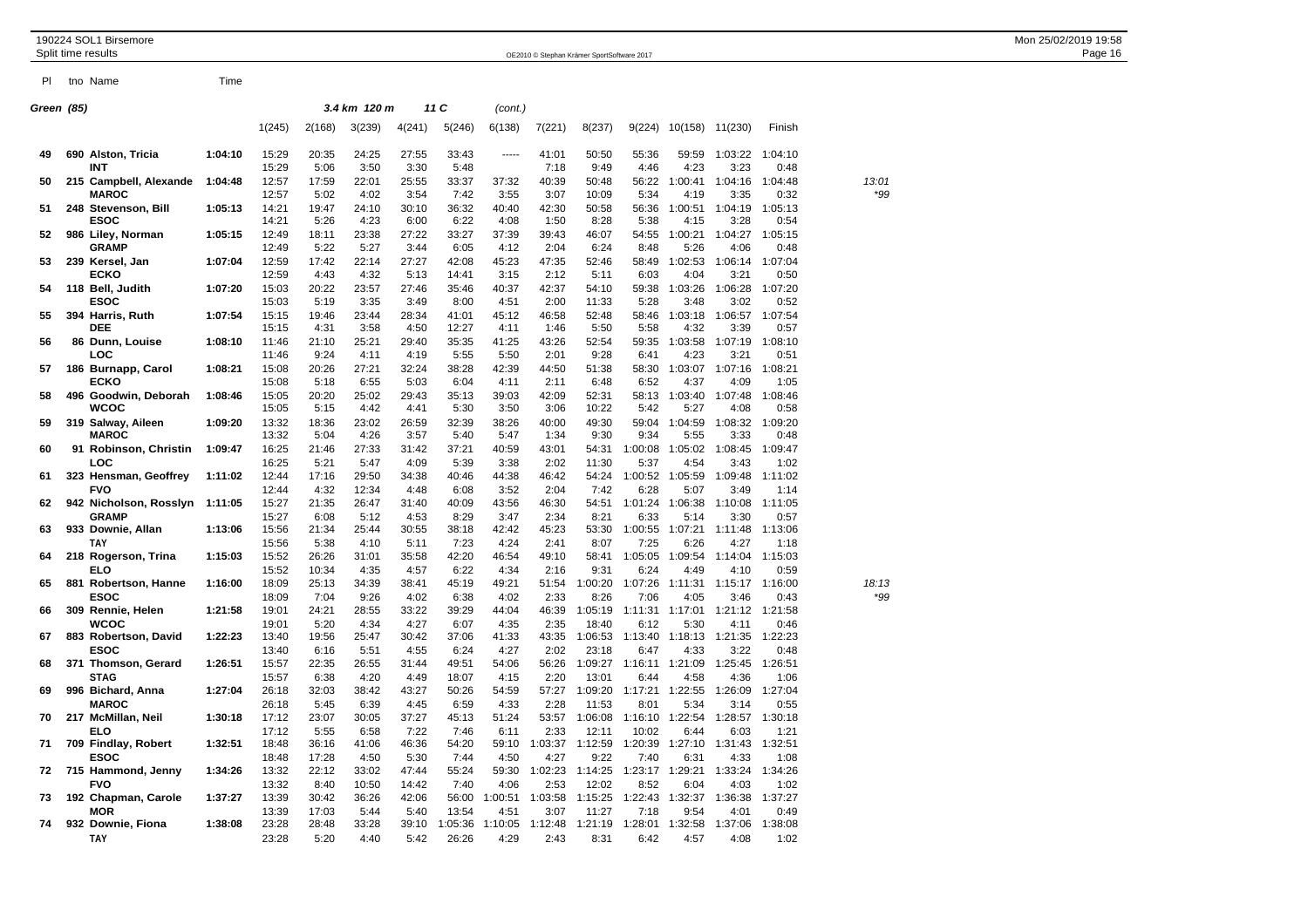| PI         |     | tno Name                              | Time    |                |                  |                 |                 |                  |                 |                 |                  |                  |                  |                    |                  |              |
|------------|-----|---------------------------------------|---------|----------------|------------------|-----------------|-----------------|------------------|-----------------|-----------------|------------------|------------------|------------------|--------------------|------------------|--------------|
| Green (85) |     |                                       |         |                |                  | 3.4 km 120 m    |                 | 11 C             | (cont.)         |                 |                  |                  |                  |                    |                  |              |
|            |     |                                       |         | 1(245)         | 2(168)           | 3(239)          | 4(241)          | 5(246)           | 6(138)          | 7(221)          | 8(237)           | 9(224)           | 10(158)          | 11(230)            | Finish           |              |
| 75         |     | 413 Dakin, Jacky<br><b>SYO</b>        | 1:40:48 | 29:42<br>29:42 | 35:51<br>6:09    | 42:14<br>6:23   | 48:00<br>5:46   | 55:00<br>7:00    | 59:42<br>4:42   | 1:02:05<br>2:23 | 1:19:12<br>17:07 | 1:29:21<br>10:09 | 1:35:18<br>5:57  | 1:39:44<br>4:26    | 1:40:48<br>1:04  |              |
| 76         |     | 535 Mather, Rachel<br><b>MAROC</b>    | 1:44:37 | 19:36<br>19:36 | 28:03<br>8:27    | 41:54<br>13:51  | 52:47<br>10:53  | 1:10:08<br>17:21 | 1:15:16<br>5:08 | 1:18:06<br>2:50 | 1:26:40<br>8:34  | 1:34:19<br>7:39  | :39:26<br>5:07   | 1:43:39<br>4:13    | 1:44:37<br>0:58  |              |
| 77         |     | 488 Barrie, Eliza<br><b>MAROC</b>     | 1:45:57 | 22:59<br>22:59 | 38:20<br>15:21   | 42:05<br>3:45   | 47:10<br>5:05   | 1:05:26<br>18:16 | 1:11:13<br>5:47 | 1:13:21<br>2:08 | 1:31:04<br>17:43 | 1:38:07<br>7:03  | :42:09<br>4:02   | 1:45:20<br>3:11    | 1:45:57<br>0:37  |              |
| 78         | 321 | Salway, Richard<br><b>MAROC</b>       | 1:46:28 | 16:38<br>16:38 | 41:13<br>24:35   | 45:30<br>4:17   | 50:10<br>4:40   | 1:07:46<br>17:36 | 1:13:11<br>5:25 | 1:15:12<br>2:01 | 1:28:55<br>13:43 | 1:35:45<br>6:50  | :41:32<br>5:47   | 1:45:30<br>3:58    | 1:46:28<br>0:58  | 16:43<br>*99 |
| 79         |     | 199 Carmichael, Dick<br><b>TINTO</b>  | 2:14:02 | 16:29<br>16:29 | 23:47<br>7:18    | 29:24<br>5:37   | 52:29<br>23:05  | 1:26:21<br>33:52 | 1:31:41<br>5:20 | 1:34:18<br>2:37 | :49:50<br>15:32  | 2:00:59<br>11:09 | 2:07:18<br>6:19  | 2:12:38<br>5:20    | 2:14:02<br>1:24  |              |
|            |     | 902 Scrugham, Maggie<br><b>ESOC</b>   | mp      | 11:02<br>11:02 | 16:33<br>5:31    | $- - - - -$     |                 |                  |                 |                 |                  |                  |                  | -----              | 49:35<br>33:02   |              |
|            |     | 934 Downie, David<br><b>TAY</b>       | mp      | 14:01<br>14:01 | $- - - - -$      | -----           | 42:32<br>28:31  | 49:53<br>7:21    | 53:35<br>3:42   | $- - - - -$     | $- - - - -$      | 1:08:59<br>15:24 | 1:16:41<br>7:42  | 1:20:04<br>3:23    | 1:20:39<br>0:35  |              |
|            |     | 235 Shankland, Marie Cl<br><b>FVO</b> | mp      | 27:27<br>27:27 | $- - - - -$      | 38:07<br>10:40  | 45:21<br>7:14   | 1:07:06<br>21:45 | 1:16:41<br>9:35 | 1:18:49<br>2:08 | -----            | -----            | 1:34:19<br>15:30 | 1:38:48<br>4:29    | 1:40:17<br>1:29  |              |
|            |     | 370 Boyd, Lynsey<br><b>STAG</b>       | mp      | 20:33<br>20:33 | 35:38<br>15:05   | 53:46<br>18:08  | 59:12<br>5:26   | -----            | -----           | -----           | -----            | -----            | -----            | -----              | 1:44:33<br>45:21 |              |
|            |     | 63 Filmore, Judith<br><b>LOC</b>      | mp      | 18:32<br>18:32 | 1:00:56<br>42:24 | 1:05:48<br>4:52 | 1:11:20<br>5:32 | -----            |                 |                 |                  |                  | -----            | 2:12:24<br>1:01:04 | 2:13:46<br>1:22  |              |
|            |     | 901 Ellison, David<br><b>KFO</b>      | dnf     | -----          | -----            | -----           | -----           |                  |                 |                 |                  |                  | -----            | -----              |                  |              |

|              |     | Short Green (52)        |       |        |        | 3.0 km 110 m |        | 10C    |        |        |        |        |         |        |
|--------------|-----|-------------------------|-------|--------|--------|--------------|--------|--------|--------|--------|--------|--------|---------|--------|
|              |     |                         |       | 1(160) | 2(133) | 3(162)       | 4(241) | 5(246) | 6(138) | 7(131) | 8(156) | 9(158) | 10(230) | Finish |
| 1            |     | 794 McLean, Neil        | 44:26 | 4:57   | 10:32  | 17:20        | 21:41  | 26:14  | 29:03  | 33:41  | 37:38  | 40:27  | 43:31   | 44:26  |
|              |     | <b>GRAMP</b>            |       | 4:57   | 5:35   | 6:48         | 4:21   | 4:33   | 2:49   | 4:38   | 3:57   | 2:49   | 3:04    | 0:55   |
| $\mathbf{2}$ |     | 912 Nimvik Stern, Lovis | 44:53 | 3:53   | 8:44   | 15:48        | 18:44  | 23:23  | 26:16  | 35:53  | 39:15  | 41:30  | 44:10   | 44:53  |
|              |     | <b>AUOC</b>             |       | 3:53   | 4:51   | 7:04         | 2:56   | 4:39   | 2:53   | 9:37   | 3:22   | 2:15   | 2:40    | 0:43   |
| 3            |     | 705 Conway, Phil        | 45:18 | 3:54   | 9:03   | 16:05        | 19:21  | 24:40  | 28:19  | 33:49  | 37:52  | 41:12  | 44:22   | 45:18  |
|              |     | GO                      |       | 3:54   | 5:09   | 7:02         | 3:16   | 5:19   | 3:39   | 5:30   | 4:03   | 3:20   | 3:10    | 0:56   |
| 4            |     | 80 Nisbet, Janice       | 45:21 | 4:10   | 8:34   | 15:21        | 18:25  | 23:51  | 27:13  | 33:11  | 37:39  | 41:51  | 44:37   | 45:21  |
|              |     | <b>ESOC</b>             |       | 4:10   | 4:24   | 6:47         | 3:04   | 5:26   | 3:22   | 5:58   | 4:28   | 4:12   | 2:46    | 0:44   |
| 5            |     | 984 Rush, Ella May      | 45:41 | 3:28   | 7:14   | 14:45        | 17:56  | 23:05  | 26:43  | 34:04  | 38:27  | 41:50  | 44:58   | 45:41  |
|              |     | <b>BOK</b>              |       | 3:28   | 3:46   | 7:31         | 3:11   | 5:09   | 3:38   | 7:21   | 4:23   | 3:23   | 3:08    | 0:43   |
| 6            |     | 975 Ross, Heidi         | 46:30 | 3:48   | 9:37   | 16:48        | 20:21  | 24:44  | 27:38  | 36:31  | 40:36  | 43:29  | 45:50   | 46:30  |
|              |     | <b>AUOC</b>             |       | 3:48   | 5:49   | 7:11         | 3:33   | 4:23   | 2:54   | 8:53   | 4:05   | 2:53   | 2:21    | 0:40   |
| 7            |     | 219 Strain, Sheila      | 48:09 | 3:39   | 8:53   | 15:28        | 19:06  | 24:51  | 28:54  | 35:50  | 40:42  | 44:00  | 47:19   | 48:09  |
|              |     | <b>ELO</b>              |       | 3:39   | 5:14   | 6:35         | 3:38   | 5:45   | 4:03   | 6:56   | 4:52   | 3:18   | 3:19    | 0:50   |
| 8            |     | 106 Kiddier, Christine  | 48:19 | 4:14   | 9:04   | 20:12        | 23:33  | 28:49  | 32:32  | 38:12  | 41:52  | 44:56  | 47:34   | 48:19  |
|              |     | BL                      |       | 4:14   | 4:50   | 11:08        | 3:21   | 5:16   | 3:43   | 5:40   | 3:40   | 3:04   | 2:38    | 0:45   |
| 9            |     | 590 Goddard, Dawn       | 52:07 | 4:02   | 9:37   | 18:03        | 22:47  | 28:37  | 32:10  | 39:58  | 43:55  | 47:34  | 51:16   | 52:07  |
|              |     | <b>FVO</b>              |       | 4:02   | 5:35   | 8:26         | 4:44   | 5:50   | 3:33   | 7:48   | 3:57   | 3:39   | 3:42    | 0:51   |
| 10           | 231 | Kenyon, Elizabeth       | 52:21 | 6:01   | 12:52  | 21:48        | 25:58  | 30:07  | 34:27  | 40:21  | 44:57  | 48:42  | 51:32   | 52:21  |
|              |     | <b>MOR</b>              |       | 6:01   | 6:51   | 8:56         | 4:10   | 4:09   | 4:20   | 5:54   | 4:36   | 3:45   | 2:50    | 0:49   |
| 11           |     | 246 Stevenson, Anne     | 57:21 | 11:12  | 15:38  | 23:48        | 28:10  | 33:41  | 37:46  | 45:51  | 49:54  | 53:22  | 56:41   | 57:21  |
|              |     | <b>ESOC</b>             |       | 11:12  | 4:26   | 8:10         | 4:22   | 5:31   | 4:05   | 8:05   | 4:03   | 3:28   | 3:19    | 0:40   |
| 12           |     | 1005 Glendinning, Sean  | 57:42 | 3:50   | 10:13  | 16:29        | 19:43  | 29:56  | 36:14  | 44:35  | 48:27  | 52:27  | 57:05   | 57:42  |
|              |     | <b>MAROC</b>            |       | 3:50   | 6:23   | 6:16         | 3:14   | 10:13  | 6:18   | 8:21   | 3:52   | 4:00   | 4:38    | 0:37   |
| 13           |     | 322 Hensman, Lindsey    | 59:51 | 8:43   | 14:23  | 23:16        | 27:11  | 33:49  | 39:14  | 46:40  | 51:21  | 55:01  | 59:00   | 59:51  |
|              |     | <b>FVO</b>              |       | 8:43   | 5:40   | 8:53         | 3:55   | 6:38   | 5:25   | 7:26   | 4:41   | 3:40   | 3:59    | 0:51   |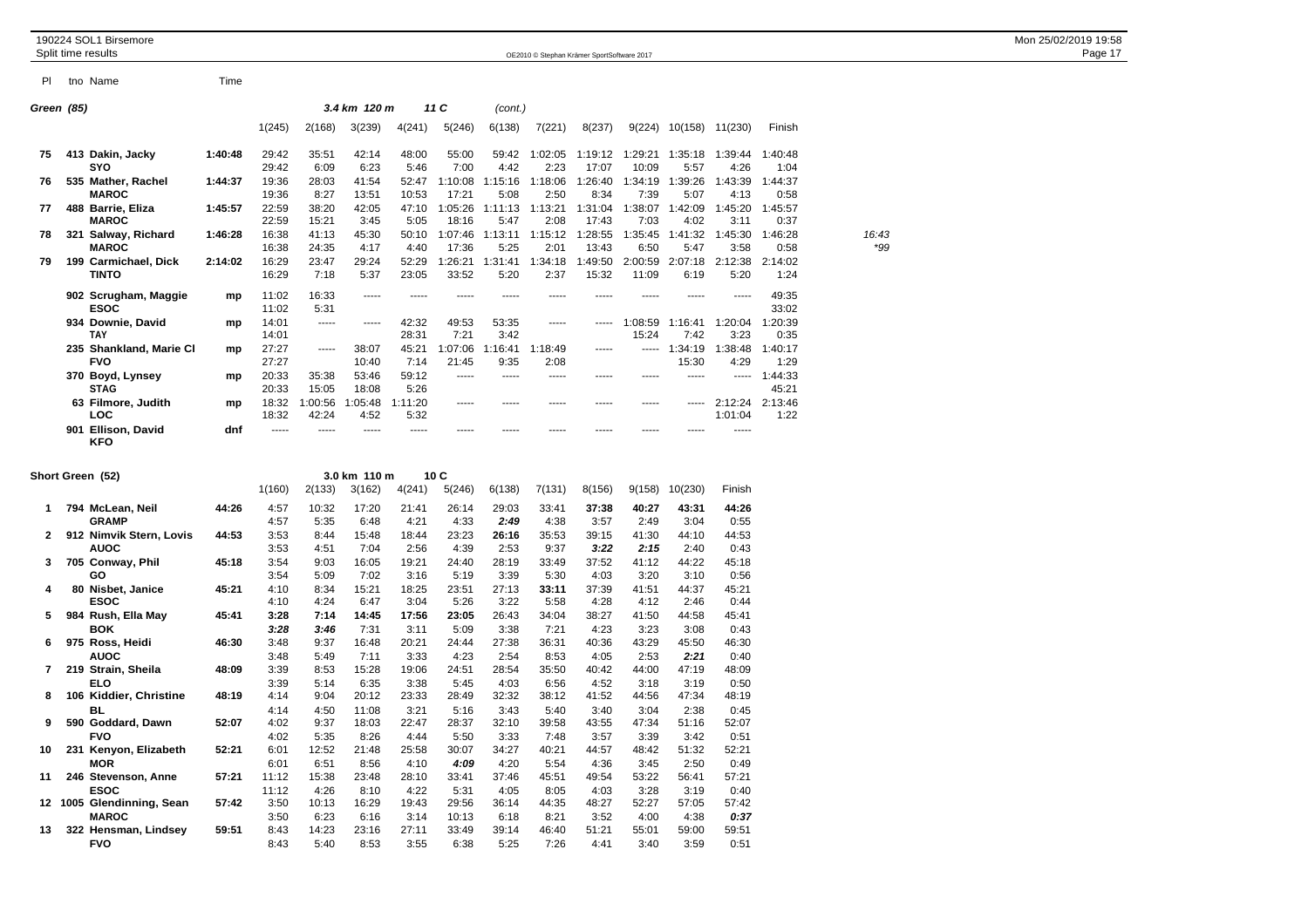Pl tno Name Time

|    | Short Green (52)                       |         |                |                | 3.0 km 110 m   |                | 10 C           | (cont.)        |                  |                 |                 |                 |                 |                 |
|----|----------------------------------------|---------|----------------|----------------|----------------|----------------|----------------|----------------|------------------|-----------------|-----------------|-----------------|-----------------|-----------------|
|    |                                        |         | 1(160)         | 2(133)         | 3(162)         | 4(241)         | 5(246)         | 6(138)         | 7(131)           | 8(156)          |                 | 9(158) 10(230)  | Finish          |                 |
| 13 | 938 Hornby, Caroline<br>MOR            | 59:51   | 4:44<br>4:44   | 10:06<br>5:22  | 19:23<br>9:17  | 23:30<br>4:07  | 34:00<br>10:30 | -----          | 45:20<br>11:20   | 50:11<br>4:51   | 54:44<br>4:33   | 58:49<br>4:05   | 59:51<br>1:02   |                 |
| 15 | 499 Gipsle, Inara<br>TVOC              | 59:53   | 4:22<br>4:22   | 9:08<br>4:46   | 16:12<br>7:04  | 20:27<br>4:15  | 25:24<br>4:57  | 28:45<br>3:21  | 40:11<br>11:26   | 50:40<br>10:29  | 55:14<br>4:34   | 58:47<br>3:33   | 59:53<br>1:06   |                 |
| 16 | 776 Dalgleish, Margaret<br><b>ESOC</b> | 1:01:39 | 5:06<br>5:06   | 10:48<br>5:42  | 32:22<br>21:34 | 35:17<br>2:55  | 40:35<br>5:18  | 44:39<br>4:04  | 49:53<br>5:14    | 54:24<br>4:31   | 57:57<br>3:33   | 1:00:53<br>2:56 | 1:01:39<br>0:46 |                 |
| 17 | 538 Boyt, Arthur<br><b>DEVON</b>       | 1:02:52 | 7:12<br>7:12   | 15:19<br>8:07  | 25:29<br>10:10 | 29:59<br>4:30  | 36:35<br>6:36  | 40:41<br>4:06  | 49:34<br>8:53    | 55:01<br>5:27   | 58:36<br>3:35   | 1:01:51<br>3:15 | 1:02:52<br>1:01 |                 |
| 18 | 930 Hamplova, Lucie<br>AUOC            | 1:03:21 | 11:43<br>11:43 | 18:16<br>6:33  | 28:05<br>9:49  | 33:10<br>5:05  | 39:40<br>6:30  | 43:07<br>3:27  | 50:37<br>7:30    | 55:49<br>5:12   | 59:20<br>3:31   | 1:02:33<br>3:13 | 1:03:21<br>0:48 |                 |
| 19 | 341 Pyrah, Eleanor<br>ESOC             | 1:03:36 | 5:48<br>5:48   | 12:24<br>6:36  | 20:52<br>8:28  | 26:03<br>5:11  | 32:30<br>6:27  | 38:42<br>6:12  | 47:10<br>8:28    | 54:34<br>7:24   | 58:43<br>4:09   | 1:02:35<br>3:52 | 1:03:36<br>1:01 |                 |
| 20 | 201 Carmichael, Trish<br>TINTO         | 1:03:46 | 4:44<br>4:44   | 11:14<br>6:30  | 21:12<br>9:58  | 25:04<br>3:52  | 35:25<br>10:21 | 41:30<br>6:05  | 49:08<br>7:38    | 54:43<br>5:35   | 58:18<br>3:35   | 1:02:44<br>4:26 | 1:03:46<br>1:02 |                 |
| 21 | 874 Anderson, Ailsa<br><b>GRAMP</b>    | 1:04:08 | 6:32<br>6:32   | 10:58<br>4:26  | 31:44<br>20:46 | 38:17<br>6:33  | 46:38<br>8:21  | 1.1.1.1        | 54:43<br>8:05    | 58:17<br>3:34   | 1:01:07<br>2:50 | 1:03:33<br>2:26 | 1:04:08<br>0:35 |                 |
| 22 | 366 Moffat, Jim<br>KFO                 | 1:04:40 | 3:44<br>3:44   | 8:28<br>4:44   | 18:04<br>9:36  | 21:07<br>3:03  | 25:52<br>4:45  | 31:32<br>5:40  | 36:00<br>4:28    | 57:41<br>21:41  | 1:00:50<br>3:09 | 1:03:54<br>3:04 | 1:04:40<br>0:46 |                 |
| 23 | 276 Smithard, Les<br>KFO               | 1:05:36 | 5:49<br>5:49   | 12:30<br>6:41  | 21:20<br>8:50  | 25:35<br>4:15  | 31:40<br>6:05  | 36:13<br>4:33  | 52:02<br>15:49   | 56:33<br>4:31   | 1:00:16<br>3:43 | 1:04:18<br>4:02 | 1:05:36<br>1:18 |                 |
| 24 | 326 Inkson, Beverley<br>SYO            | 1:05:47 | 4:37<br>4:37   | 10:42<br>6:05  | 20:30<br>9:48  | 24:49<br>4:19  | 33:56<br>9:07  | -----          | 47:49<br>13:53   | 55:24<br>7:35   | 1:00:08<br>4:44 | 1:04:45<br>4:37 | 1:05:47<br>1:02 |                 |
| 25 | 786 Noble, Joan<br><b>INVOC</b>        | 1:06:56 | 6:00<br>6:00   | 16:36<br>10:36 | 24:59<br>8:23  | 28:58<br>3:59  | 34:45<br>5:47  | 41:44<br>6:59  | 49:44<br>8:00    | 56:24<br>6:40   | 1:00:28<br>4:04 | 1:05:50<br>5:22 | 1:06:56<br>1:06 |                 |
| 26 | 344 Pyrah, lan<br><b>ESOC</b>          | 1:07:52 | 4:14<br>4:14   | 9:33<br>5:19   | 15:45<br>6:12  | 19:53<br>4:08  | 25:59<br>6:06  | 46:42<br>20:43 | 56:12<br>9:30    | 1:00:29<br>4:17 | 1:03:45<br>3:16 | 1:06:59<br>3:14 | 1:07:52<br>0:53 |                 |
| 27 | 1004 McManamon, Linds<br>TAY           | 1:08:43 | 4:29<br>4:29   | 10:41<br>6:12  | 28:35<br>17:54 | 32:41<br>4:06  | 40:06<br>7:25  | 47:38<br>7:32  | 54:54<br>7:16    | 1:00:26<br>5:32 | 1:04:45<br>4:19 | 1:07:58<br>3:13 | 1:08:43<br>0:45 |                 |
| 28 | 745 Hickling, Anne<br><b>ESOC</b>      | 1:10:48 | 14:42<br>14:42 | 20:16<br>5:34  | 29:38<br>9:22  | 35:09<br>5:31  | 42:08<br>6:59  | 46:30<br>4:22  | 55:30<br>9:00    | 1:02:19<br>6:49 | 1:05:54<br>3:35 | 1:09:56<br>4:02 | 1:10:48<br>0:52 |                 |
| 29 | 43 Rhodes, Ruth<br>SO                  | 1:11:38 | 6:16<br>6:16   | 13:16<br>7:00  | 23:08<br>9:52  | 28:27<br>5:19  | 36:06<br>7:39  | 44:34<br>8:28  | 54:43<br>10:09   | 1:01:28<br>6:45 | 1:05:34<br>4:06 | 1:10:23<br>4:49 | 1:11:38<br>1:15 |                 |
| 30 | 516 McHendry, Janette<br>WCOC          | 1:12:43 | 6:18<br>6:18   | 13:06<br>6:48  | 25:43<br>12:37 | -----          | 37:37<br>11:54 | 45:40<br>8:03  | 54:36<br>8:56    | 1:01:11<br>6:35 | 1:06:12<br>5:01 | 1:11:38<br>5:26 | 1:12:43<br>1:05 |                 |
| 31 | 34 Gooch, Esther<br><b>MAROC</b>       | 1:13:28 | 12:11<br>12:11 | 18:42<br>6:31  | 30:36<br>11:54 | 35:34<br>4:58  | 44:00<br>8:26  | 49:22<br>5:22  | 56:45<br>7:23    | 1:01:27<br>4:42 | 1:05:34<br>4:07 | 1:11:46<br>6:12 | 1:13:28<br>1:42 | 1:09:48<br>*222 |
| 32 | 83 Yates, Brian<br><b>ESOC</b>         | 1:13:53 | 6:41<br>6:41   | 15:17<br>8:36  | 26:30<br>11:13 | 31:15<br>4:45  | 38:47<br>7:32  | 46:48<br>8:01  | 55:46<br>8:58    | 1:02:22<br>6:36 | 1:07:17<br>4:55 | 1:12:34<br>5:17 | 1:13:53<br>1:19 |                 |
| 33 | 140 Campbell, Elizabeth<br>MOR         | 1:14:21 | 4:42<br>4:42   | 14:19<br>9:37  | 22:10<br>7:51  | 33:33<br>11:23 | 40:25<br>6:52  | 45:48<br>5:23  | 55:25<br>9:37    | 1:00:56<br>5:31 | 1:09:31<br>8:35 | 1:13:26<br>3:55 | 1:14:21<br>0:55 |                 |
| 34 | 98 Rosen, Miriam<br><b>SROC</b>        | 1:14:30 | 6:09<br>6:09   | 18:23<br>12:14 | 26:03<br>7:40  | 31:20<br>5:17  | 46:01<br>14:41 | 49:52<br>3:51  | 59:34<br>9:42    | 1:04:58<br>5:24 | 1:09:38<br>4:40 | 1:13:35<br>3:57 | 1:14:30<br>0:55 |                 |
| 35 | 707 Findlay, Fiona<br><b>ESOC</b>      | 1:15:06 | 4:48<br>4:48   | 11:08<br>6:20  | 19:54<br>8:46  | 23:53<br>3:59  | 30:34<br>6:41  | 37:35<br>7:01  | 58:49<br>21:14   | 1:05:22<br>6:33 | 1:09:27<br>4:05 | 1:13:59<br>4:32 | 1:15:06<br>1:07 |                 |
| 36 | 274 Smithard, Heather<br>KFO           | 1:16:43 | 7:01<br>7:01   | 15:55<br>8:54  | 28:13<br>12:18 | 33:21<br>5:08  | 50:39<br>17:18 | 56:03<br>5:24  | 1:04:23<br>8:20  | 1:08:46<br>4:23 | 1:12:39<br>3:53 | 1:15:56<br>3:17 | 1:16:43<br>0:47 |                 |
| 37 | 965 Pearson, Anne<br>TAY               | 1:19:27 | 15:55<br>15:55 | 22:36<br>6:41  | 32:04<br>9:28  | 36:20<br>4:16  | 45:00<br>8:40  | 55:11<br>10:11 | 1:06:03<br>10:52 | 1:11:00<br>4:57 | 1:14:54<br>3:54 | 1:18:26<br>3:32 | 1:19:27<br>1:01 |                 |
| 37 | 793 Clark, Janet<br><b>ESOC</b>        | 1:19:27 | 6:19<br>6:19   | 16:51<br>10:32 | 26:40<br>9:49  | 31:12<br>4:32  | 39:42<br>8:30  | 46:50<br>7:08  | 59:15<br>12:25   | 1:07:11<br>7:56 | 1:13:00<br>5:49 | 1:18:16<br>5:16 | 1:19:27<br>1:11 |                 |
| 39 | 506 Shepherd, Henri                    | 1:19:29 | 4:15           | 32:27          | 40:37          | 45:12          | 55:39          | 1:00:07        | 1:05:55          | 1:11:05         |                 |                 | 1:19:29         |                 |

**INVOC** 4:15 28:12 8:10 4:35 10:27 4:28 5:48 5:10 4:32 3:10 0:42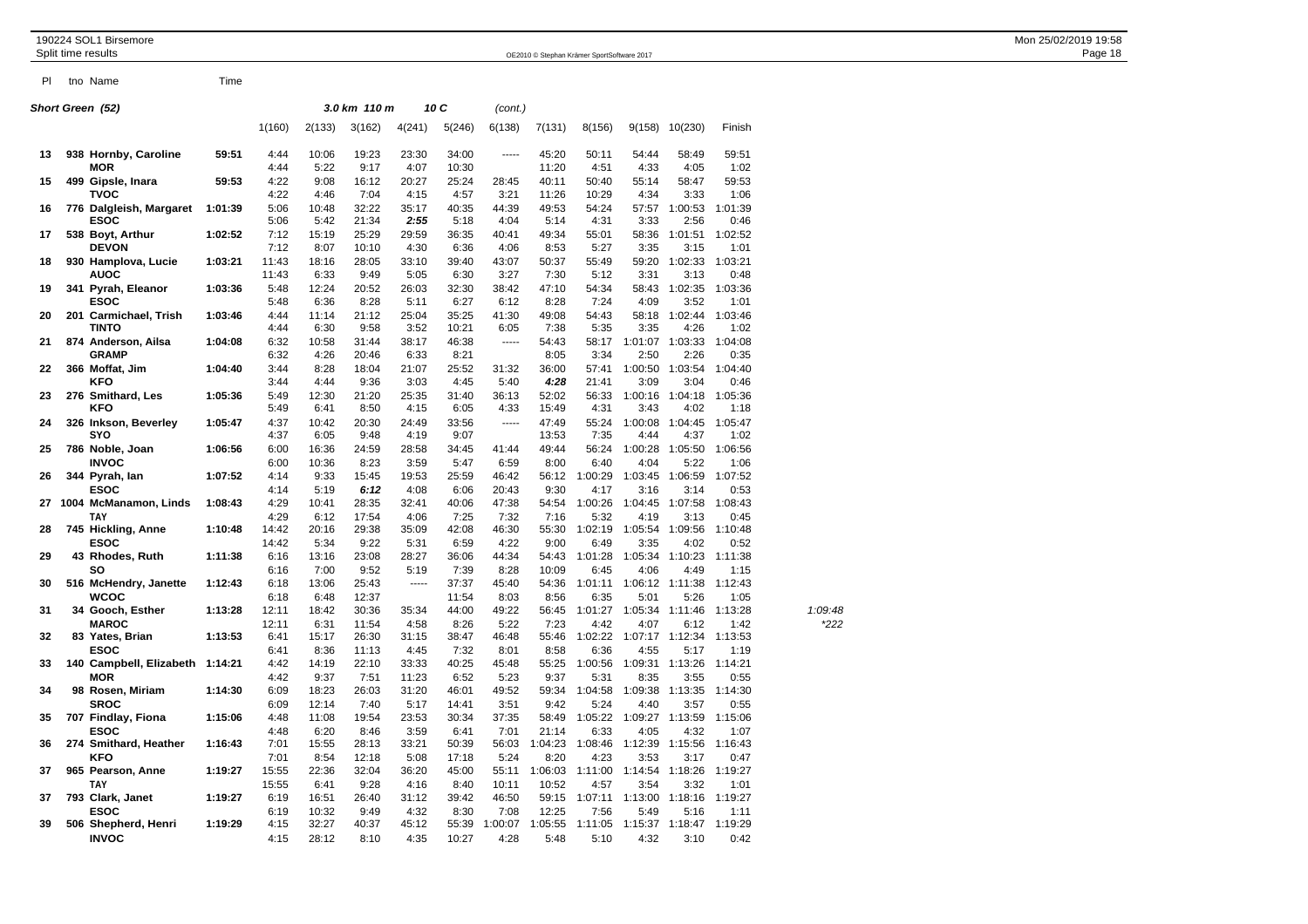| PI.          | tno Name                               | Time    |              |                |               |               |               |               |                  |                 |                 |                 |                 |        |        |        |         |         |
|--------------|----------------------------------------|---------|--------------|----------------|---------------|---------------|---------------|---------------|------------------|-----------------|-----------------|-----------------|-----------------|--------|--------|--------|---------|---------|
|              | Short Green (52)                       |         |              |                | 3.0 km 110 m  |               | 10 C          | (cont.)       |                  |                 |                 |                 |                 |        |        |        |         |         |
|              |                                        |         | 1(160)       | 2(133)         | 3(162)        | 4(241)        | 5(246)        | 6(138)        | 7(131)           | 8(156)          |                 | 9(158) 10(230)  | Finish          |        |        |        |         |         |
| 40           | 758 Foster, Foss                       | 1:25:12 | 6:10         | 13:59          | 23:54         | 28:27         | 37:39         | 43:31         | 1:05:52          | 1:14:19         | 1:19:03         | 1:23:47         | 1:25:12         |        |        |        |         |         |
|              | <b>GRAMP</b>                           | 1:25:38 | 6:10<br>6:03 | 7:49<br>19:19  | 9:55<br>29:57 | 4:33<br>36:00 | 9:12<br>44:49 | 5:52<br>50:13 | 22:21<br>1:02:27 | 8:27<br>1:12:17 | 4:44<br>1:18:18 | 4:44<br>1:24:26 | 1:25<br>1:25:38 |        |        |        |         |         |
| 41           | 870 Lessells, Kathleen<br><b>ESOC</b>  |         | 6:03         | 13:16          | 10:38         | 6:03          | 8:49          | 5:24          | 12:14            | 9:50            | 6:01            | 6:08            | 1:12            |        |        |        |         |         |
| 42           | 422 Johnston, Fiona                    | 1:26:57 | 5:55         | 19:08          | 31:15         | 37:08         | 54:00         | 1:00:25       | 1:10:38          | 1:17:23         | 1:21:55         | 1:26:02         | 1:26:57         |        |        |        |         |         |
|              | RR                                     |         | 5:55         | 13:13          | 12:07         | 5:53          | 16:52         | 6:25          | 10:13            | 6:45            | 4:32            | 4:07            | 0:55            |        |        |        |         |         |
| 43           | 603 Robertson, Kirsten                 | 1:32:49 | 17:11        | 26:50          | 37:49         | 44:32         | 53:41         | 1:01:55       | 1:13:56          | 1:20:31         | 1:26:11         | 1:32:03         | 1:32:49         |        |        |        |         |         |
|              | <b>CLYDE</b>                           |         | 17:11        | 9:39           | 10:59         | 6:43          | 9:09          | 8:14          | 12:01            | 6:35            | 5:40            | 5:52            | 0:46            |        |        |        |         |         |
| 44           | 828 Springett, Valerie                 | 1:34:46 | 5:01         | 43:47          | 53:01         | 57:36         | 1:04:13       | 1:09:46       | 1:19:01          | 1:25:36         | 1:29:11         | 1:33:35         | 1:34:46         |        |        |        |         |         |
|              | <b>INVOC</b>                           |         | 5:01         | 38:46          | 9:14          | 4:35          | 6:37          | 5:33          | 9:15             | 6:35            | 3:35            | 4:24            | 1:11            |        |        |        |         |         |
| 45           | 600 Chapman, Jacqui                    | 1:38:21 | 7:36         | 14:22          | 38:04         | 43:25         | 55:30         | -----         | 1:19:18          | 1:25:57         | 1:31:10         | 1:36:50         | 1:38:21         |        |        |        |         |         |
|              | <b>MAROC</b>                           |         | 7:36         | 6:46           | 23:42         | 5:21          | 12:05         |               | 23:48            | 6:39            | 5:13            | 5:40            | 1:31            |        |        |        |         |         |
| 46           | 697 Scott, Hilary                      | 1:49:44 | 17:34        | 25:27          | 1:01:16       | :05:20        | 1:11:55       | :25:25<br>-1  | 1:34:11          | 1:40:47         | 1:45:16         | 1:48:51         | 1:49:44         |        |        |        |         |         |
|              | <b>BASOC</b>                           |         | 17:34        | 7:53           | 35:49         | 4:04          | 6:35          | 13:30         | 8:46             | 6:36            | 4:29            | 3:35            | 0:53            |        |        |        |         |         |
|              | 240 Powell, Judith                     | mp      | 30:07        | 38:35          | 52:12         | 1:02:29       | 1.1.1.1       | -----         | -----            | -----           | -----           |                 | 1:28:41         |        |        |        |         |         |
|              | AIRE                                   |         | 30:07        | 8:28           | 13:37         | 10:17         |               |               |                  |                 |                 |                 | 26:12           |        |        |        |         |         |
|              | 757 Van Der Kam, Erik                  | mp      | 6:04         | 19:59          | 1.1.1.1       | 1.1.1.1       | $- - - - -$   | 52:37         | -----            | -----           | -----           | 1:33:29         | 1:35:10         | 26:02  | 39:44  | 43:57  | 1:19:36 | 1:30:54 |
|              | <b>GRAMP</b>                           |         | 6:04         | 13:55          |               |               |               | 32:38         |                  |                 |                 | 40:52           | 1:41            | $*245$ | $*244$ | $*136$ | $*224$  | *222    |
|              | 931 Laws, Moira                        | mp      | 9:23         | 17:06          | 30:11         | 35:18         | 1:05:43       | 1:10:18       | -----            | 1:34:24         | 1:39:40         | 1:50:18         | 1:52:02         |        |        |        |         |         |
|              | <b>TAY</b>                             |         | 9:23         | 7:43           | 13:05         | 5:07          | 30:25         | 4:35          |                  | 24:06           | 5:16            | 10:38           | 1:44            |        |        |        |         |         |
|              | 575 Eades, Fiona                       | dnf     | 16:26        | 27:19          | 57:18         | $- - - - -$   | 1.1.1.1       | -----         | -----            | -----           | 1:27:14         | 1:32:41         | 1:34:04         |        |        |        |         |         |
|              | INT                                    |         | 16:26        | 10:53          | 29:59         |               |               |               |                  |                 | 29:56           | 5:27            | 1:23            |        |        |        |         |         |
|              | 941 Wilson Hay, Audrey<br><b>GRAMP</b> | dnf     | -----        | -----          | -----         | -----         | -----         | -----         | -----            | -----           | -----           | $- - - - -$     |                 |        |        |        |         |         |
|              | 805 Melville, Bill<br><b>TAY</b>       | dnf     | 4:11<br>4:11 | 15:25<br>11:14 | -----         | -----         | -----         | -----         | -----            | -----           | -----           | -----           |                 |        |        |        |         |         |
|              |                                        |         |              |                |               |               |               |               |                  |                 |                 |                 |                 |        |        |        |         |         |
|              | Light Green (27)                       |         | 1(160)       | 2(133)         | 2.9 km 90 m   | 4(244)        | 9 C           |               | 7(224)           | 8(222)          | 9(230)          | Finish          |                 |        |        |        |         |         |
|              |                                        |         |              |                | 3(245)        |               | 5(136)        | 6(138)        |                  |                 |                 |                 |                 |        |        |        |         |         |
| 1.           | 486 Barrie, Adam<br><b>MAROC</b>       | 26:58   | 4:53<br>4:53 | 7:58<br>3:05   | 9:58<br>2:00  | 14:58<br>5:00 | 16:21<br>1:23 | 19:07<br>2:46 | 22:51<br>3:44    | 25:20<br>2:29   | 26:27<br>1:07   | 26:58<br>0:31   |                 |        |        |        |         |         |
| $\mathbf{2}$ | 672 Kemsley, Alice                     | 30:27   | 3:30         | 7:11           | 9:53          | 15:57         | 17:45         | 21:19         | 25:29            | 28:41           | 29:55           | 30:27           |                 |        |        |        |         |         |
|              | <b>BASOC</b>                           |         | 3:30         | 3:41           | 2:42          | 6:04          | 1:48          | 3:34          | 4:10             | 3:12            | 1:14            | 0:32            |                 |        |        |        |         |         |
| 3            | 878 Robertson, Maja                    | 31:08   | 2:53         | 6:46           | 9:53          | 17:40         | 19:28         | 22:53         | 26:29            | 29:29           | 30:38           | 31:08           |                 |        |        |        |         |         |
|              | ESOC                                   |         | 2:53         | 3:53           | 3:07          | 7:47          | 1:48          | 3:25          | 3:36             | 3:00            | 1:09            | 0:30            |                 |        |        |        |         |         |
| 4            | 562 Tryner, Freya                      | 32:06   | 3:30         | 7:39           | 10:40         | 18:22         | 20:25         | 23:54         | 27:25            | 30:22           | 31:36           | 32:06           |                 |        |        |        |         |         |
|              | SYO                                    |         | 3:30         | 4:09           | 3:01          | 7:42          | 2:03          | 3:29          | 3:31             | 2:57            | 1:14            | 0:30            |                 |        |        |        |         |         |
| 5            | 810 Howard, Isobel                     | 32:25   | 3:14         | 7:05           | 9:33          | 16:21         | 18:09         | 22:14         | 27:16            | 30:37           | 31:55           | 32:25           |                 |        |        |        |         |         |
|              | MOR                                    |         | 3:14         | 3:51           | 2:28          | 6:48          | 1:48          | 4:05          | 5:02             | 3:21            | 1:18            | 0:30            |                 |        |        |        |         |         |
| 6            | 405 Newey, Jonas                       | 33:45   | 3:15         | 8:33           | 11:31         | 18:11         | 19:55         | 23:13         | 26:55            | 32:16           | 33:16           | 33:45           |                 |        |        |        |         |         |
| 7            | <b>MAROC</b><br>601 Chapman, Catriona  | 35:22   | 3:15<br>3:23 | 5:18<br>7:17   | 2:58<br>10:17 | 6:40<br>17:04 | 1:44<br>20:22 | 3:18<br>25:45 | 3:42<br>29:44    | 5:21<br>33:31   | 1:00<br>34:45   | 0:29<br>35:22   |                 |        |        |        |         |         |
|              | <b>MAROC</b>                           |         | 3:23         | 3:54           | 3:00          | 6:47          | 3:18          | 5:23          | 3:59             | 3:47            | 1:14            | 0:37            |                 |        |        |        |         |         |
| 8            | 233 Kenyon, Faith                      | 39:12   | 4:55         | 8:28           | 11:57         | 23:47         | 25:38         | 29:08         | 33:55            | 37:50           | 38:42           | 39:12           |                 |        |        |        |         |         |
|              | <b>MOR</b>                             |         | 4:55         | 3:33           | 3:29          | 11:50         | 1:51          | 3:30          | 4:47             | 3:55            | 0:52            | 0:30            |                 |        |        |        |         |         |
|              |                                        |         |              |                |               |               |               |               |                  |                 |                 |                 |                 |        |        |        |         |         |

**9 73 Reynolds, Charlotte 40:12** 3:50 8:07 13:16 22:01 24:24 28:48 34:00 38:51 39:41 40:12 **MAROC** 3:50 4:17 5:09 8:45 2:23 4:24 5:12 4:51 *0:50* 0:31 **10 469 Laird, Angus 43:18** 4:10 10:14 15:54 22:40 25:00 30:08 36:34 41:08 42:32 43:18 **INVOC** 4:10 6:04 5:40 6:46 2:20 5:08 6:26 4:34 1:24 0:46 **11 425 Bennett, Ewan 44:04** 3:31 9:27 13:26 22:32 25:30 30:48 36:54 41:50 43:31 44:04 **MAROC** 3:31 5:56 3:59 9:06 2:58 5:18 6:06 4:56 1:41 0:33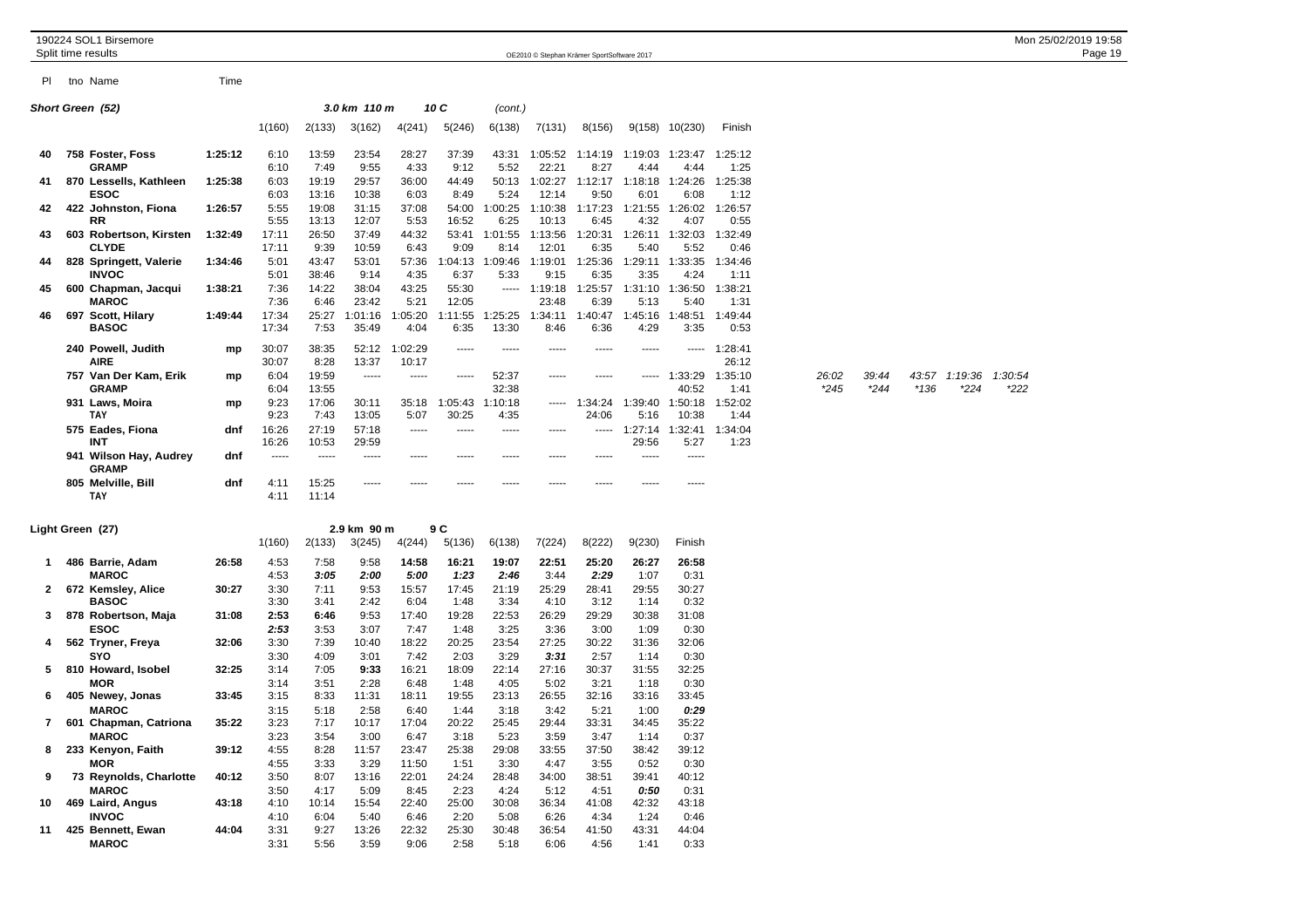| PI. |             | tno Name                             | Time    |                |                |               |                |                          |               |               |                 |                 |                 |         |         |         |
|-----|-------------|--------------------------------------|---------|----------------|----------------|---------------|----------------|--------------------------|---------------|---------------|-----------------|-----------------|-----------------|---------|---------|---------|
|     |             | Light Green (27)                     |         |                |                | 2.9 km 90 m   |                | 9 C                      | (cont.)       |               |                 |                 |                 |         |         |         |
|     |             |                                      |         | 1(160)         | 2(133)         | 3(245)        | 4(244)         | 5(136)                   | 6(138)        | 7(224)        | 8(222)          | 9(230)          | Finish          |         |         |         |
| 12  |             | 726 Farquharson, Morv                | 46:13   | 4:53           | 10:41          | 15:25         | 24:38          | 27:34                    | 32:36         | 39:56         | 44:15           | 45:34           | 46:13           |         |         |         |
|     |             | <b>GRAMP</b>                         |         | 4:53           | 5:48           | 4:44          | 9:13           | 2:56                     | 5:02          | 7:20          | 4:19            | 1:19            | 0:39            |         |         |         |
| 13  |             | 314 Rennie, Daisy                    | 52:50   | 3:29           | 7:28           | 11:03         | 17:05          | 19:09                    | 33:39         | 40:56         | 50:14           | 52:05           | 52:50           |         |         |         |
|     |             | WCOC                                 |         | 3:29           | 3:59           | 3:35          | 6:02           | 2:04                     | 14:30         | 7:17          | 9:18            | 1:51            | 0:45            |         |         |         |
| 14  |             | 915 Garrett, Eilidh                  | 53:45   | 13:16          | 19:41          | 23:37         | 30:37          | 33:57                    | 41:50         | 47:29         | 51:58           | 53:11           | 53:45           |         |         |         |
|     |             | <b>MAROC</b>                         |         | 13:16          | 6:25           | 3:56          | 7:00           | 3:20                     | 7:53          | 5:39          | 4:29            | 1:13            | 0:34            |         |         |         |
| 15  |             | 940 Oikkonen, Ida                    | 54:22   | 5:26           | 14:17          | 19:28         | 29:24          | 31:43                    | 36:57         | 47:04         | 52:34           | 53:45           | 54:22           |         |         |         |
|     |             | MOR                                  |         | 5:26           | 8:51           | 5:11          | 9:56           | 2:19                     | 5:14          | 10:07         | 5:30            | 1:11            | 0:37            |         |         |         |
| 16  |             | 407 Newey, Scott                     | 54:40   | 3:51           | 15:20          | 21:22         | 29:37          | 32:08                    | 37:53         | 46:12         | 52:23           | 54:00           | 54:40           |         |         |         |
|     |             | <b>MAROC</b>                         |         | 3:51           | 11:29          | 6:02          | 8:15           | 2:31                     | 5:45          | 8:19          | 6:11            | 1:37            | 0:40            |         |         |         |
| 17  |             | 513 Sunley, Issy                     | 55:43   | 15:18          | 21:30          | 25:31         | 32:37          | 35:52                    | 43:44         | 49:34         | 53:47           | 55:07           | 55:43           |         |         |         |
|     |             | WCOC                                 |         | 15:18          | 6:12           | 4:01          | 7:06           | 3:15                     | 7:52          | 5:50          | 4:13            | 1:20            | 0:36            |         |         |         |
| 18  |             | 871 Anderson, Isobel                 | 58:11   | 5:20<br>5:20   | 10:34          | 22:44         | 32:11          | 35:27                    | 42:37         | 50:22         | 56:18           | 57:36           | 58:11           |         |         |         |
|     |             | <b>GRAMP</b>                         |         |                | 5:14           | 12:10         | 9:27           | 3:16                     | 7:10          | 7:45          | 5:56            | 1:18            | 0:35            |         |         |         |
| 19  |             | 861 Bartlett, Samuel<br><b>INT</b>   | 1:04:19 | 14:29<br>14:29 | 18:14<br>3:45  | 25:52<br>7:38 | 44:00<br>18:08 | 46:44<br>2:44            | 51:33<br>4:49 | 58:29<br>6:56 | 1:02:39<br>4:10 | 1:03:45<br>1:06 | 1:04:19<br>0:34 |         |         |         |
| 20  |             | 724 Farquharson, Kirst               | 1:05:13 | 5:21           | 13:25          | 18:11         | 35:56          | 40:27                    | 45:58         | 58:28         | 1:03:15         | 1:04:36         | 1:05:13         |         |         |         |
|     |             | <b>GRAMP</b>                         |         | 5:21           | 8:04           | 4:46          | 17:45          | 4:31                     | 5:31          | 12:30         | 4:47            | 1:21            | 0:37            |         |         |         |
| 21  |             | 914 Garrett, Blair                   | 1:11:10 | 13:32          | 22:28          | 40:24         | 48:14          | 51:24                    | 58:44         | 1:05:14       | 1:09:20         | 1:10:30         | 1:11:10         |         |         |         |
|     |             | <b>MAROC</b>                         |         | 13:32          | 8:56           | 17:56         | 7:50           | 3:10                     | 7:20          | 6:30          | 4:06            | 1:10            | 0:40            |         |         |         |
| 22  |             | 873 Anderson, Kate                   | 1:12:19 | 14:36          | 22:11          | 26:18         | 39:22          | 42:47                    | 53:50         | 1:03:08       | 1:09:04         | 1:11:39         | 1:12:19         |         |         |         |
|     |             | <b>GRAMP</b>                         |         | 14:36          | 7:35           | 4:07          | 13:04          | 3:25                     | 11:03         | 9:18          | 5:56            | 2:35            | 0:40            |         |         |         |
| 23  |             | 817 McCartney, Ewan                  | 1:13:59 | 6:39           | 11:40          | 19:50         | 29:48          | 32:49                    | 51:55         | 1:07:06       | 1:12:08         | 1:13:24         | 1:13:59         |         |         |         |
|     |             | <b>CLYDE</b>                         |         | 6:39           | 5:01           | 8:10          | 9:58           | 3:01                     | 19:06         | 15:11         | 5:02            | 1:16            | 0:35            |         |         |         |
|     |             |                                      |         |                |                |               |                |                          |               |               |                 |                 |                 |         |         |         |
|     |             | 714 Hammond, James                   | mp      | -----          | 7:32           | 10:06         | 14:40          | 16:09                    | 21:57         | 25:04         | 27:44           | 28:35           | 29:07           |         | 1:56    |         |
|     |             | <b>FVO</b>                           |         |                | 7:32           | 2:34          | 4:34           | 1:29                     | 5:48          | 3:07          | 2:40            | 0:51            | 0:32            |         | $*173$  |         |
|     |             | 831 Ivory, David                     | mp      | -----          | 17:33          | 22:12         | 27:44          | 29:29                    | 32:48         | 37:51         | 42:45           | 43:48           | 44:23           |         |         |         |
|     |             | <b>INT</b>                           |         |                | 17:33          | 4:39          | 5:32           | 1:45                     | 3:19          | 5:03          | 4:54            | 1:03            | 0:35            |         |         |         |
|     |             | 1001 Webster, Julie                  | mp      | 9:55           | 20:05          | 25:25         | $- - - - -$    | $- - - - -$              | $- - - - -$   | -----         | 1:10:06         | 1:12:16         | 1:13:36         |         | 1:01:20 |         |
|     |             | NOC                                  |         | 9:55           | 10:10          | 5:20          |                |                          |               |               | 44:41           | 2:10            | 1:20            |         | $*165$  |         |
|     |             | 455 Szydlowska, Marta<br><b>STAG</b> | dnf     | 13:25<br>13:25 | 23:33<br>10:08 | 29:52<br>6:19 | 44:54          | 1:57:49<br>15:02 1:12:55 | -----         | -----         | -----           | -----           |                 |         |         |         |
|     |             |                                      |         |                |                |               |                |                          |               |               |                 |                 |                 |         |         |         |
|     |             | Long Orange (3)                      |         |                |                | 3.5 km 125 m  |                | 11 C                     |               |               |                 |                 |                 |         |         |         |
|     |             |                                      |         | 1(160)         | 2(133)         | 3(139)        | 4(132)         | 5(161)                   | 6(136)        | 7(228)        | 8(138)          | 9(156)          | 10(242)         | 11(230) | Finish  |         |
| 1   |             | 994 Worth, Martin                    | 1:00:13 | 11:23          | 19:24          | 24:55         | 26:00          | 34:35                    | 37:11         | 40:26         | 44:41           | 53:51           | 57:47           | 59:28   | 1:00:13 |         |
|     |             | <b>MAROC</b>                         |         | 11:23          | 8:01           | 5:31          | 1:05           | 8:35                     | 2:36          | 3:15          | 4:15            | 9:10            | 3:56            | 1:41    | 0:45    |         |
| 2   |             | 987 Jackson, Carol                   | 1:29:27 | 9:07           | 22:23          | 32:33         | 35:09          | 56:16                    | 1:00:41       | 1:02:56       | 1:09:03         | 1:20:30         | 1:26:07         | 1:28:24 | 1:29:27 |         |
|     |             | <b>GRAMP</b>                         |         | 9:07           | 13:16          | 10:10         | 2:36           | 21:07                    | 4:25          | 2:15          | 6:07            | 11:27           | 5:37            | 2:17    | 1:03    |         |
| 3   |             | 1009 Campbell, Rod                   | 1:51:26 | 6:35           | 19:37          | 33:24         | 35:39          | 54:27                    | 1:01:29       | 1:04:42       | 1:11:15         | 1:38:46         | 1:47:16         | 1:50:09 | 1:51:26 | 1:50:16 |
|     |             | <b>IND</b>                           |         | 6:35           | 13:02          | 13:47         | 2:15           | 18:48                    | 7:02          | 3:13          | 6:33            | 27:31           | 8:30            | 2:53    | 1:17    | *230    |
|     |             |                                      |         |                |                |               |                |                          |               |               |                 |                 |                 |         |         |         |
|     | Orange (18) |                                      |         |                |                | 2.2 km 105 m  |                | 9 C                      |               |               |                 |                 |                 |         |         |         |
|     |             |                                      |         | 1(160)         | 2(244)         | 3(136)        | 4(228)         | 5(138)                   | 6(154)        | 7(156)        | 8(158)          | 9(230)          | Finish          |         |         |         |
| 1   |             | 335 McLuckie, Kate                   | 30:21   | 4:24           | 11:07          | 13:18         | 14:33          | 17:23                    | 19:55         | 25:08         | 27:18           | 29:46           | 30:21           |         |         |         |

**MOR** 4:24 6:43 2:11 1:15 *2:50* 2:32 5:13 *2:10* 2:28 0:35 **2 334 McLuckie, Finlay 32:01** 6:00 13:06 14:48 15:55 18:50 20:48 25:54 29:13 31:30 32:01 **MOR** 6:00 7:06 1:42 1:07 2:55 *1:58* 5:06 3:19 2:17 0:31 **3 886 Selmer Duguid, Fin 35:35** 3:23 **8:44 10:33 12:18** 19:15 26:40 30:28 32:51 34:58 35:35 **TAY** 3:23 *5:21* 1:49 1:45 6:57 7:25 *3:48* 2:23 2:07 0:37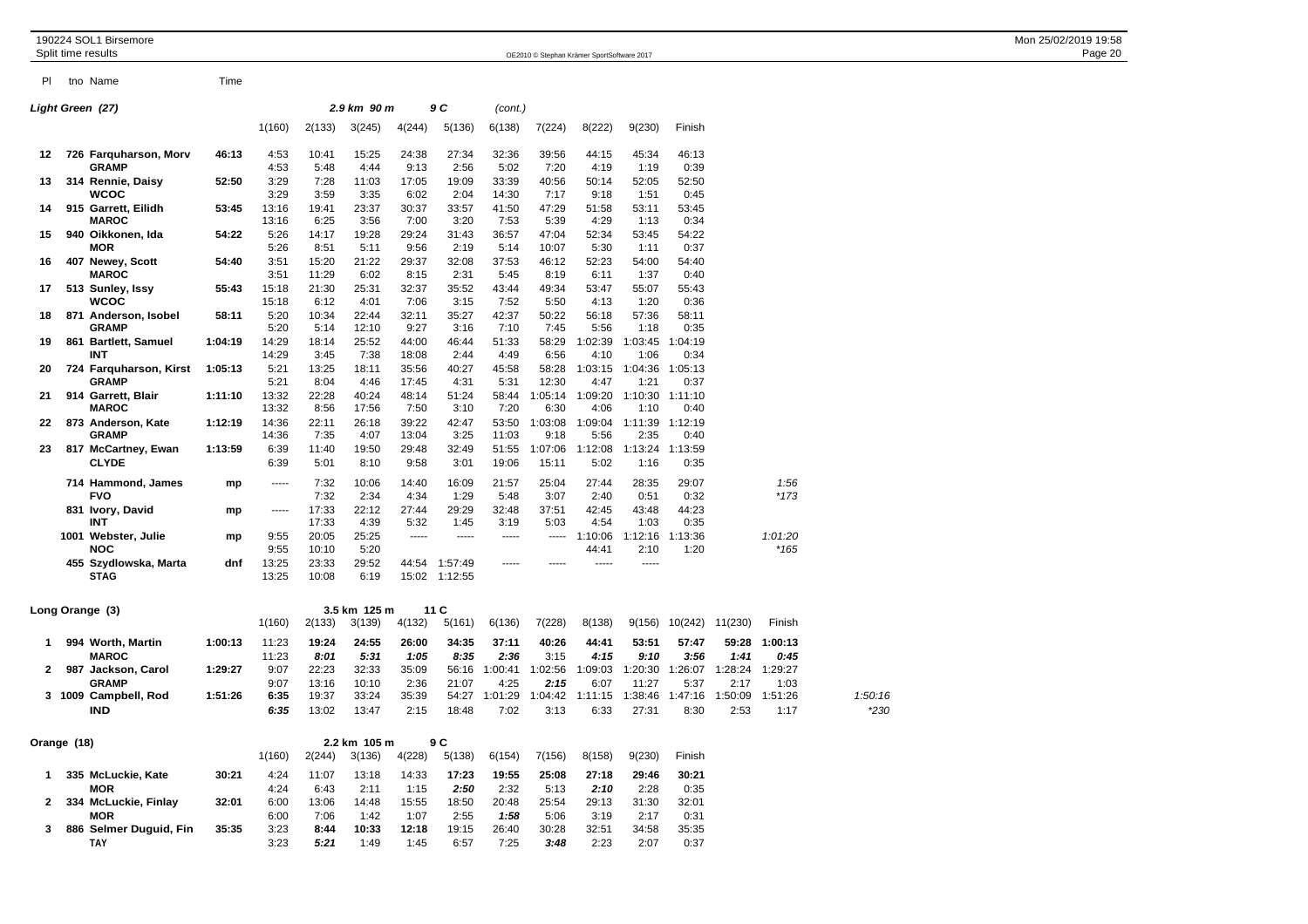| PI             | tno Name                                | Time    |                |                |                |                |                  |                 |                  |                  |                            |                 |        |                 |
|----------------|-----------------------------------------|---------|----------------|----------------|----------------|----------------|------------------|-----------------|------------------|------------------|----------------------------|-----------------|--------|-----------------|
| Orange (18)    |                                         |         |                |                | 2.2 km 105 m   |                | 9 C              | (cont.)         |                  |                  |                            |                 |        |                 |
|                |                                         |         | 1(160)         | 2(244)         | 3(136)         | 4(228)         | 5(138)           | 6(154)          | 7(156)           | 8(158)           | 9(230)                     | Finish          |        |                 |
| 4              | 741 Darlow, Ellie<br>RR                 | 41:42   | 3:44<br>3:44   | 14:22<br>10:38 | 16:45<br>2:23  | 18:21<br>1:36  | 22:56<br>4:35    | 26:14<br>3:18   | 34:58<br>8:44    | 38:10<br>3:12    | 41:03<br>2:53              | 41:42<br>0:39   |        |                 |
| 5              | 403 Newey, Yann<br><b>MAROC</b>         | 42:55   | 5:21<br>5:21   | 12:51<br>7:30  | 15:37<br>2:46  | 17:01<br>1:24  | 20:17<br>3:16    | 23:49<br>3:32   | 35:26<br>11:37   | 39:38<br>4:12    | 42:22<br>2:44              | 42:55<br>0:33   |        |                 |
| 6              | 761 Shread, George<br><b>INVOC</b>      | 43:48   | 4:07<br>4:07   | 13:33<br>9:26  | 15:52<br>2:19  | 17:20<br>1:28  | 21:56<br>4:36    | 24:58<br>3:02   | 36:46<br>11:48   | 40:12<br>3:26    | 43:20<br>3:08              | 43:48<br>0:28   |        | 33:53<br>*224   |
| 7              | 716 Hammond, Rebecca<br><b>FVO</b>      | 48:25   | 10:04<br>10:04 | 18:42<br>8:38  | 21:36<br>2:54  | 23:32<br>1:56  | 31:31<br>7:59    | 35:27<br>3:56   | 40:59<br>5:32    | 45:20<br>4:21    | 47:50<br>2:30              | 48:25<br>0:35   |        |                 |
| 8              | 383 Connor, Jamie<br><b>FVO</b>         | 57:44   | 9:29<br>9:29   | 31:25<br>21:56 | 33:05<br>1:40  | 34:05<br>1:00  | 41:23<br>7:18    | 48:21<br>6:58   | 52:32<br>4:11    | 55:09<br>2:37    | 57:11<br>2:02              | 57:44<br>0:33   |        |                 |
| 9              | 232 Kenyon, Fergus<br><b>MOR</b>        | 59:14   | 6:28<br>6:28   | 17:55<br>11:27 | 21:48<br>3:53  | 24:34<br>2:46  | 29:32<br>4:58    | 37:31<br>7:59   | 47:50<br>10:19   | 52:30<br>4:40    | 58:40<br>6:10              | 59:14<br>0:34   |        |                 |
| 10             | 29 Gooch, Ruth<br><b>MAROC</b>          | 1:00:37 | 11:25<br>11:25 | 19:34<br>8:09  | 22:10<br>2:36  | 23:35<br>1:25  | 26:31<br>2:56    | 30:34<br>4:03   | 53:35<br>23:01   | 56:36<br>3:01    | 1:00:02 1:00:37<br>3:26    | 0:35            |        |                 |
| 11             | 835 Nicolson, Connie<br><b>INVOC</b>    | 1:07:14 | 12:57<br>12:57 | 26:08<br>13:11 | 30:25<br>4:17  | 33:03<br>2:38  | 38:25<br>5:22    | 47:01<br>8:36   | 54:57<br>7:56    | 1:00:46<br>5:49  | 1:06:35 1:07:14<br>5:49    | 0:39            |        |                 |
| 12             | 834 Nicolson, Lexie<br><b>INVOC</b>     | 1:08:04 | 13:54<br>13:54 | 27:13<br>13:19 | 31:39<br>4:26  | 33:53<br>2:14  | 39:09<br>5:16    | 47:51<br>8:42   | 56:39<br>8:48    | 1:01:30<br>4:51  | 1:07:29<br>5:59            | 1:08:04<br>0:35 |        |                 |
| 13             | 686 Griffin, Noah<br><b>GRAMP</b>       | 1:08:12 | 8:32<br>8:32   | 21:48<br>13:16 | 28:43<br>6:55  | 31:49<br>3:06  | 38:42<br>6:53    | 43:36<br>4:54   | 54:14<br>10:38   | 1:01:26<br>7:12  | 1:07:06 1:08:12<br>5:40    | 1:06            |        |                 |
| 14             | 113 Brown, Megan<br><b>ESOC</b>         | 1:52:36 | 21:05<br>21:05 | 31:57<br>10:52 | 36:35<br>4:38  | 38:30<br>1:55  | 1:30:39<br>52:09 | 1:33:12<br>2:33 | 1:43:41<br>10:29 | 1:48:16<br>4:35  | 1:51:57 1:52:36<br>3:41    | 0:39            |        | 1:25:55<br>*154 |
|                | 846 Macintyre, Neil<br><b>EUOC</b>      | mp      | 2:53<br>2:53   | -----          | -----          | -----          | -----            | -----           | -----            | -----            | 1:09:05 1:09:47<br>1:06:12 | 0:42            |        |                 |
|                | 916 Wood, Lesley<br><b>IND</b>          | mp      | 11:02<br>11:02 | -----          | 40:25<br>29:23 | -----          | -----            |                 | -----            |                  | 1:13:34<br>33:09           | 1:14:54<br>1:20 |        |                 |
|                | 998 Bichard, Family (F)<br><b>MAROC</b> | dnf     | 1.1.1.1        | $- - - - -$    | -----          | -----          | -----            | $- - - - -$     | $- - - - -$      | -----            | -----                      |                 |        |                 |
|                | 304 Rennie, George<br><b>WCOC</b>       | dnf     | 12:44<br>12:44 | 30:28<br>17:44 | 41:52<br>11:24 | 44:27<br>2:35  | -----            | 54:54<br>10:27  | 1:07:18<br>12:24 | 1:19:11<br>11:53 | 1:24:10<br>4:59            |                 |        |                 |
| Yellow (17)    |                                         |         |                |                | 1.6 km 25 m    |                | 8 C              |                 |                  |                  |                            |                 |        |                 |
| 1              | 740 Darlow, Seb                         | 14:11   | 1(233)<br>0:46 | 2(227)<br>2:24 | 3(223)<br>3:50 | 4(129)<br>5:33 | 5(155)<br>7:32   | 6(151)<br>9:21  | 7(242)<br>11:28  | 8(230)<br>13:26  | Finish<br>14:11            |                 |        |                 |
| 2              | RR<br>937 Provan, Lucas                 | 14:40   | 0:46<br>0:43   | 1:38<br>2:38   | 1:26<br>4:15   | 1:43<br>6:07   | 1:59<br>7:54     | 1:49<br>10:05   | 2:07<br>11:26    | 1:58<br>13:54    | 0:45<br>14:40              |                 |        |                 |
| 3              | <b>MAROC</b><br>161 Inman, Matthew      | 15:25   | 0:43<br>0:43   | 1:55<br>2:43   | 1:37<br>4:07   | 1:52<br>6:20   | 1:47<br>9:25     | 2:11<br>11:32   | 1:21<br>12:59    | 2:28<br>14:44    | 0:46<br>15:25              |                 |        |                 |
| 4              | <b>FVO</b><br>880 Robertson, Calum      | 19:51   | 0:43<br>0:43   | 2:00<br>6:04   | 1:24<br>7:34   | 2:13<br>9:30   | 3:05<br>11:41    | 2:07<br>15:09   | 1:27<br>16:54    | 1:45<br>19:12    | 0:41<br>19:51              |                 | 13:46  |                 |
| 5              | <b>ESOC</b><br>993 Ward, Lucy           | 20:23   | 0:43<br>1:06   | 5:21<br>3:01   | 1:30<br>4:46   | 1:56<br>6:52   | 2:11<br>10:23    | 3:28<br>13:45   | 1:45<br>16:54    | 2:18<br>19:37    | 0:39<br>20:23              |                 | $*235$ |                 |
| 6              | INT<br>999 Daley, Emma (SH)             | 21:00   | 1:06<br>1:16   | 1:55<br>3:14   | 1:45<br>5:07   | 2:06<br>7:18   | 3:31<br>10:19    | 3:22<br>13:59   | 3:09<br>17:05    | 2:43<br>19:52    | 0:46<br>21:00              |                 |        |                 |
| $\overline{7}$ | <b>ESOC</b><br>382 Connor, Eilidh       | 21:25   | 1:16<br>1:04   | 1:58<br>3:31   | 1:53<br>5:57   | 2:11<br>8:34   | 3:01<br>11:28    | 3:40<br>14:55   | 3:06<br>17:08    | 2:47<br>20:27    | 1:08<br>21:25              |                 |        |                 |
| 8              | <b>FVO</b><br>959 Carey-Miller, Logan   | 23:20   | 1:04<br>0:51   | 2:27<br>3:04   | 2:26<br>4:56   | 2:37<br>7:25   | 2:54<br>14:34    | 3:27<br>17:27   | 2:13<br>19:25    | 3:19<br>22:24    | 0:58<br>23:20              |                 | 22:30  |                 |
| 9              | <b>MAROC</b><br>1003 Petrie, Lewis (SH) | 25:34   | 0:51<br>1:03   | 2:13<br>6:32   | 1:52<br>9:13   | 2:29<br>12:04  | 7:09<br>15:47    | 2:53<br>20:00   | 1:58<br>22:02    | 2:59<br>24:43    | 0:56<br>25:34              |                 | $*230$ |                 |

**IND** 1:03 5:29 2:41 2:51 3:43 4:13 2:02 2:41 0:51